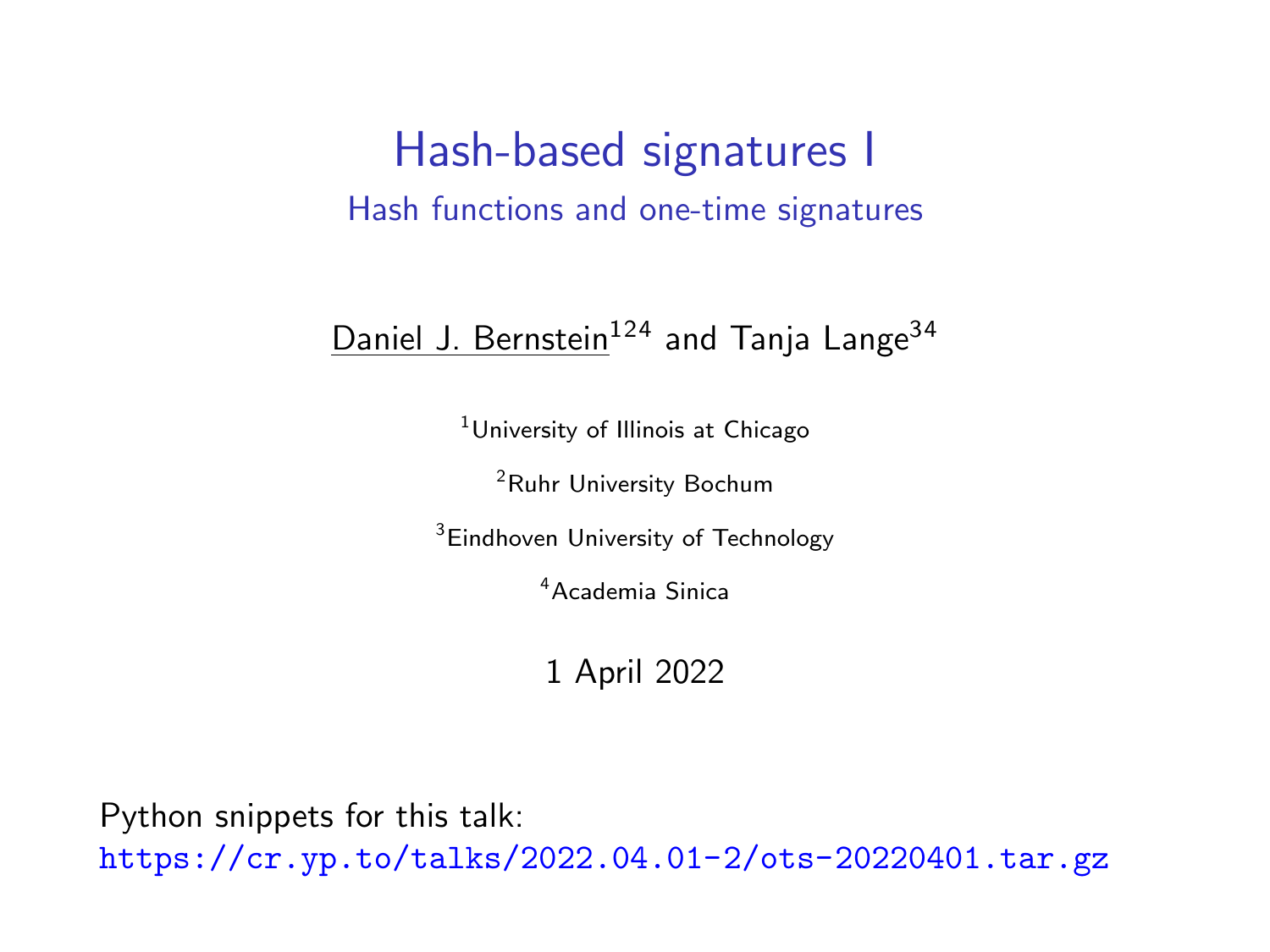\$ echo hello hello \$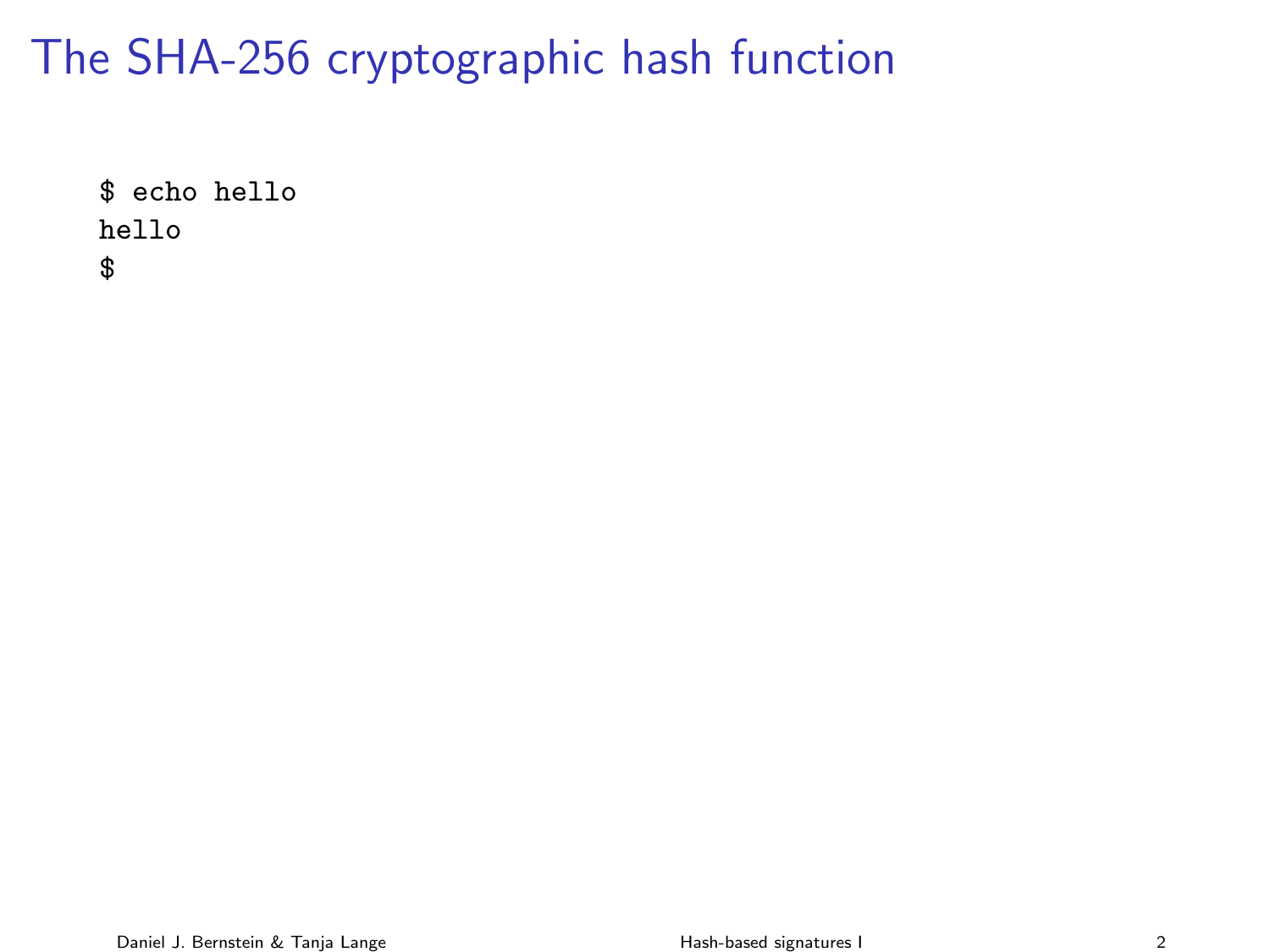\$ echo hello hello \$ echo hello | sha256sum 5891b5b522d5df086d0ff0b110fbd9d21bb4fc7163af34d08286a2e846f6be03 - \$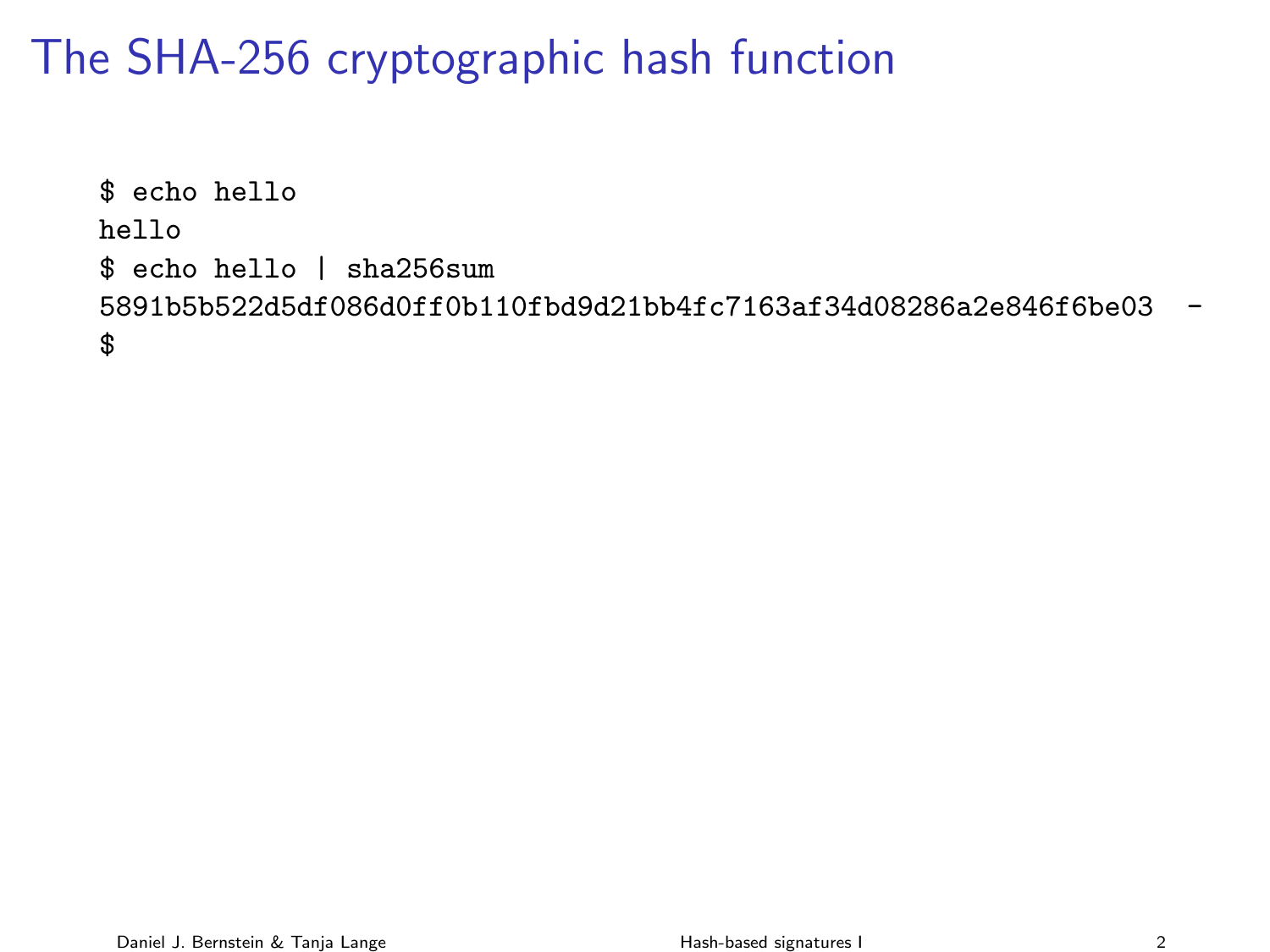\$ echo hello hello \$ echo hello | sha256sum 5891b5b522d5df086d0ff0b110fbd9d21bb4fc7163af34d08286a2e846f6be03 - \$ echo world | sha256sum e258d248fda94c63753607f7c4494ee0fcbe92f1a76bfdac795c9d84101eb317 - \$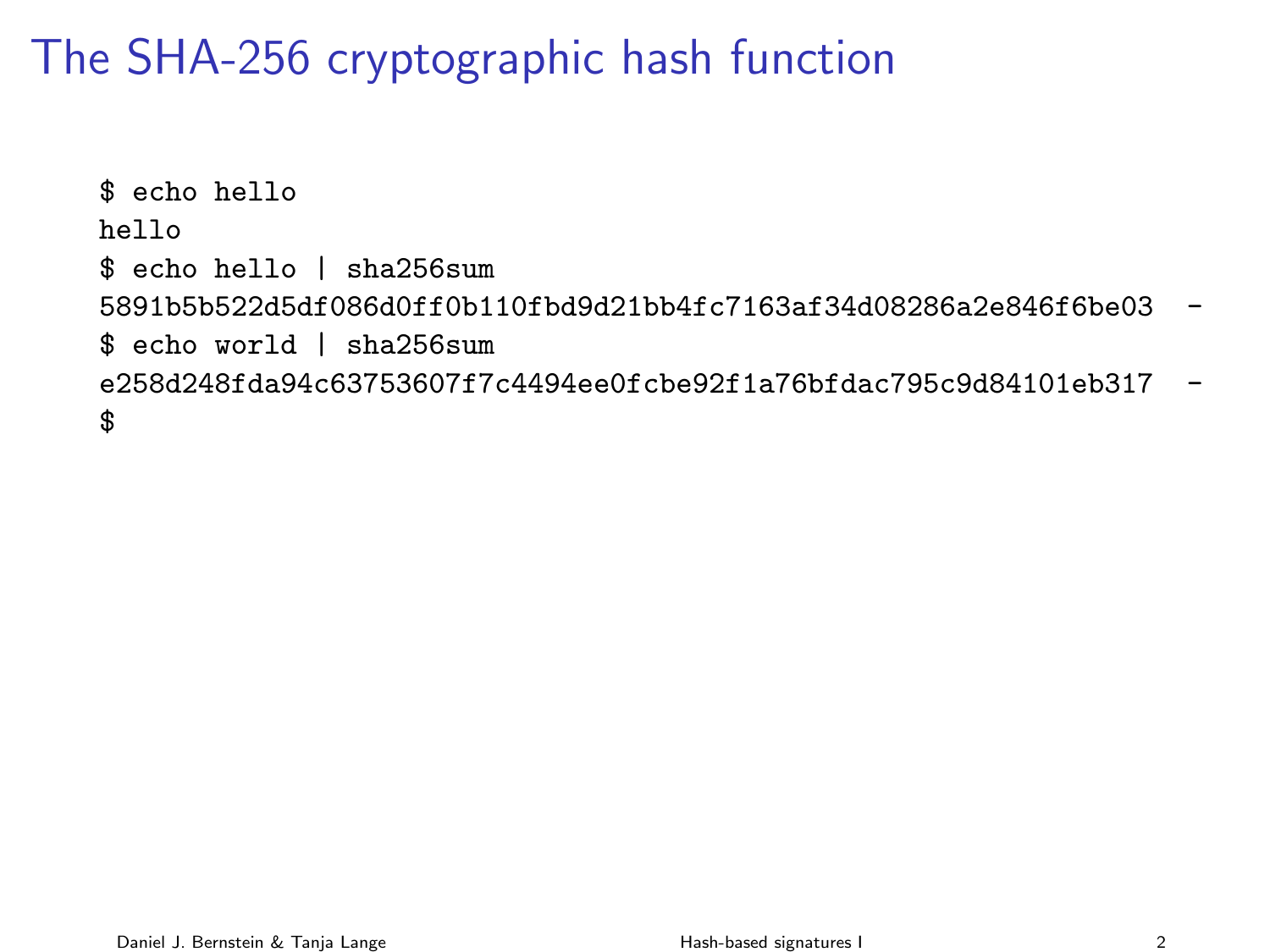\$ echo hello hello \$ echo hello | sha256sum 5891b5b522d5df086d0ff0b110fbd9d21bb4fc7163af34d08286a2e846f6be03 - \$ echo world | sha256sum e258d248fda94c63753607f7c4494ee0fcbe92f1a76bfdac795c9d84101eb317 - \$ echo this is a longer message | sha256sum c316678498bdf2a77d64e1f3af0cdc6e943234d19ce38034e24ccf98a5ab5901 - \$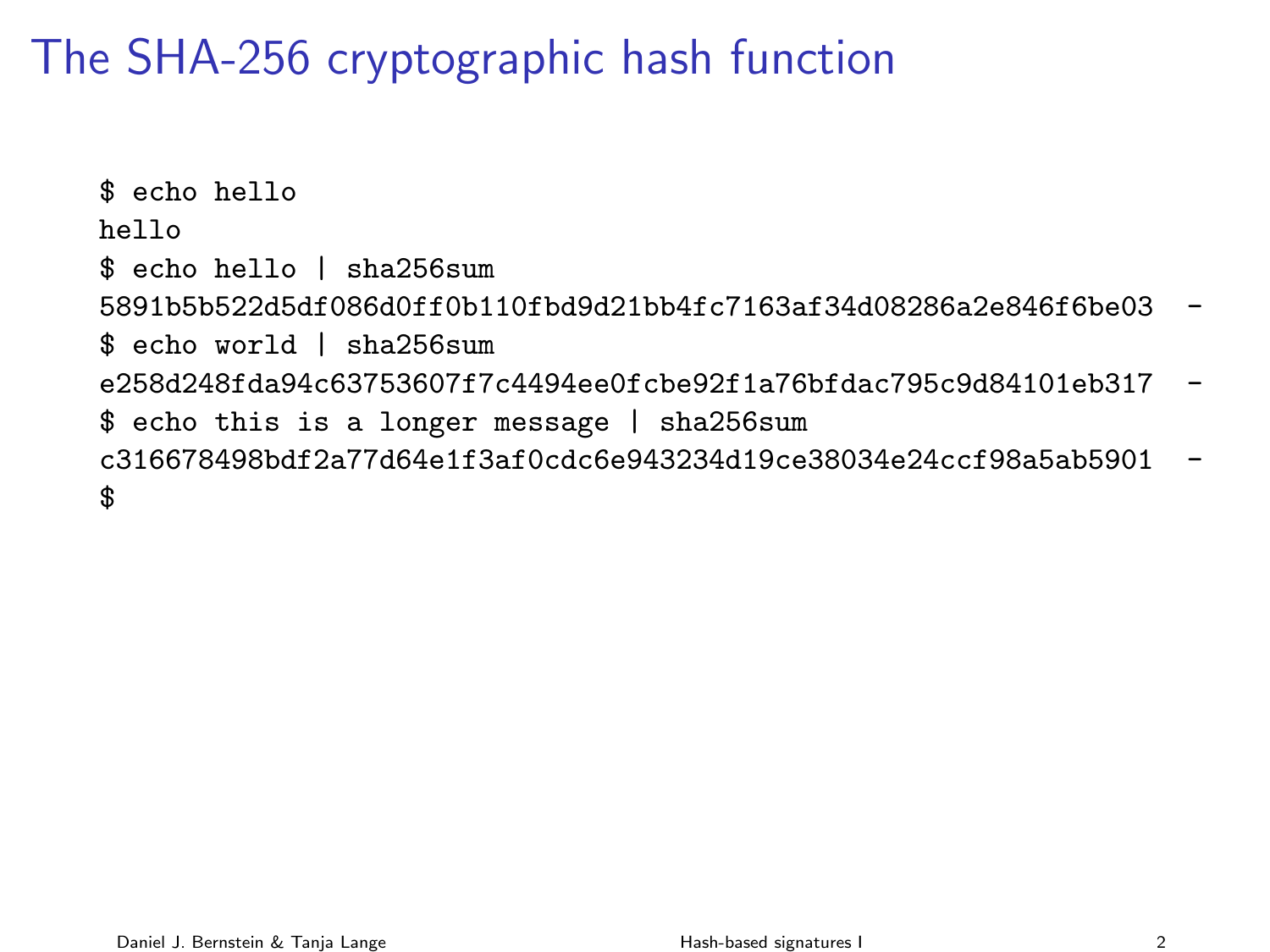\$ echo hello hello \$ echo hello | sha256sum 5891b5b522d5df086d0ff0b110fbd9d21bb4fc7163af34d08286a2e846f6be03 - \$ echo world | sha256sum e258d248fda94c63753607f7c4494ee0fcbe92f1a76bfdac795c9d84101eb317 - \$ echo this is a longer message | sha256sum c316678498bdf2a77d64e1f3af0cdc6e943234d19ce38034e24ccf98a5ab5901 - \$ echo hello | sha256sum 5891b5b522d5df086d0ff0b110fbd9d21bb4fc7163af34d08286a2e846f6be03 - \$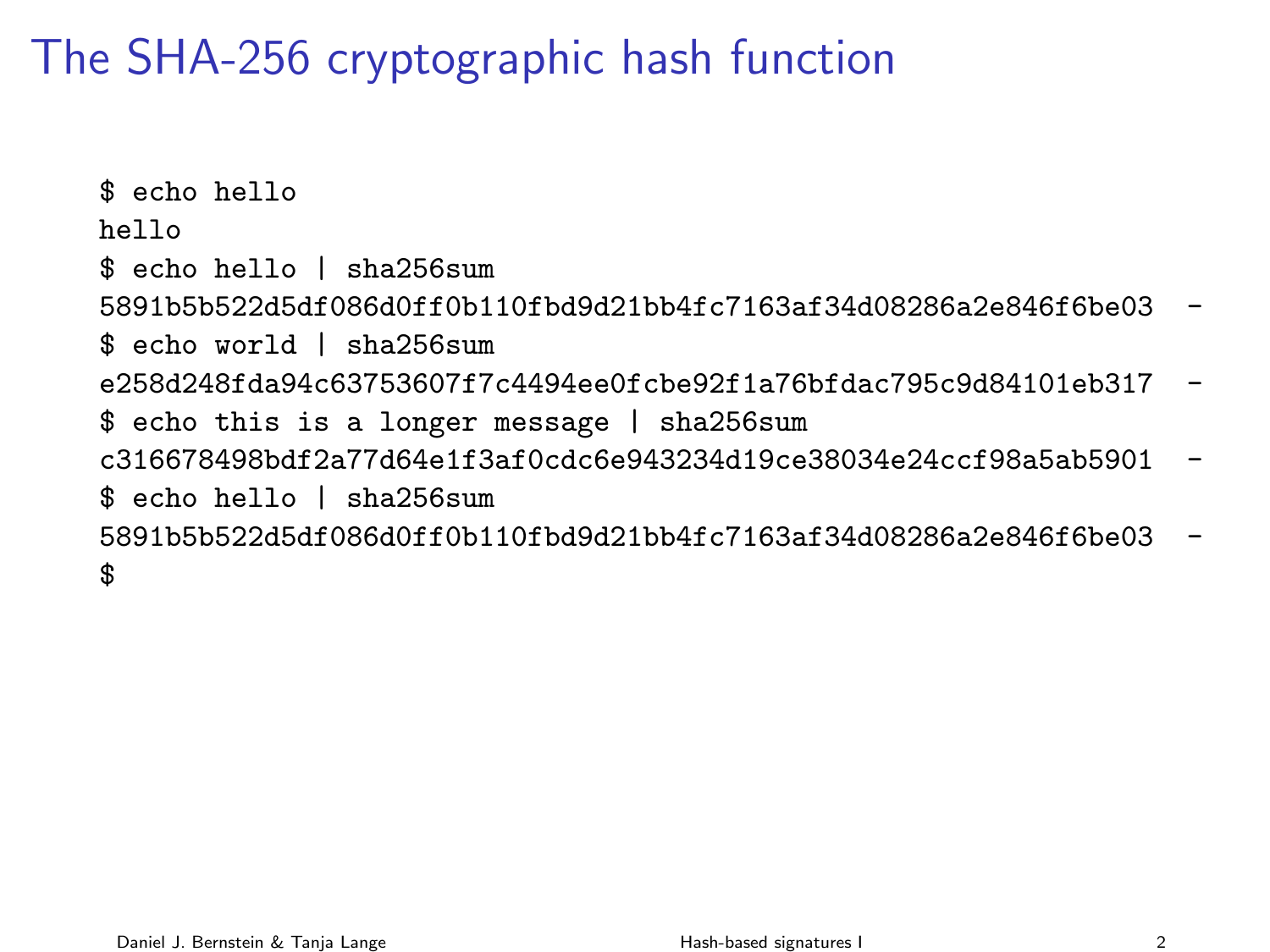\$ echo hello hello \$ echo hello | sha256sum 5891b5b522d5df086d0ff0b110fbd9d21bb4fc7163af34d08286a2e846f6be03 - \$ echo world | sha256sum e258d248fda94c63753607f7c4494ee0fcbe92f1a76bfdac795c9d84101eb317 - \$ echo this is a longer message | sha256sum c316678498bdf2a77d64e1f3af0cdc6e943234d19ce38034e24ccf98a5ab5901 - \$ echo hello | sha256sum 5891b5b522d5df086d0ff0b110fbd9d21bb4fc7163af34d08286a2e846f6be03 - \$

The sha256sum program computes the SHA-256 hash function. This is a function  $H: \{0,1\}^* \rightarrow \{0,1\}^{256}$ . Each output is 32 bytes.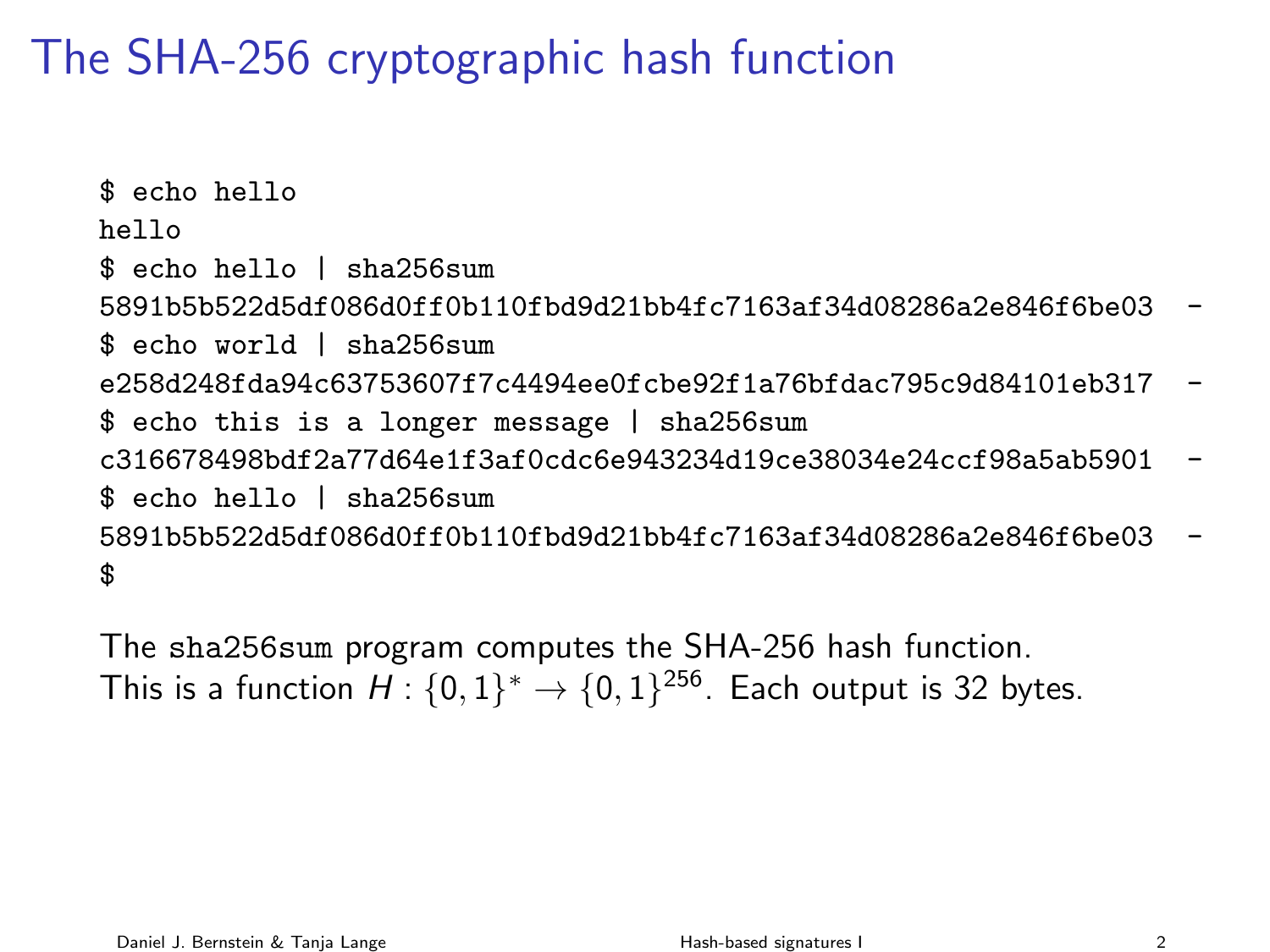\$ echo hello hello \$ echo hello | sha256sum 5891b5b522d5df086d0ff0b110fbd9d21bb4fc7163af34d08286a2e846f6be03 - \$ echo world | sha256sum e258d248fda94c63753607f7c4494ee0fcbe92f1a76bfdac795c9d84101eb317 - \$ echo this is a longer message | sha256sum c316678498bdf2a77d64e1f3af0cdc6e943234d19ce38034e24ccf98a5ab5901 - \$ echo hello | sha256sum 5891b5b522d5df086d0ff0b110fbd9d21bb4fc7163af34d08286a2e846f6be03 - \$

The sha256sum program computes the SHA-256 hash function. This is a function  $H: \{0,1\}^* \rightarrow \{0,1\}^{256}$ . Each output is 32 bytes.

(Actually, SHA-256 requires input to be at most  $2^{64} - 1$  bits. Exercise: Compute  $#$  years for today's fastest CPU to reach this limit.)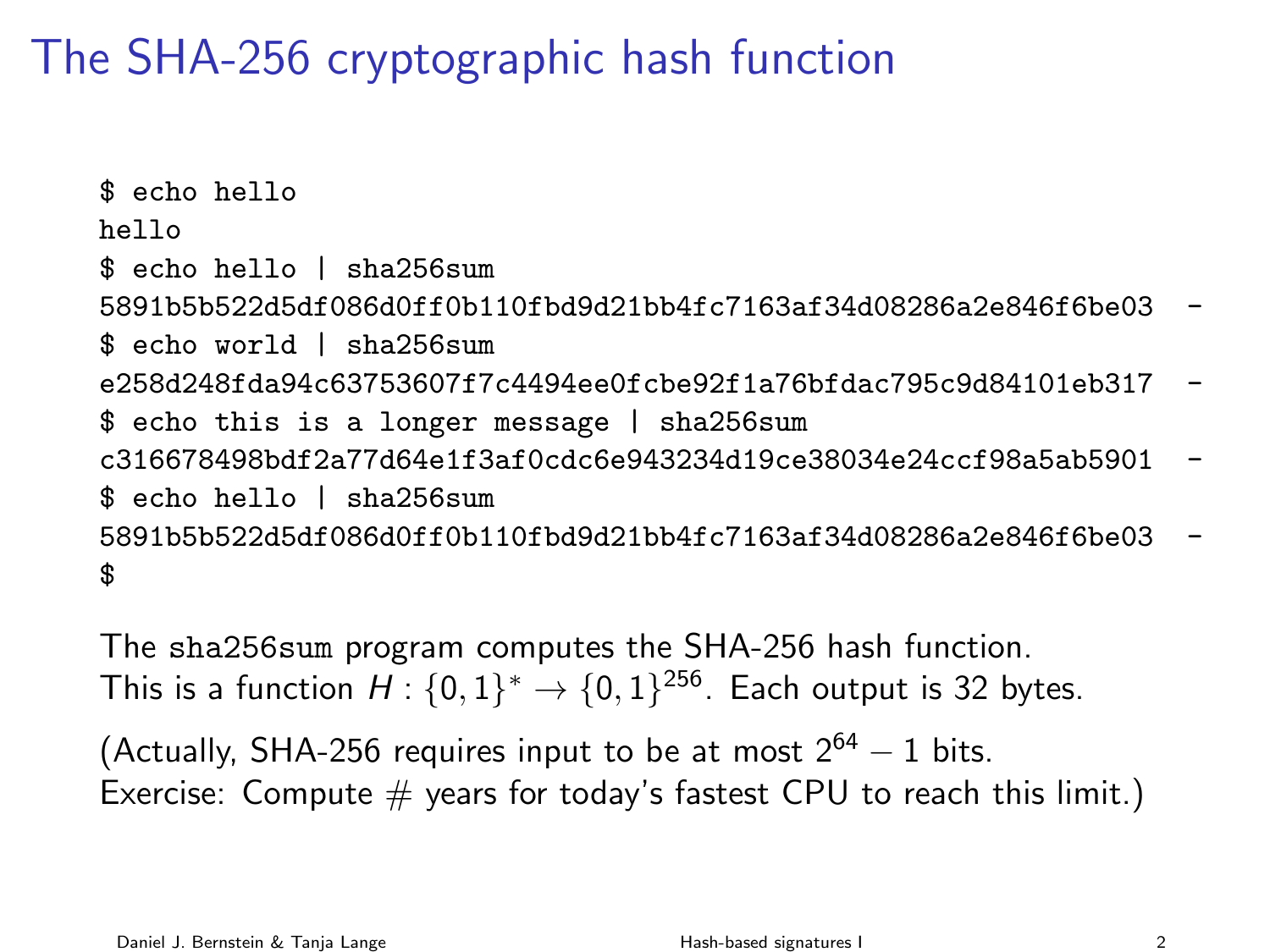# The SHA-256 cryptographic hash function in Python 3

```
>>> import hashlib
>> def sha256(x):
\ldots h = hashlib.sha256()
... h.update(x)
... return h.digest()
...
>>> print(sha256(b'hello').hex())
2cf24dba5fb0a30e26e83b2ac5b9e29e1b161e5c1fa7425e73043362938b9824
>>>
```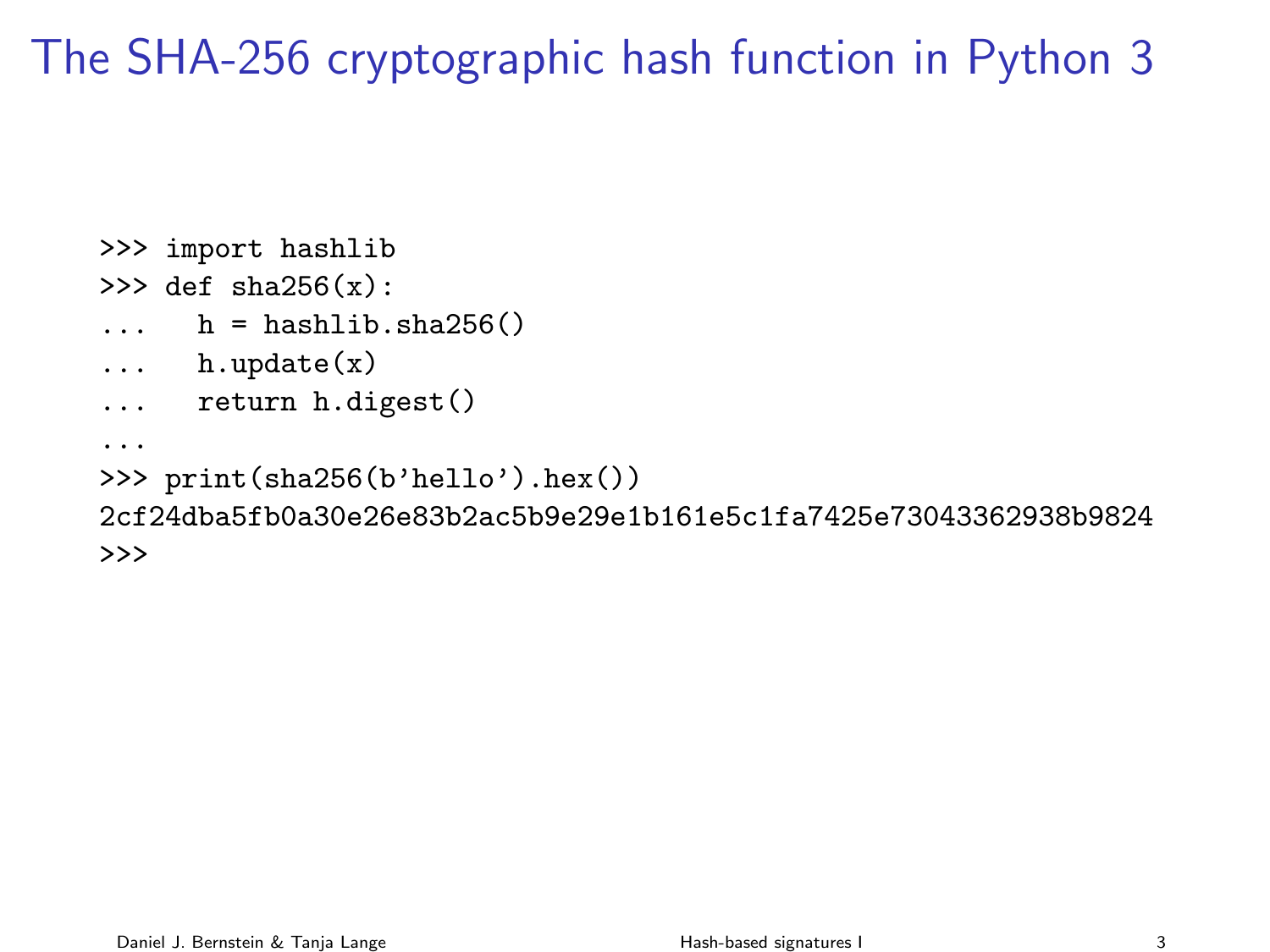# The SHA-256 cryptographic hash function in Python 3

```
>>> import hashlib
>> def sha256(x):
\ldots h = hashlib.sha256()
... h.update(x)
... return h.digest()
...
>>> print(sha256(b'hello').hex())
2cf24dba5fb0a30e26e83b2ac5b9e29e1b161e5c1fa7425e73043362938b9824
>>> print(sha256(b'hello\n').hex())
5891b5b522d5df086d0ff0b110fbd9d21bb4fc7163af34d08286a2e846f6be03
>>>
```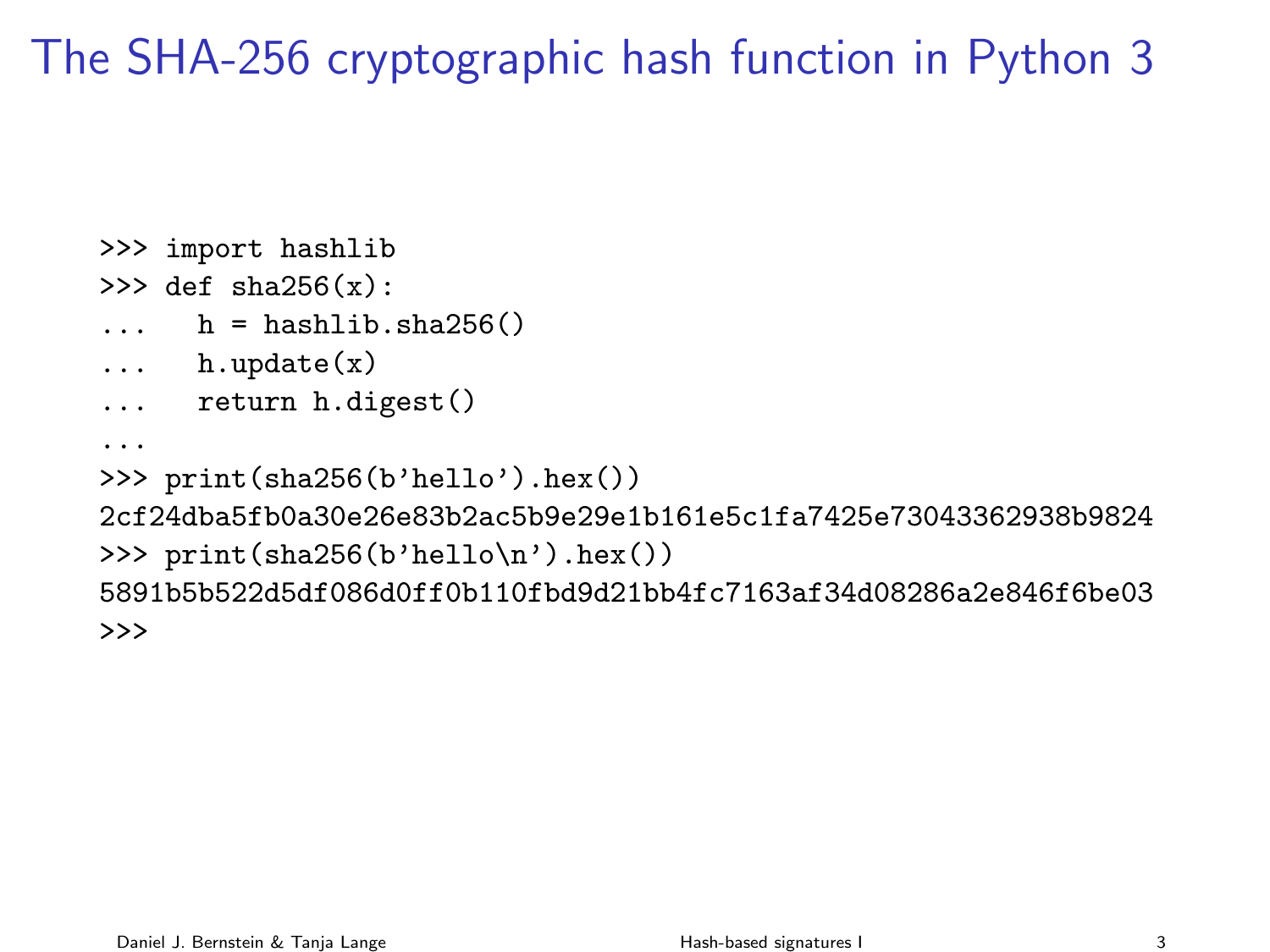# The SHA-256 cryptographic hash function in Python 3

```
>>> import hashlib
>> def sha256(x):
h =hashlib.sha256()
... h.update(x)
... return h.digest()
...
>>> print(sha256(b'hello').hex())
2cf24dba5fb0a30e26e83b2ac5b9e29e1b161e5c1fa7425e73043362938b9824
>>> print(sha256(b'hello\n').hex())
5891b5b522d5df086d0ff0b110fbd9d21bb4fc7163af34d08286a2e846f6be03
>>> print(sha256(b'hello\n'*1000000).hex())
1a2cce61984891495b00826ef591104a34ff35766bbbcaaff965f766154812ab
>>>
```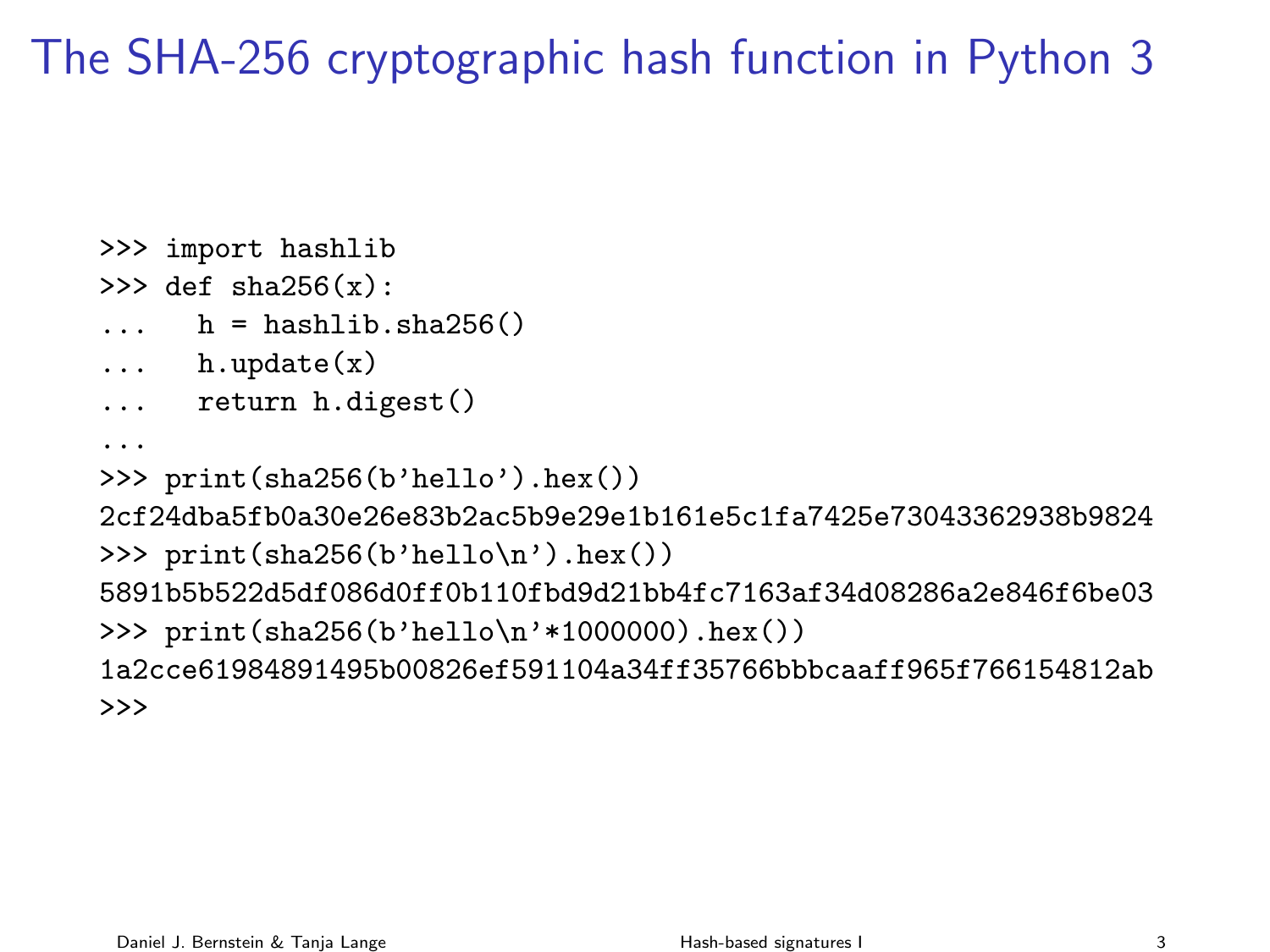# Goals of cryptographic hash functions

What do we want from a hash function  $H: \{0,1\}^* \rightarrow \{0,1\}^n$ ? For any string x, think of  $H(x)$  as an *n*-bit fingerprint of x. Goals:

- $\blacktriangleright$  H(x) looks totally random;
- nobody can find two different strings  $x, x'$  with  $H(x) = H(x')$ ;
- any tiny change from x to x' makes a totally new  $H(x')$ ;
- I nobody can compute H(x) without knowing all of x;
- nobody can compute a secret x given only  $H(x)$ ;

 $\blacktriangleright$  ...

Warning: Some hash goals are difficult to mathematically define.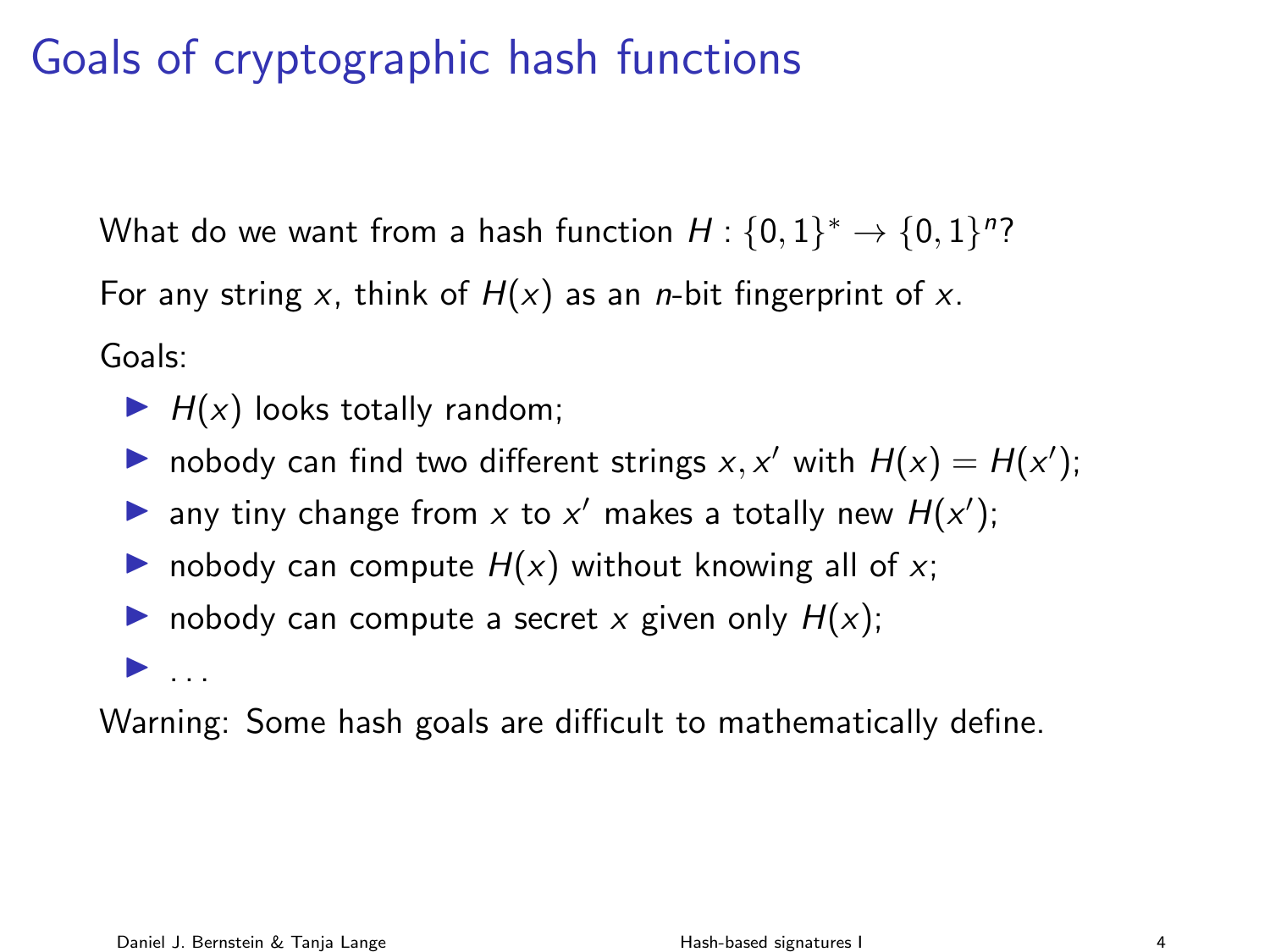# Generic hardness of preimage resistance

Goal: Given  $y \in H(\{0,1\}^*)$ , finding  $x \in \{0,1\}^*$  with  $H(x) = y$  is hard.

Here y is given, and is known to be the image of some  $x \in \{0,1\}^*$ . Typically there are many such  $x$ , but it should be computationally hard to find any.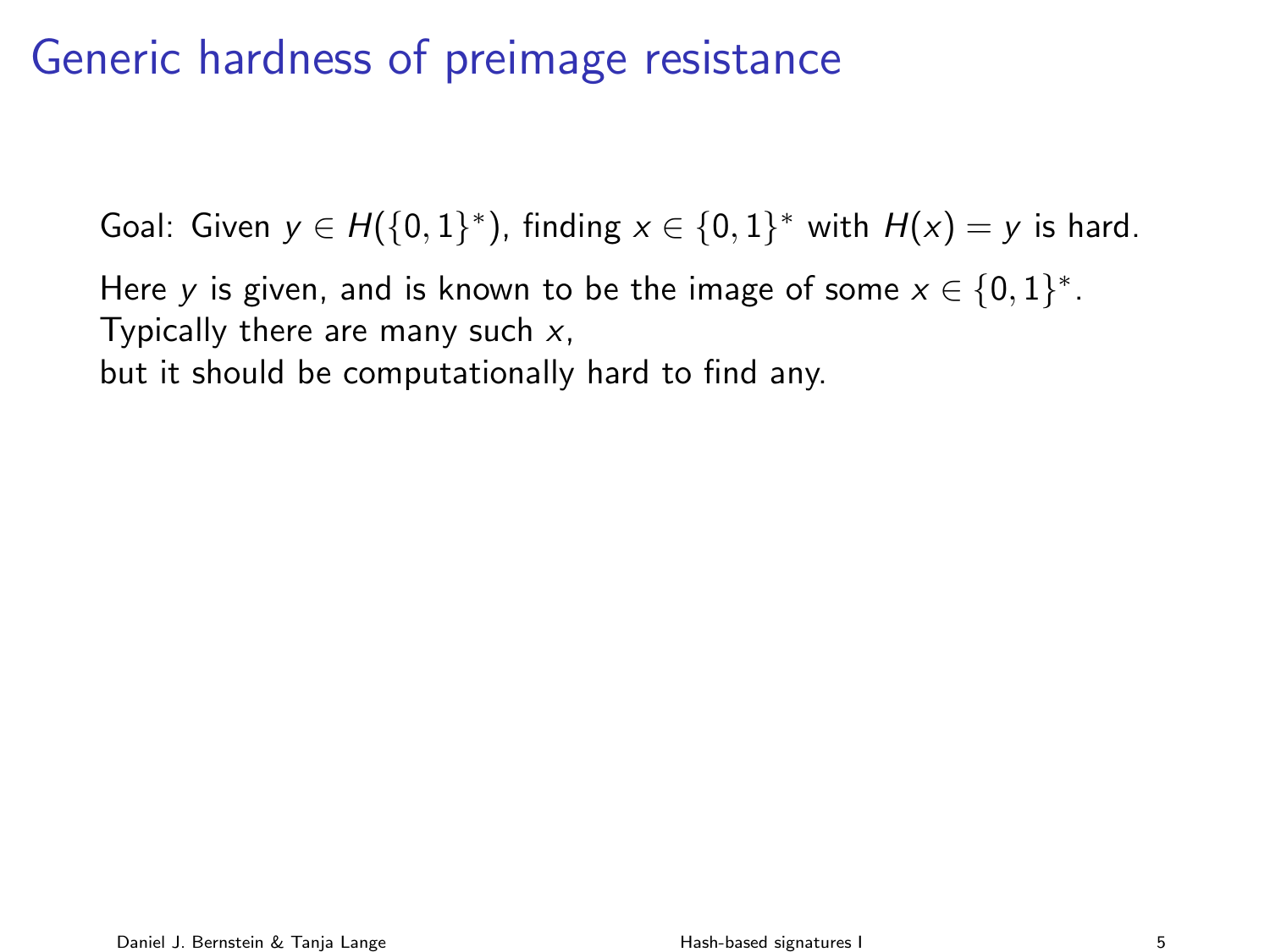# Generic hardness of preimage resistance

Goal: Given  $y \in H(\{0,1\}^*)$ , finding  $x \in \{0,1\}^*$  with  $H(x) = y$  is hard.

Here y is given, and is known to be the image of some  $x \in \{0,1\}^*$ . Typically there are many such  $x$ , but it should be computationally hard to find any.

Generic attack: Try  $\approx 2^n$  random choices of x. If the output of  $H$  is distributed uniformly then each x has a  $1/2^n$  chance of  $H(x) = y$ .

e.g.  $\approx\!\!2^{128}$  tries if  $n=128$ : very expensive.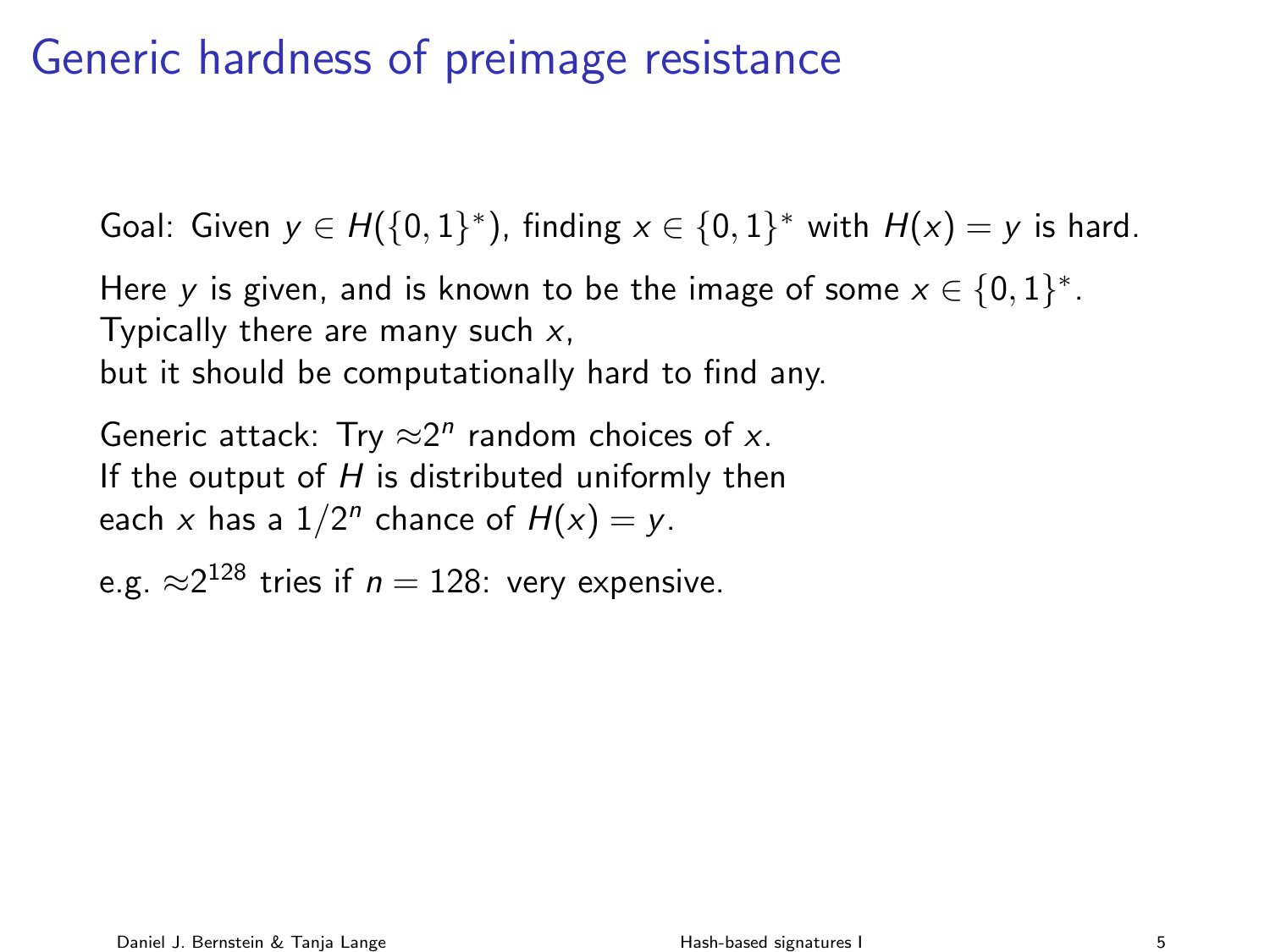# Generic hardness of preimage resistance

Goal: Given  $y \in H(\{0,1\}^*)$ , finding  $x \in \{0,1\}^*$  with  $H(x) = y$  is hard.

Here y is given, and is known to be the image of some  $x \in \{0,1\}^*$ . Typically there are many such  $x$ , but it should be computationally hard to find any.

Generic attack: Try  $\approx 2^n$  random choices of x. If the output of  $H$  is distributed uniformly then each x has a  $1/2^n$  chance of  $H(x) = y$ .

e.g.  $\approx\!\!2^{128}$  tries if  $n=128$ : very expensive.

Exercise: Given  $y_1, y_2, \ldots, y_{2^{20}}$ , how long does it take to find  $x_1, x_2, \ldots, x_{2^{20}}$ such that  $H(x_1)=y_1$  and  $H(x_2)=y_2$  and  $\ldots$  and  $H(x_{2^{20}})=y_{2^{20}}$ ?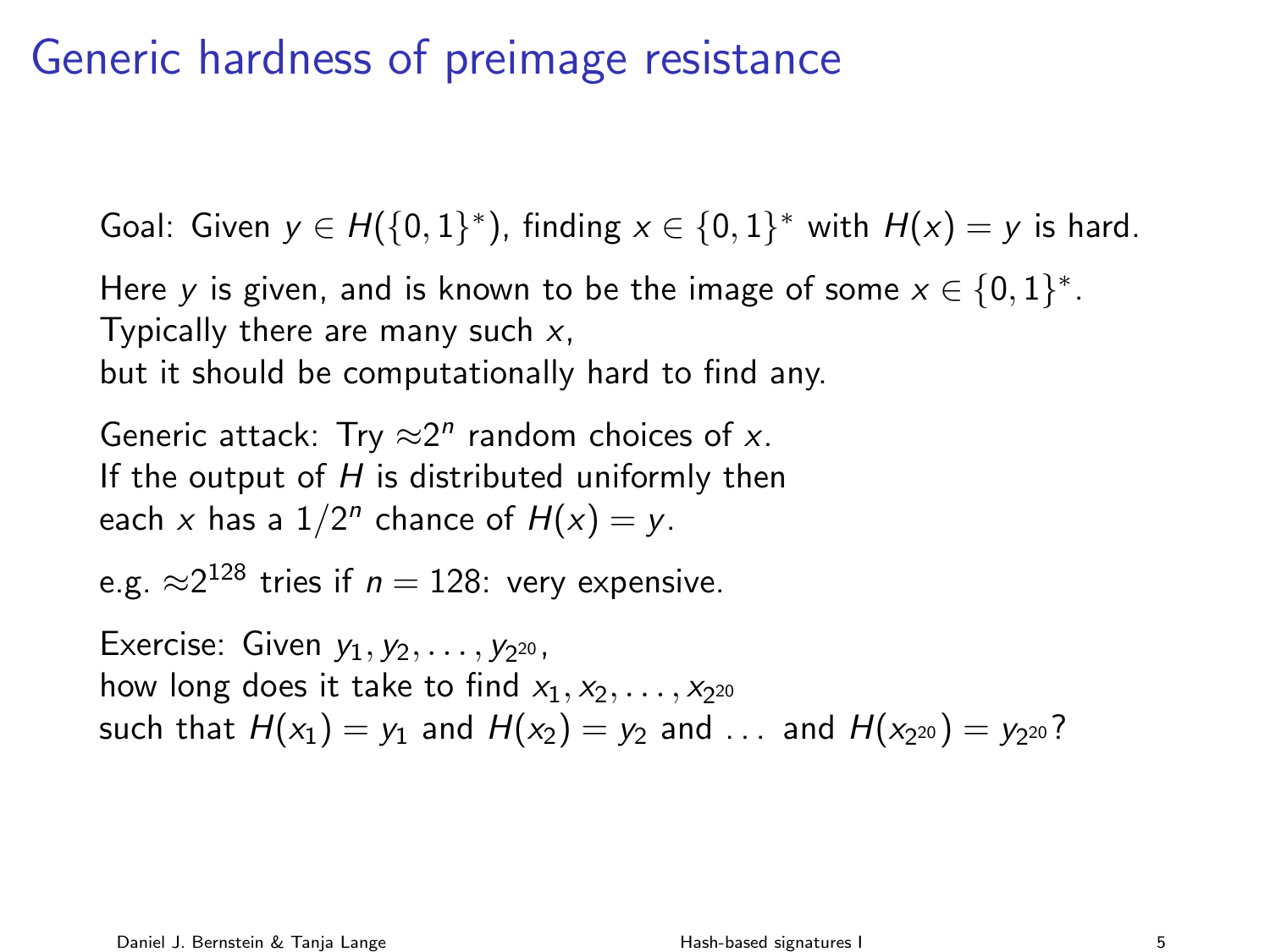# Generic hardness of second-preimage resistance

Goal: Given  $x \in \{0,1\}^*$ , finding  $x' \in \{0,1\}^*$ with  $x \neq x'$  and  $H(x') = H(x)$  is hard.

Here x is given, determining  $y = H(x)$ . Typically there are many other  $x' \neq x$  with the same image, but it should be computationally hard to find any.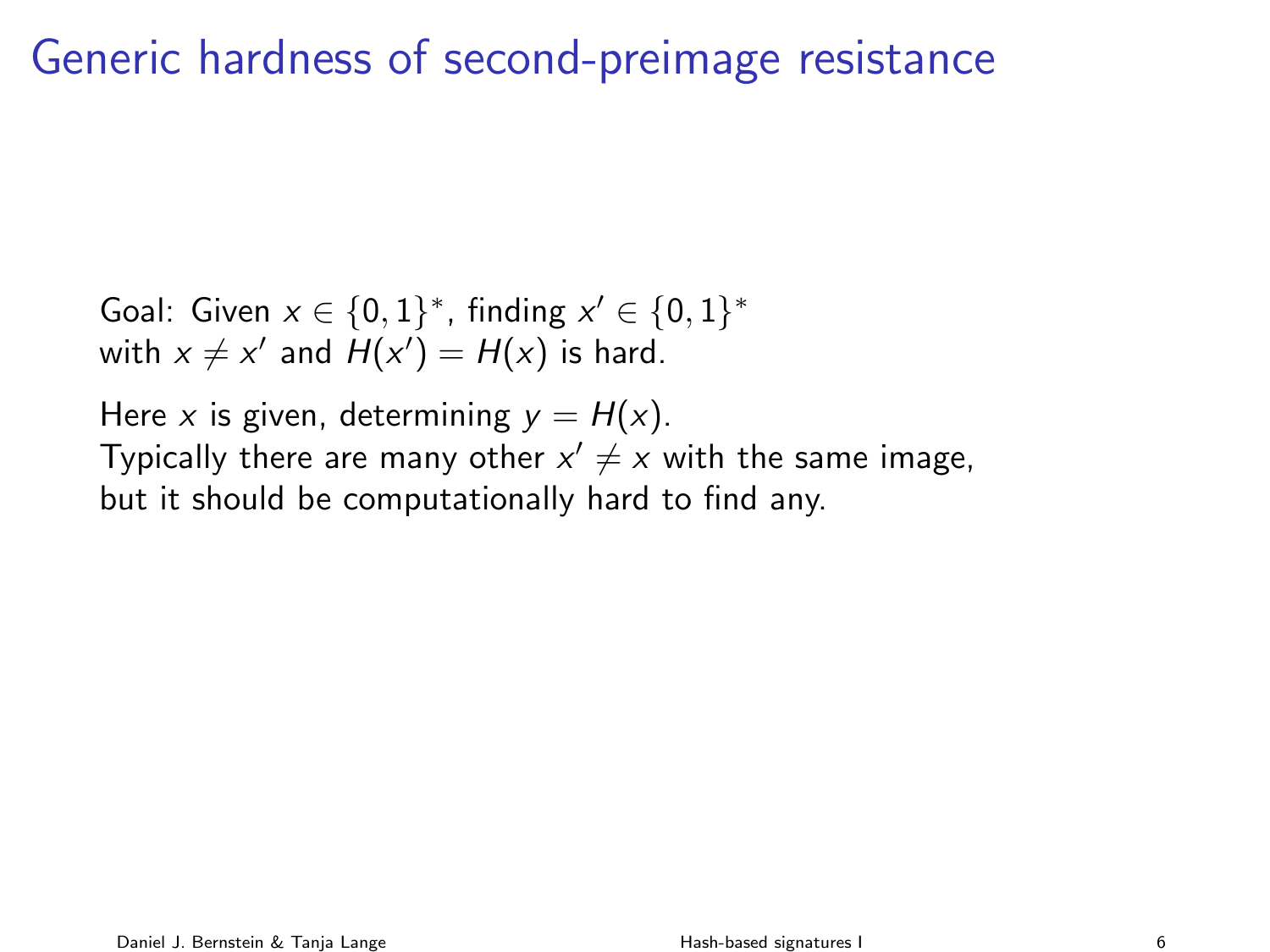# Generic hardness of second-preimage resistance

Goal: Given  $x \in \{0,1\}^*$ , finding  $x' \in \{0,1\}^*$ with  $x \neq x'$  and  $H(x') = H(x)$  is hard.

Here x is given, determining  $y = H(x)$ . Typically there are many other  $x' \neq x$  with the same image, but it should be computationally hard to find any.

Generic attack: Try  $\approx 2^n$  random choices of  $x' \neq x$ . Same speed as for first preimages.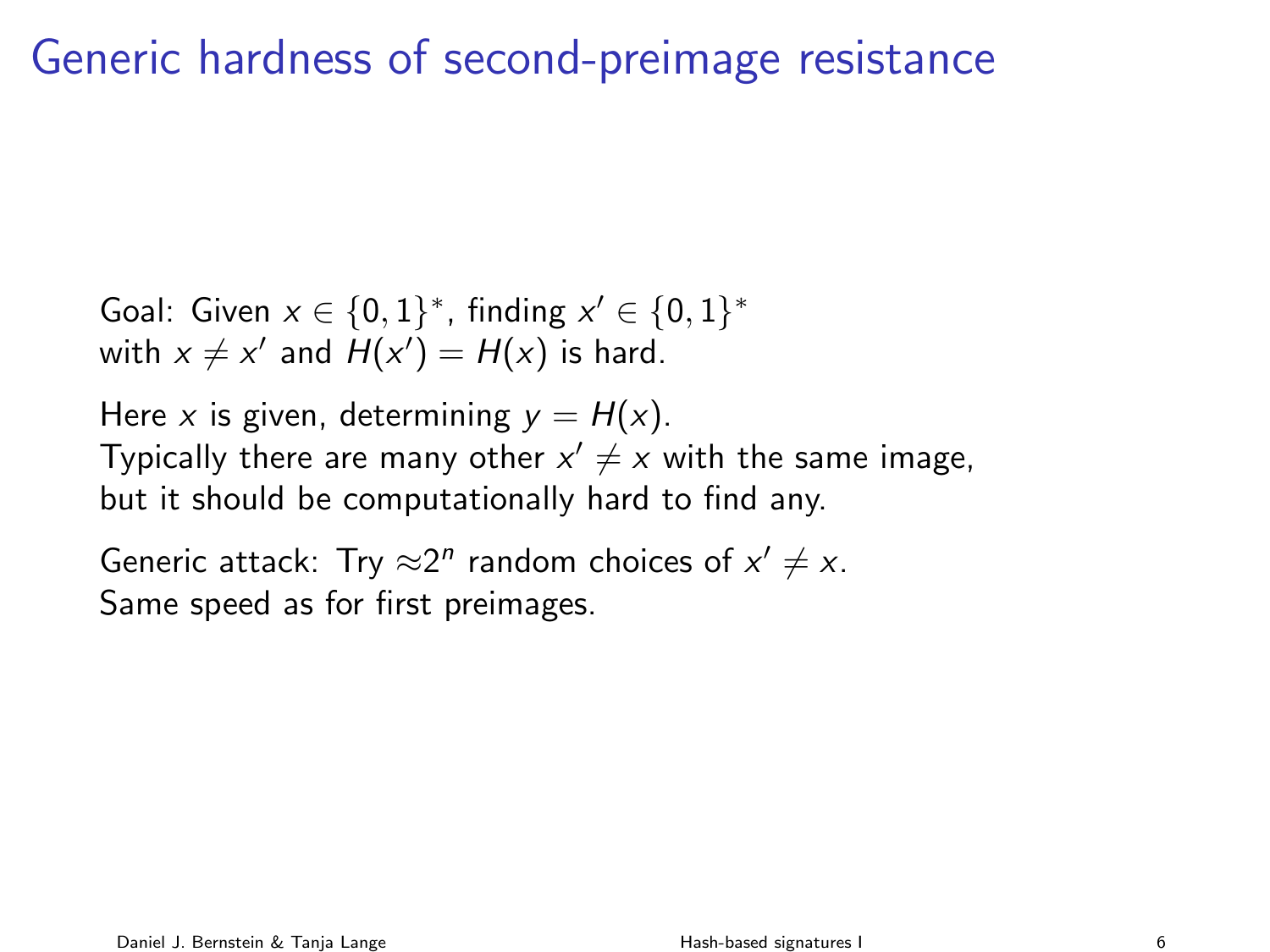# Generic hardness of collision resistance

Goal: Finding  $x, x' \in \{0,1\}^*$  with  $x \neq x'$  and  $H(x') = H(x)$  is hard.

Attacker has full flexibility to choose any output y. It should still be computationally hard to find two different strings  $x, x'$  with the same output.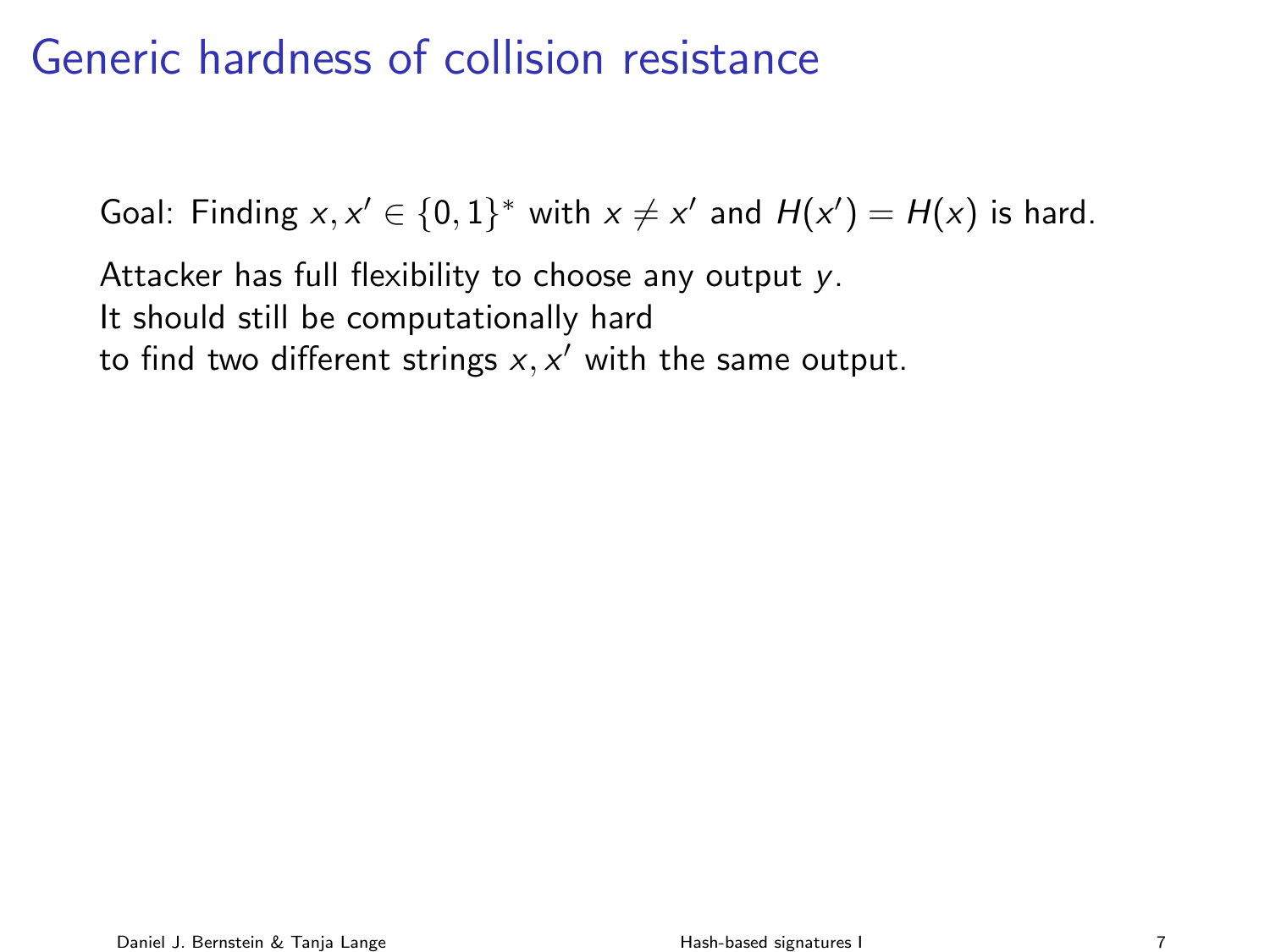# Generic hardness of collision resistance

Goal: Finding  $x, x' \in \{0,1\}^*$  with  $x \neq x'$  and  $H(x') = H(x)$  is hard.

Attacker has full flexibility to choose any output y. It should still be computationally hard to find two different strings  $x, x'$  with the same output.

Generic attack: Try  $\approx 2^{n/2}$  random choices of x. This number is much lower than the other two because there is no restriction on the target.

The "birthday paradox": if one draws The Birthday paradox Throne<br> $\approx 1.17\sqrt{m}$  elements at random from a set of  $m$  elements. then with 50% probability one has picked one element twice.

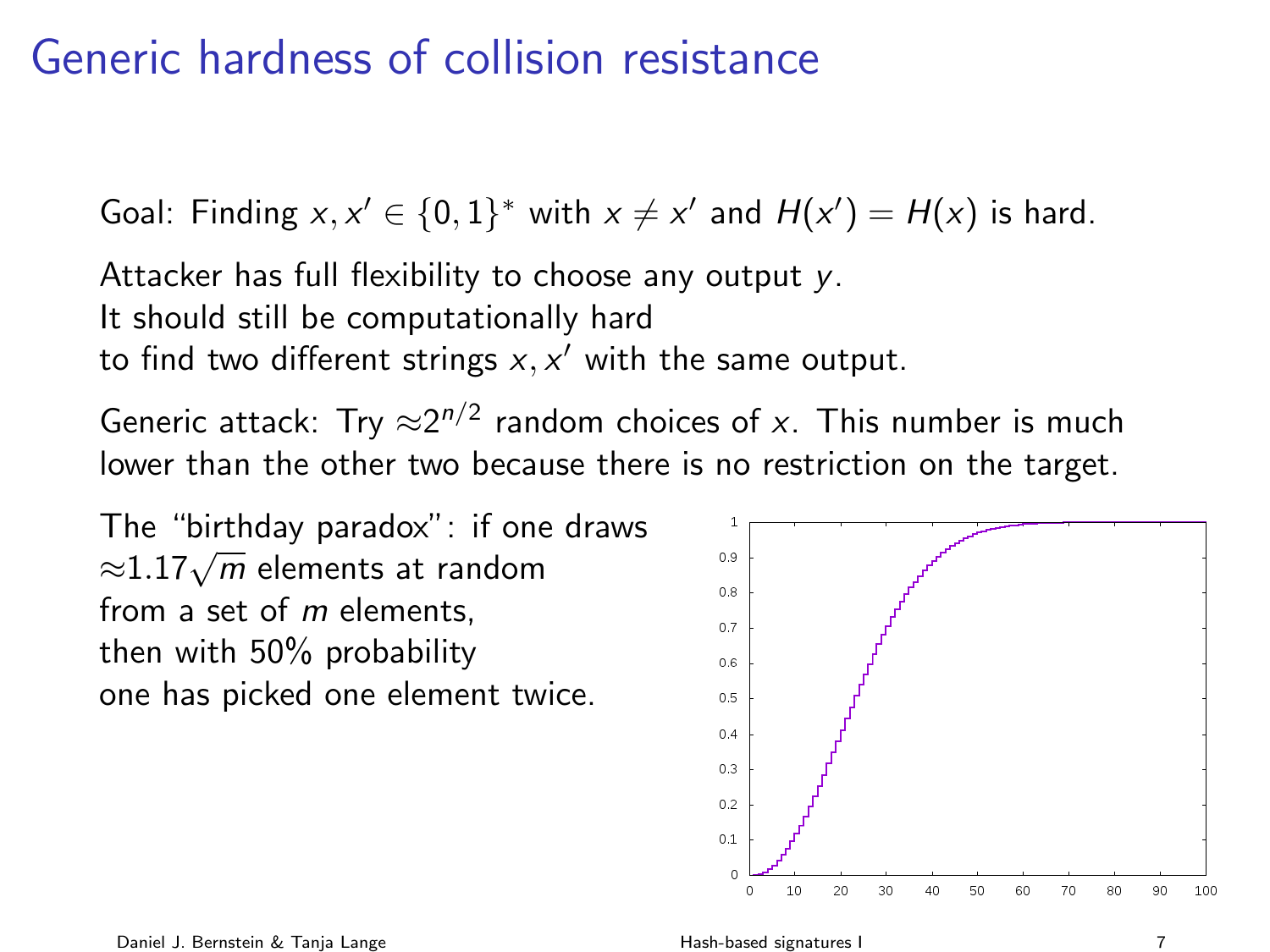Some hash functions take n to be too small. Some hash functions take *n* large enough but have structure allowing faster attacks than the generic attacks.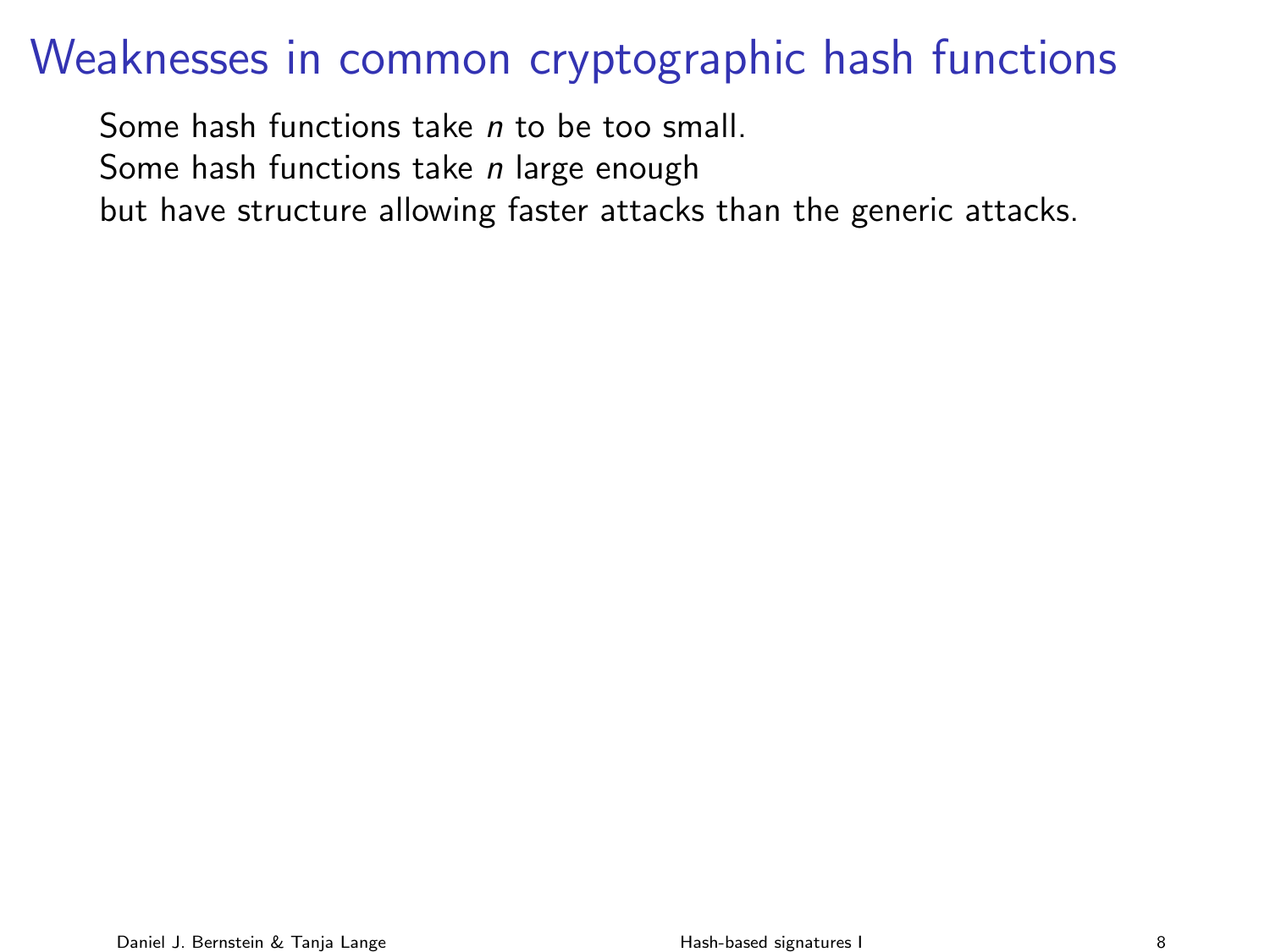Some hash functions take n to be too small. Some hash functions take *n* large enough but have structure allowing faster attacks than the generic attacks.

MD4 (1990 Rivest):  $n = 128$ , so  $2^{64}$  generic collision attack. MD4-specific collision attack (1995) in seconds. Current best collision attack (2007) is even faster.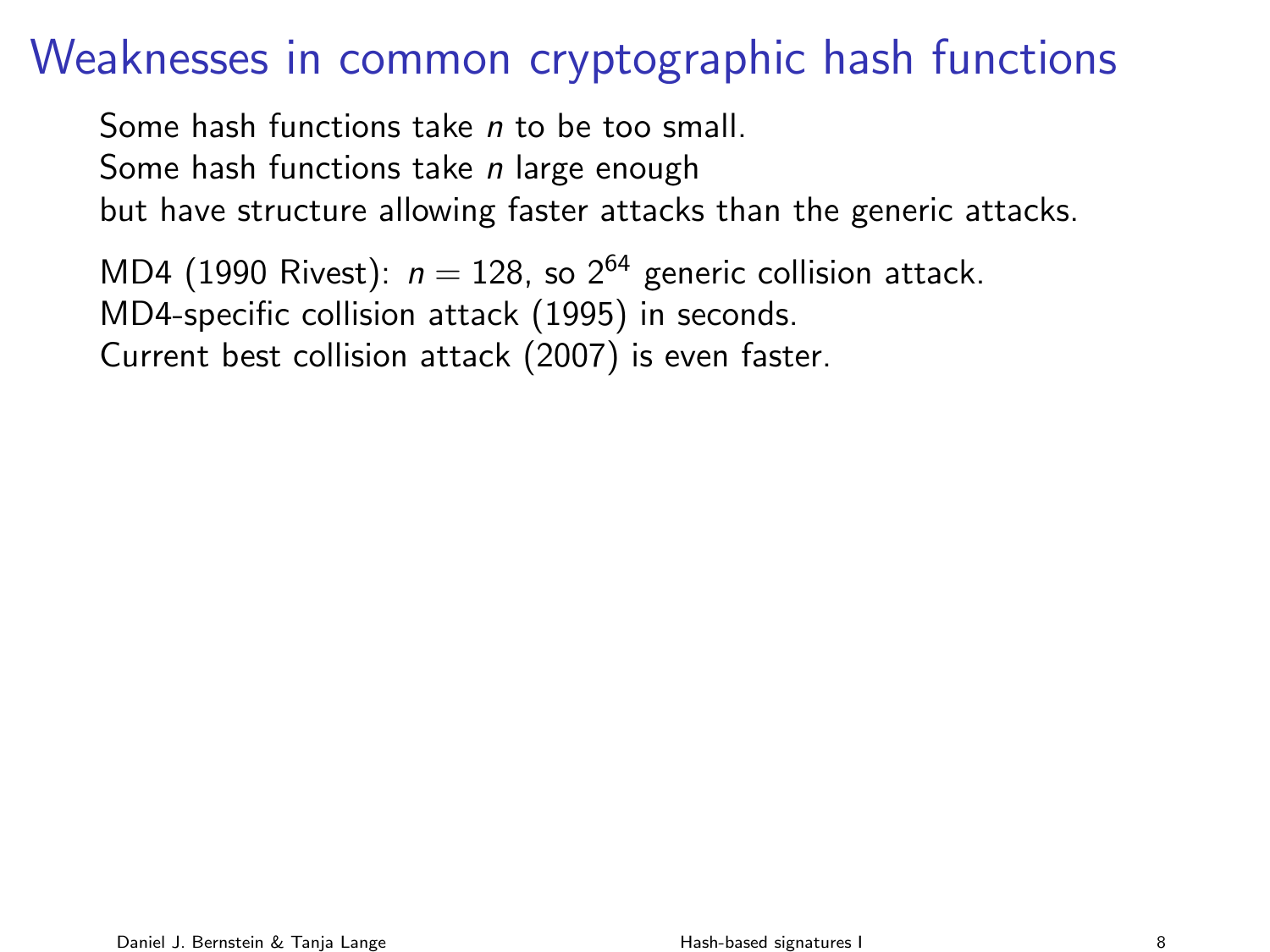Some hash functions take n to be too small. Some hash functions take *n* large enough but have structure allowing faster attacks than the generic attacks.

MD4 (1990 Rivest):  $n = 128$ , so  $2^{64}$  generic collision attack. MD4-specific collision attack (1995) in seconds. Current best collision attack (2007) is even faster.

MD5 (1992 Rivest):  $n = 128$ , so  $2^{64}$  generic collision attack. MD5-specific collision attack (2004) in one hour on a cluster. Current best collision attack (2013) costs  $2^{18}$  H calls. Chosen-prefix collisions (2008) showed real-world exploitability. Flame malware (2012) used MD5 collision to sign fake Windows update.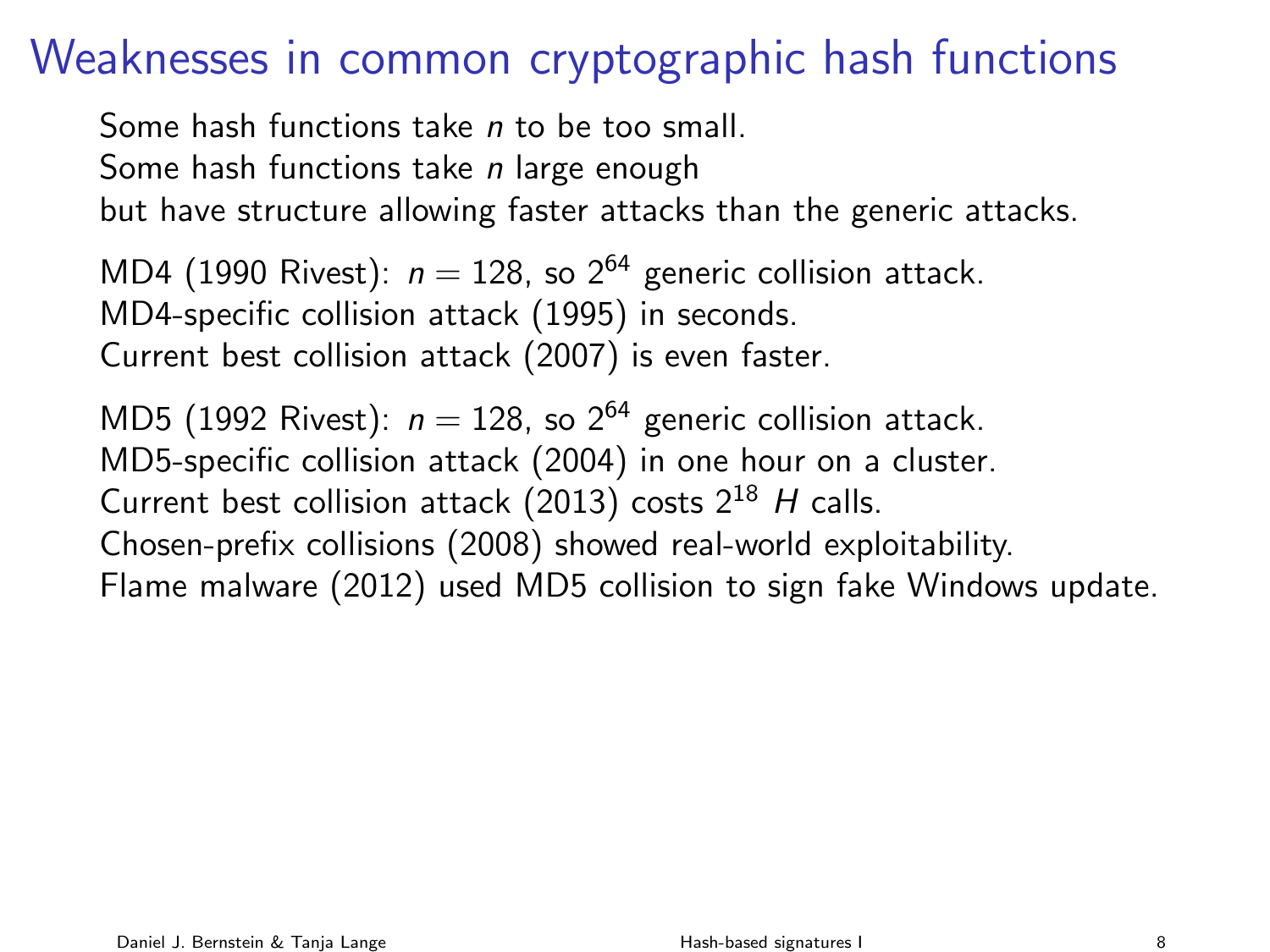Some hash functions take n to be too small. Some hash functions take *n* large enough but have structure allowing faster attacks than the generic attacks.

MD4 (1990 Rivest):  $n = 128$ , so  $2^{64}$  generic collision attack. MD4-specific collision attack (1995) in seconds. Current best collision attack (2007) is even faster.

MD5 (1992 Rivest):  $n = 128$ , so  $2^{64}$  generic collision attack. MD5-specific collision attack (2004) in one hour on a cluster. Current best collision attack (2013) costs  $2^{18}$  H calls. Chosen-prefix collisions (2008) showed real-world exploitability. Flame malware (2012) used MD5 collision to sign fake Windows update.

SHA-0 (1993 NSA):  $n = 160$ , so  $2^{80}$  generic collision attack. Many weaknesses found. Collisions published (2004).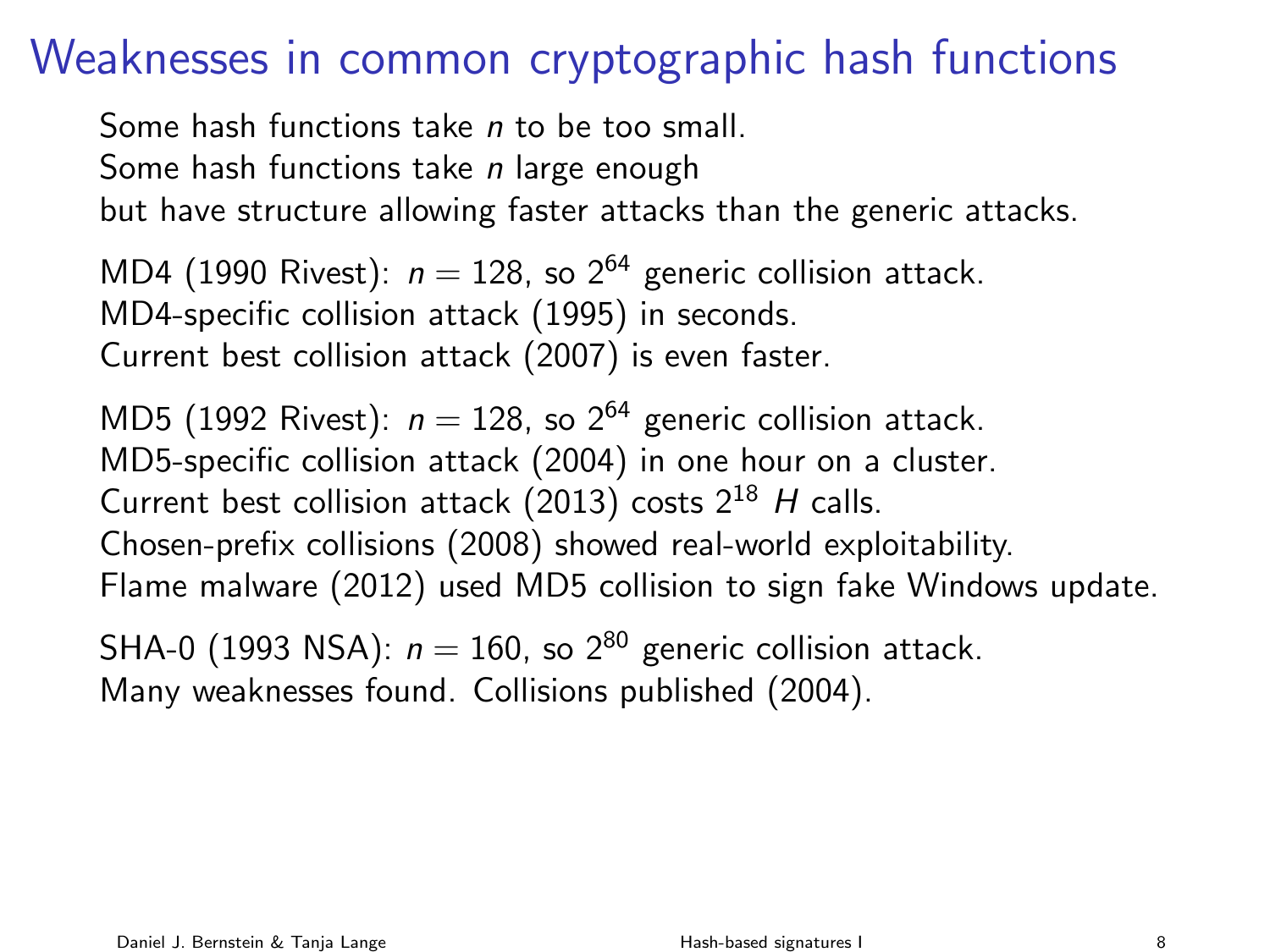Some hash functions take *n* to be too small. Some hash functions take *n* large enough but have structure allowing faster attacks than the generic attacks.

MD4 (1990 Rivest):  $n = 128$ , so  $2^{64}$  generic collision attack. MD4-specific collision attack (1995) in seconds. Current best collision attack (2007) is even faster.

MD5 (1992 Rivest):  $n = 128$ , so  $2^{64}$  generic collision attack. MD5-specific collision attack (2004) in one hour on a cluster. Current best collision attack (2013) costs  $2^{18}$  H calls. Chosen-prefix collisions (2008) showed real-world exploitability. Flame malware (2012) used MD5 collision to sign fake Windows update.

SHA-0 (1993 NSA):  $n = 160$ , so  $2^{80}$  generic collision attack. Many weaknesses found. Collisions published (2004).

SHA-1 (1995 NSA):  $n = 160$ , so  $2^{80}$  generic collision attack. Collisions published (2017): <https://shattered.io/>. Practical attack, chosen-prefix collision (2020): <https://sha-mbles.github.io/>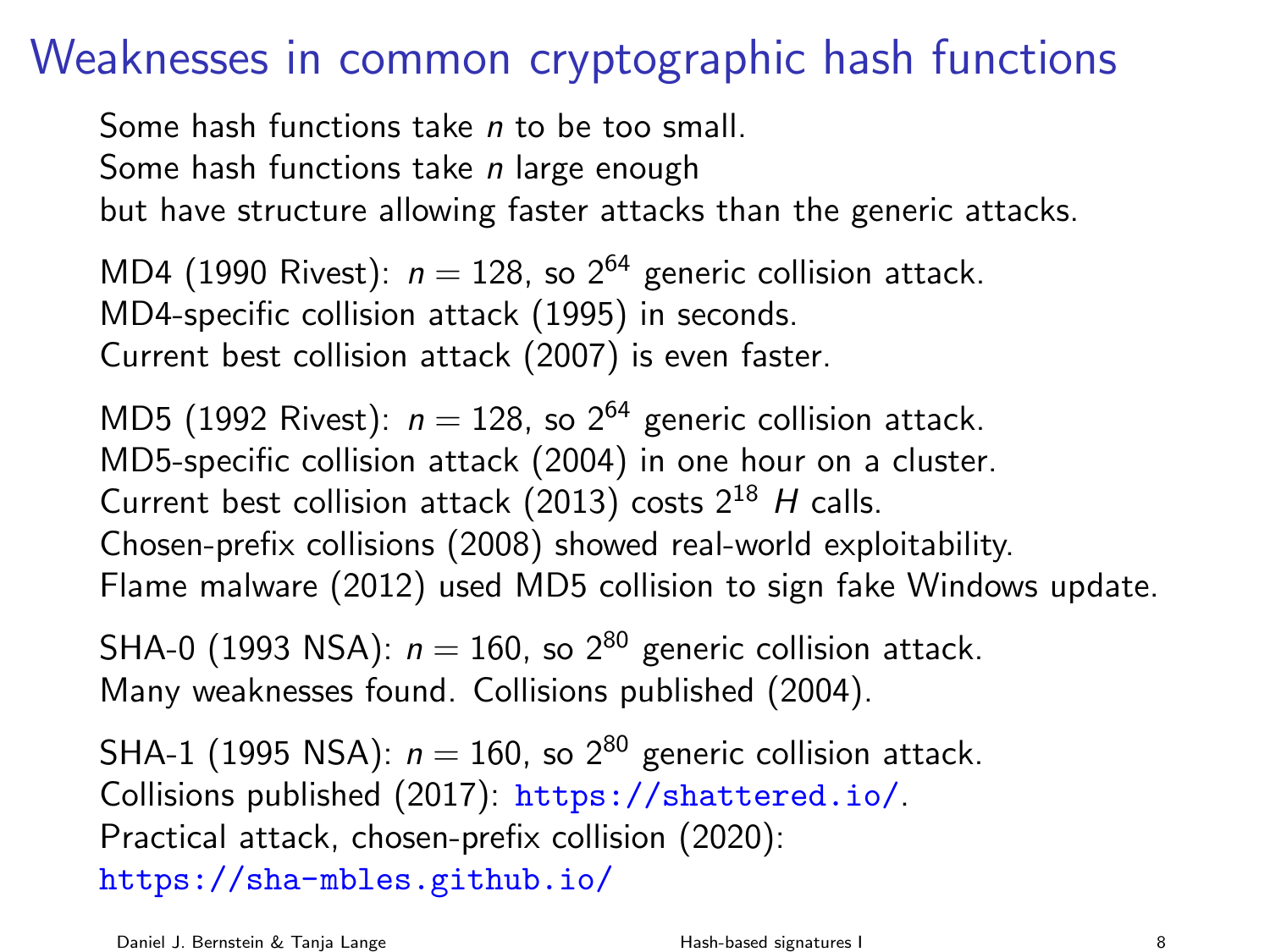# The NSA view of cryptographic standardization

"Narrowing the encryption problem to a single, influential algorithm might drive out competitors, and that would reduce the field that NSA had to be concerned about. Could a public encryption standard be made secure enough to protect against everything but a massive brute force attack, but weak enough to still permit an attack of some nature using very sophisticated (and expensive) techniques?"

(Emphasis added.)

This quote is from an internal NSA history book.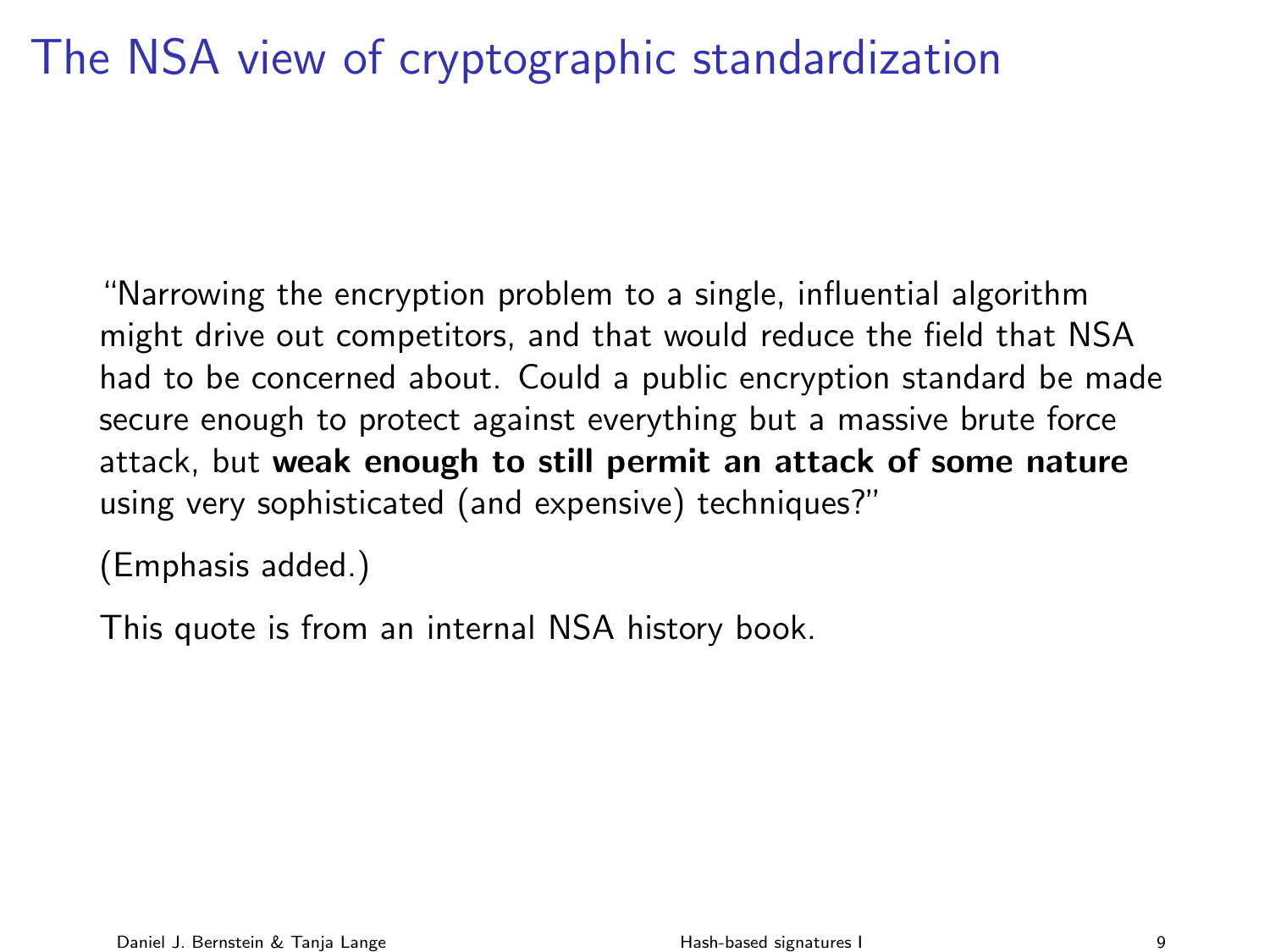SHA-256 (2001 NSA):  $n = 256$ , so  $2^{128}$  generic collision attack. SHA-512 (2001 NSA):  $n = 512$ . "SHA-2" refers to SHA-256, SHA-512, etc.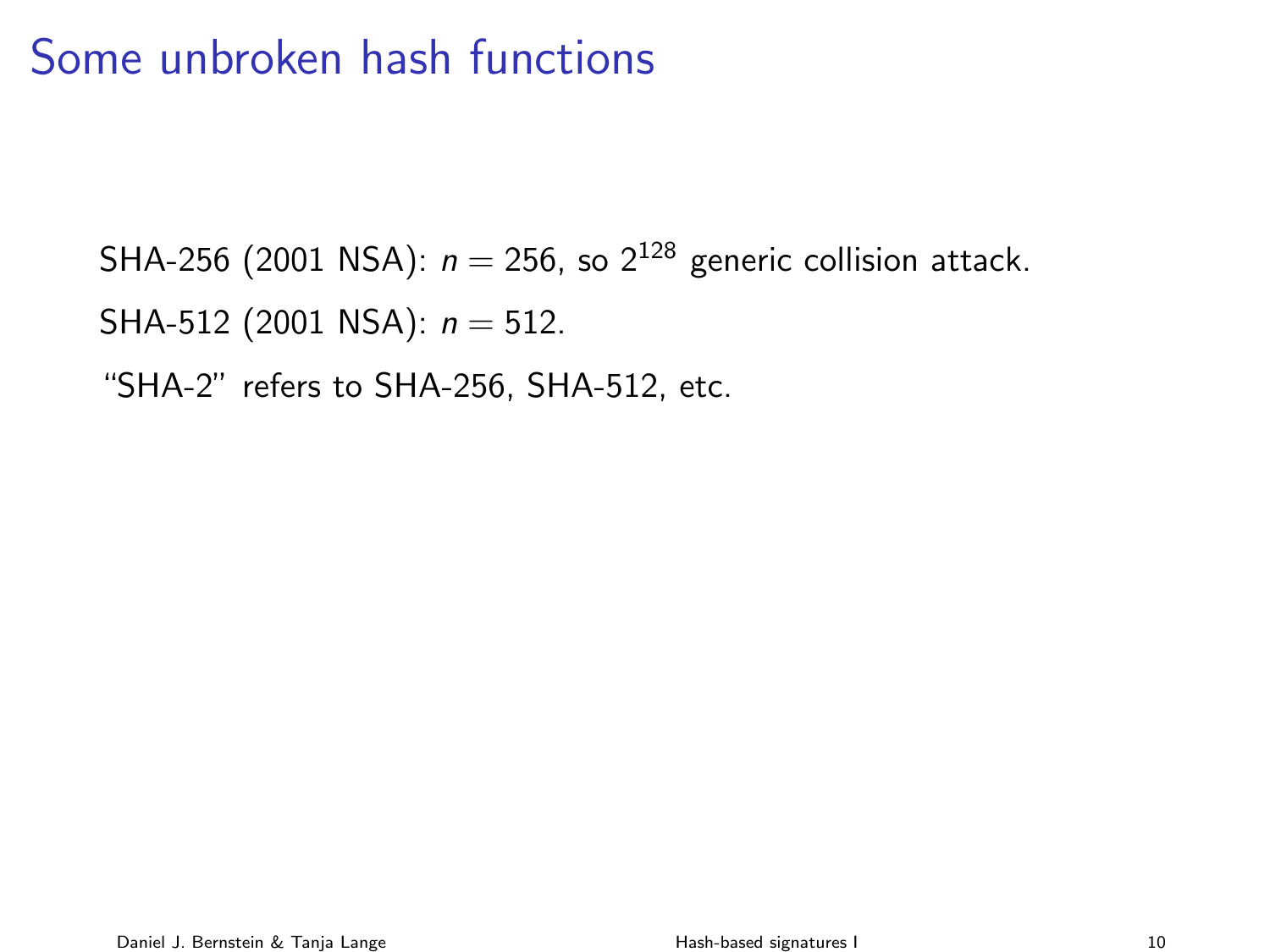SHA-256 (2001 NSA):  $n = 256$ , so  $2^{128}$  generic collision attack.

SHA-512 (2001 NSA):  $n = 512$ .

"SHA-2" refers to SHA-256, SHA-512, etc.

2004–2005: Big improvements in attacks against MD5, SHA-1. 2007–2012: NIST holds "SHA-3" competition in case SHA-2 is broken.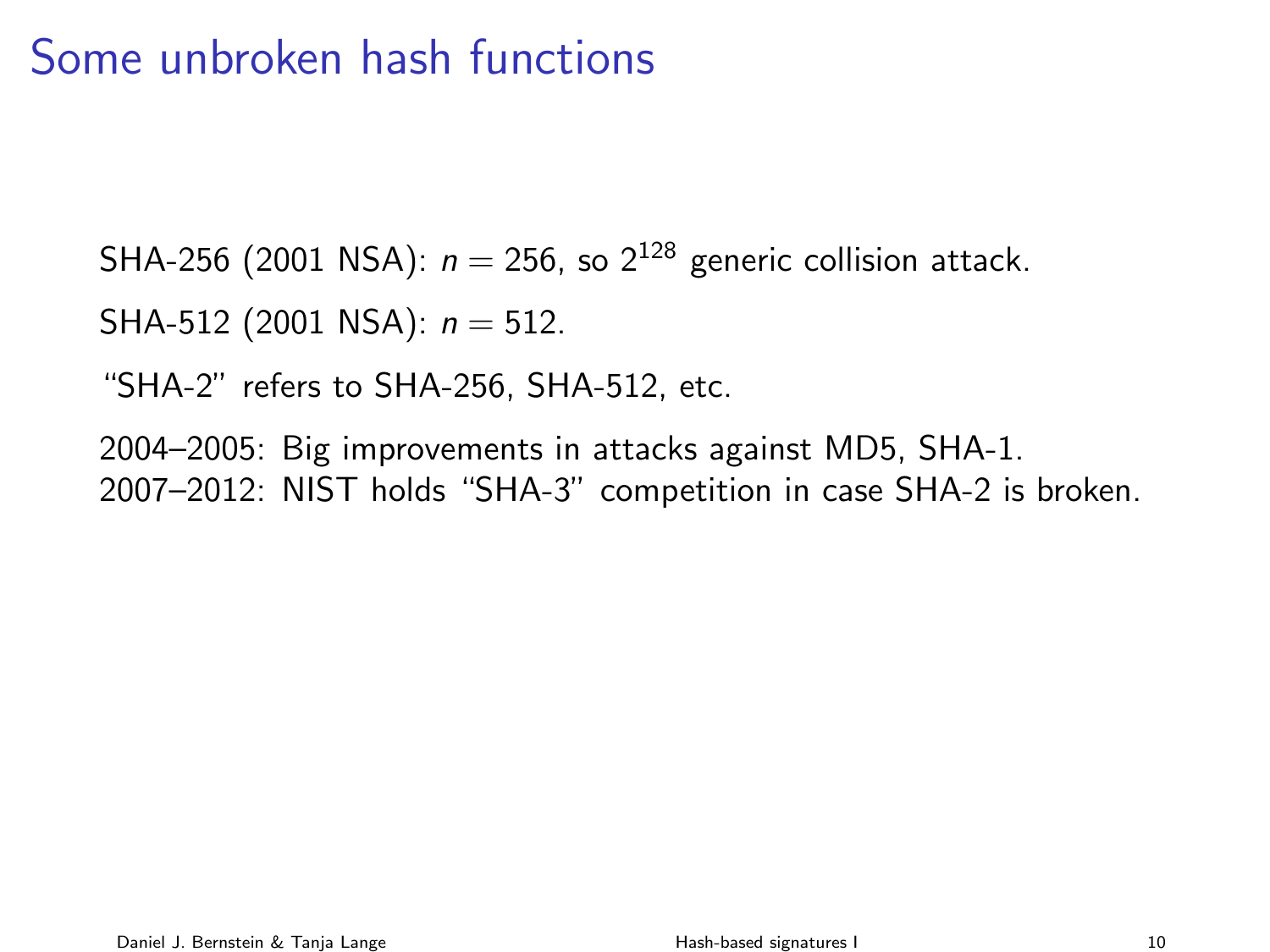SHA-256 (2001 NSA):  $n = 256$ , so  $2^{128}$  generic collision attack.

SHA-512 (2001 NSA):  $n = 512$ .

"SHA-2" refers to SHA-256, SHA-512, etc.

2004–2005: Big improvements in attacks against MD5, SHA-1. 2007–2012: NIST holds "SHA-3" competition in case SHA-2 is broken. SHA3-256 (2015 Bertoni-Daemen-Peeters-van Assche):  $n = 256$ . SHA3-512 (2015 Bertoni-Daemen-Peeters-van Assche):  $n = 512$ .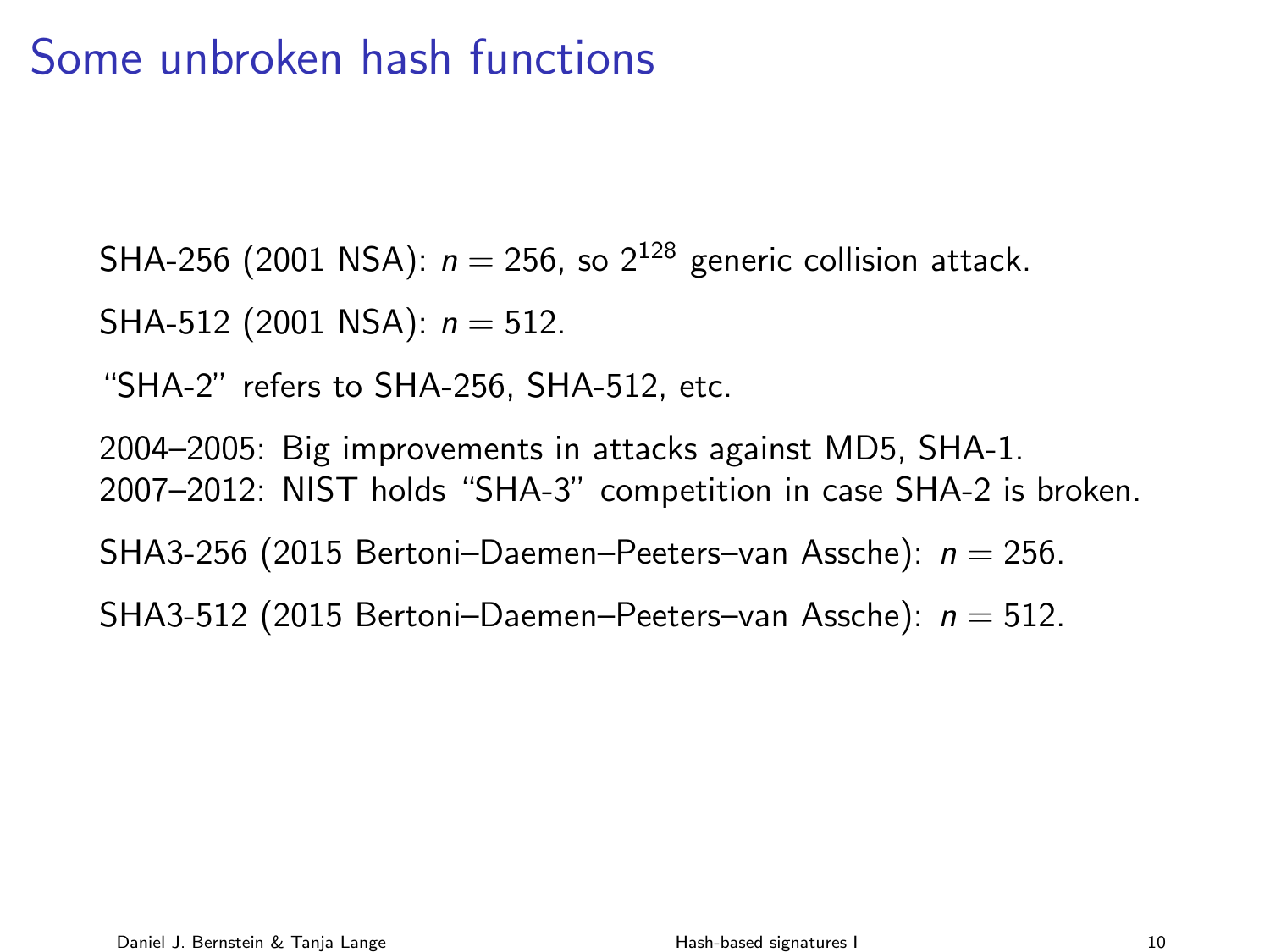SHA-256 (2001 NSA):  $n = 256$ , so  $2^{128}$  generic collision attack.

SHA-512 (2001 NSA):  $n = 512$ .

"SHA-2" refers to SHA-256, SHA-512, etc.

2004–2005: Big improvements in attacks against MD5, SHA-1. 2007–2012: NIST holds "SHA-3" competition in case SHA-2 is broken. SHA3-256 (2015 Bertoni-Daemen-Peeters-van Assche):  $n = 256$ . SHA3-512 (2015 Bertoni-Daemen-Peeters-van Assche):  $n = 512$ . Another popular SHA-3 finalist, faster than SHA-3 in software: BLAKE.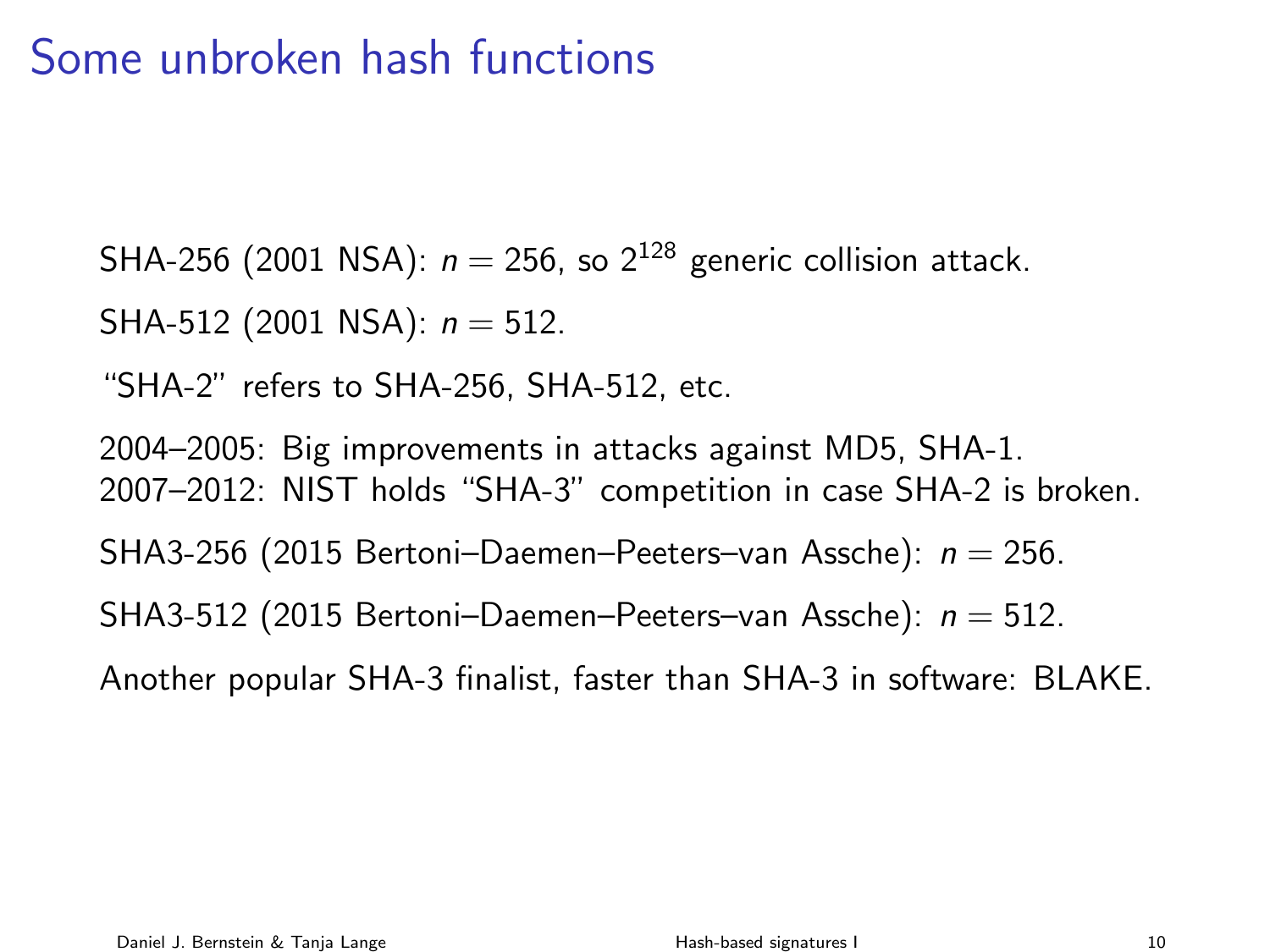Use a hash function to build a public-key signature system. Old idea, starting with 1979 Lamport one-time signatures. Many further improvements in years since.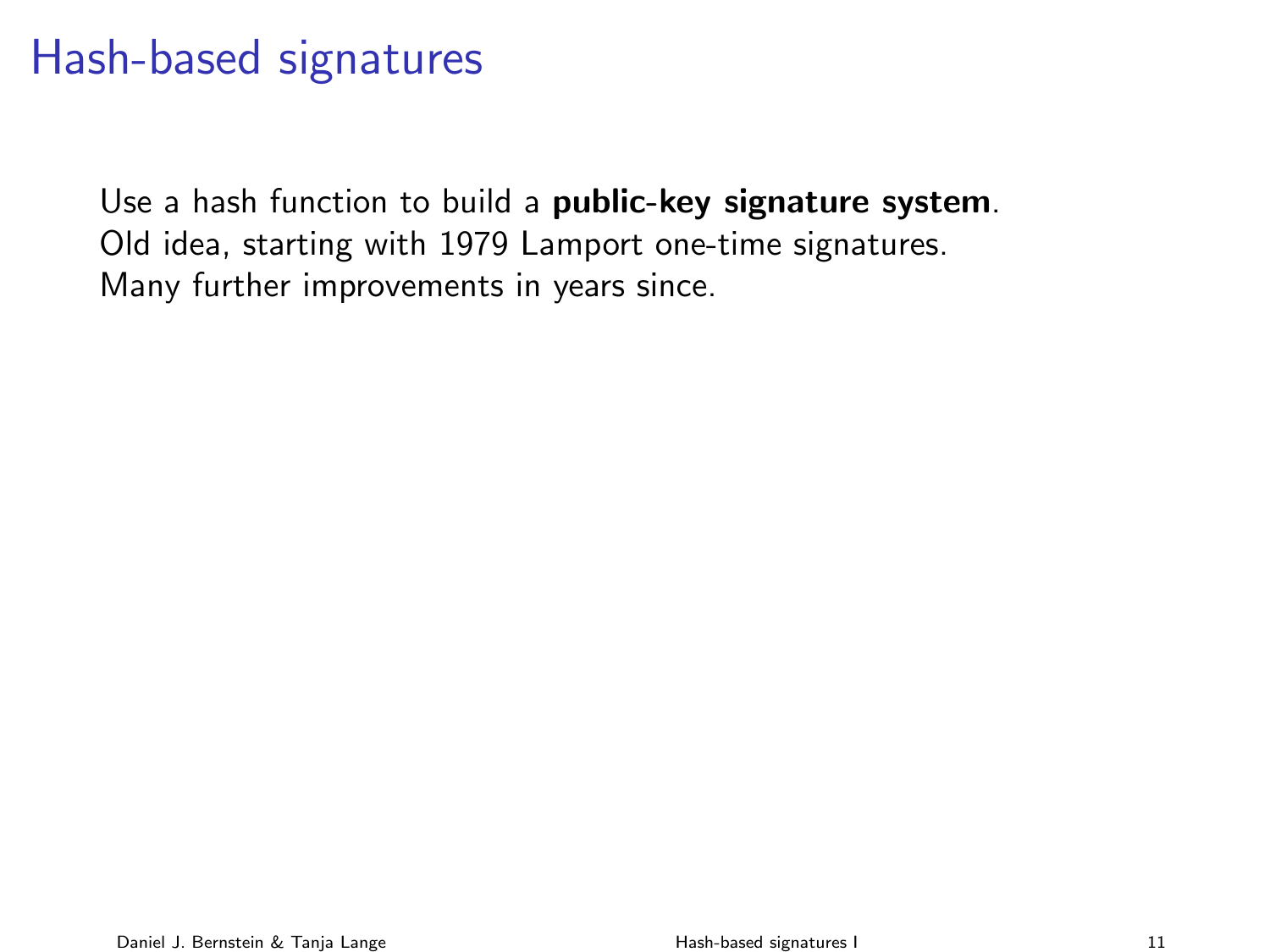Use a hash function to build a **public-key signature system**. Old idea, starting with 1979 Lamport one-time signatures. Many further improvements in years since.

Signer generates secret key and public key. Everyone learns signer's public key.

Using secret key, signer can sign any message m, producing a signed message  $(m, s)$ .

Everyone can verify  $(m, s)$  using signer's public key.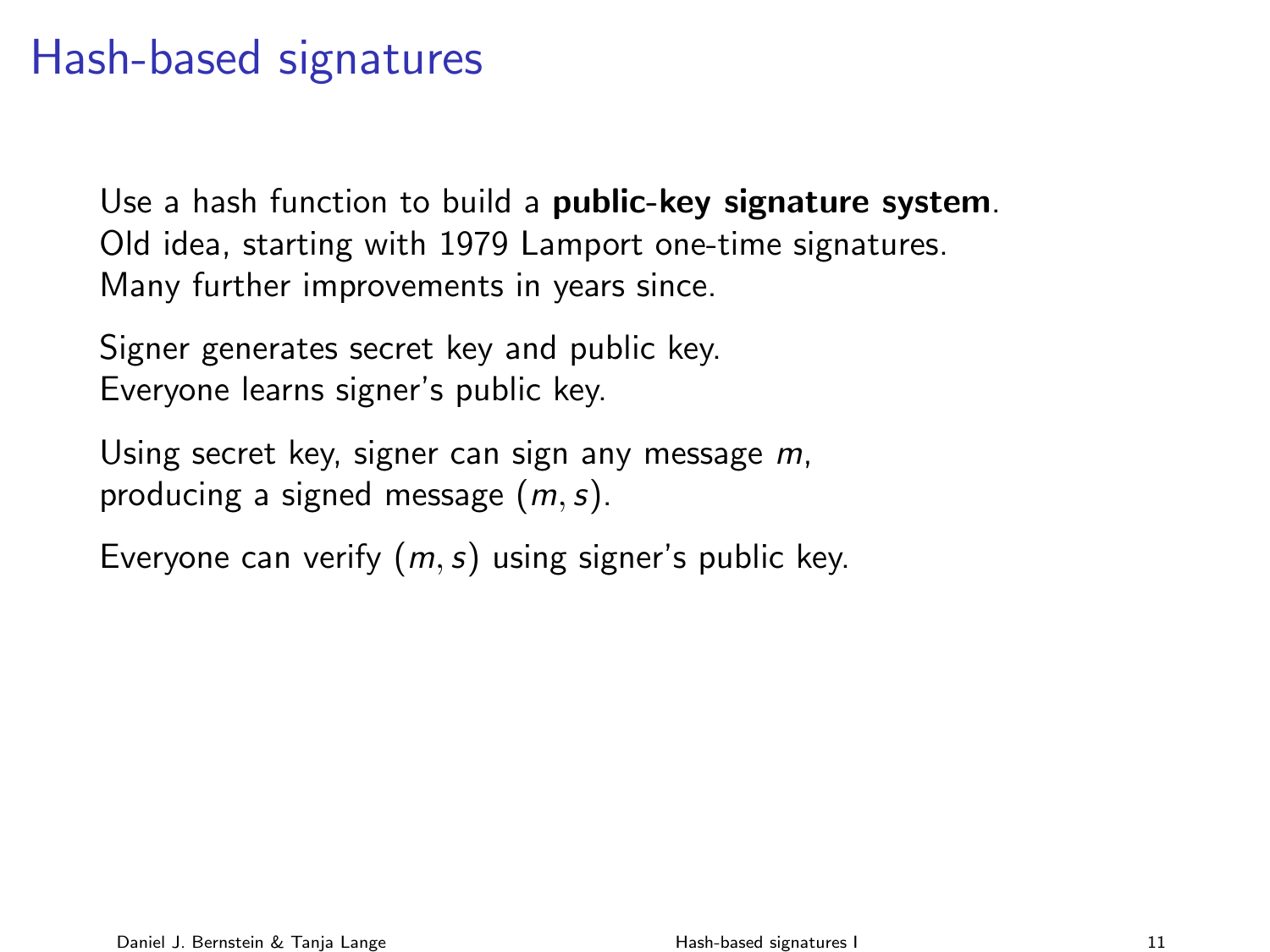Use a hash function to build a **public-key signature system**. Old idea, starting with 1979 Lamport one-time signatures. Many further improvements in years since.

Signer generates secret key and public key. Everyone learns signer's public key.

Using secret key, signer can sign any message m, producing a signed message  $(m, s)$ .

Everyone can verify  $(m, s)$  using signer's public key.

Attacker's goal: construct  $(m, s)$  that signer didn't sign but that passes verification using signer's public key.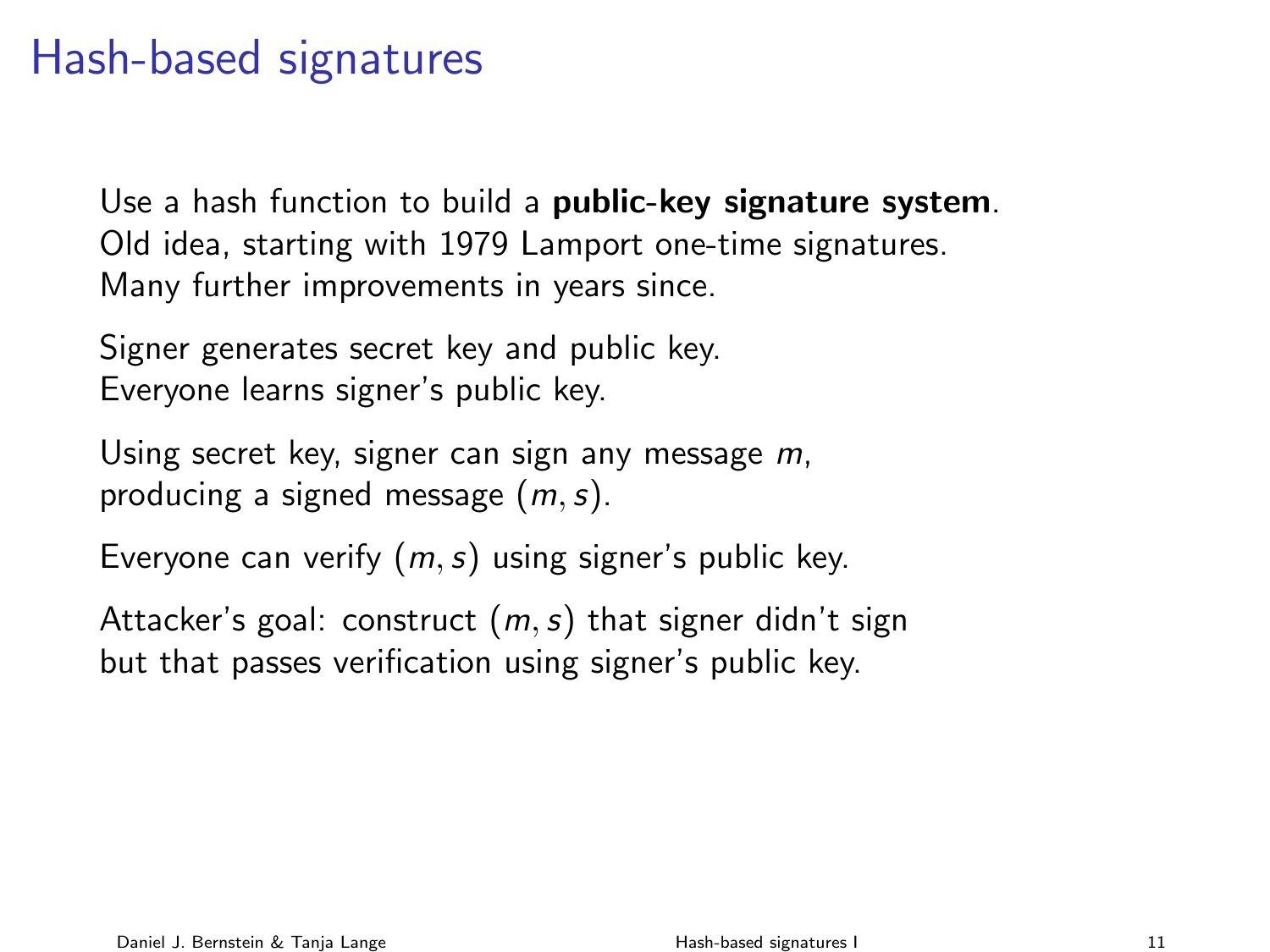Use a hash function to build a **public-key signature system**. Old idea, starting with 1979 Lamport one-time signatures. Many further improvements in years since.

Signer generates secret key and public key. Everyone learns signer's public key.

Using secret key, signer can sign any message m, producing a signed message  $(m, s)$ .

Everyone can verify  $(m, s)$  using signer's public key.

Attacker's goal: construct  $(m, s)$  that signer didn't sign but that passes verification using signer's public key.

Attacker looks at public key and at signed messages. Tries modifying the signed messages or creating new messages.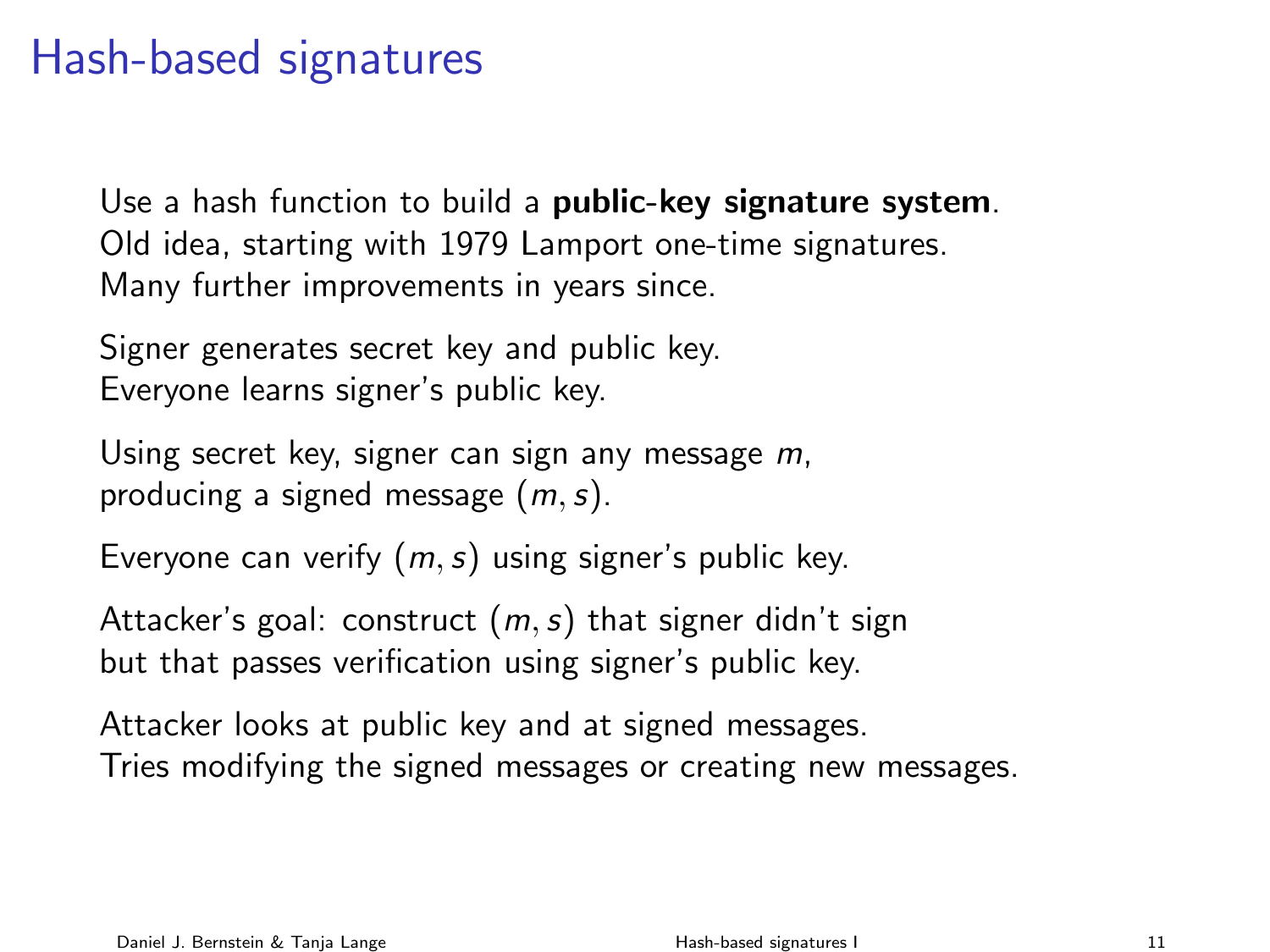A signature scheme for empty messages: key generation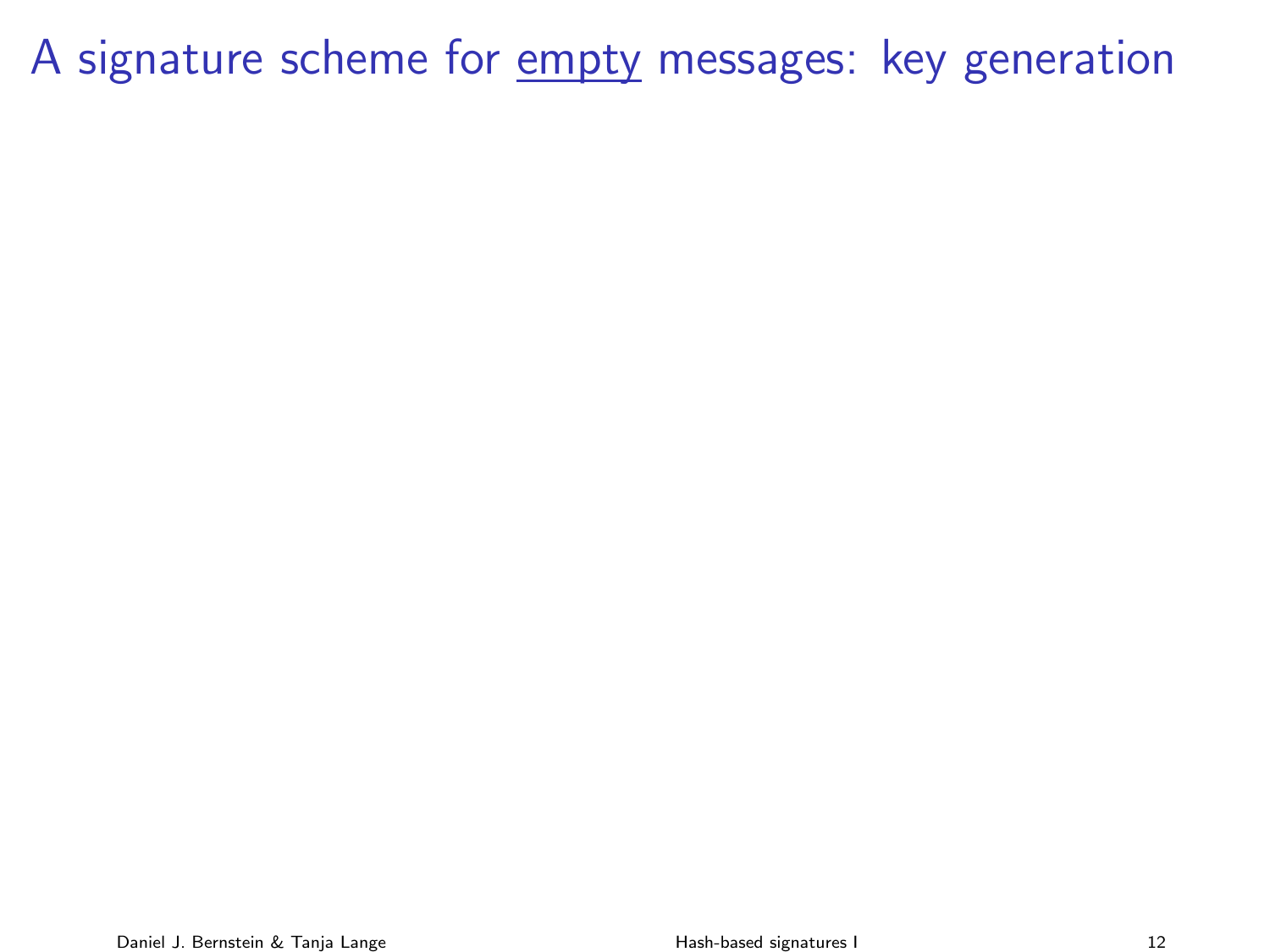A signature scheme for empty messages: key generation

```
import os,hashlib
```

```
def sha3_256(x):
  h = hashlib.shape_256()h.update(x)
  return h.digest()
```

```
def keypair():
  secret = sha3_256(os.unandom(32))public = sha3_256(secret)
  return public,secret
```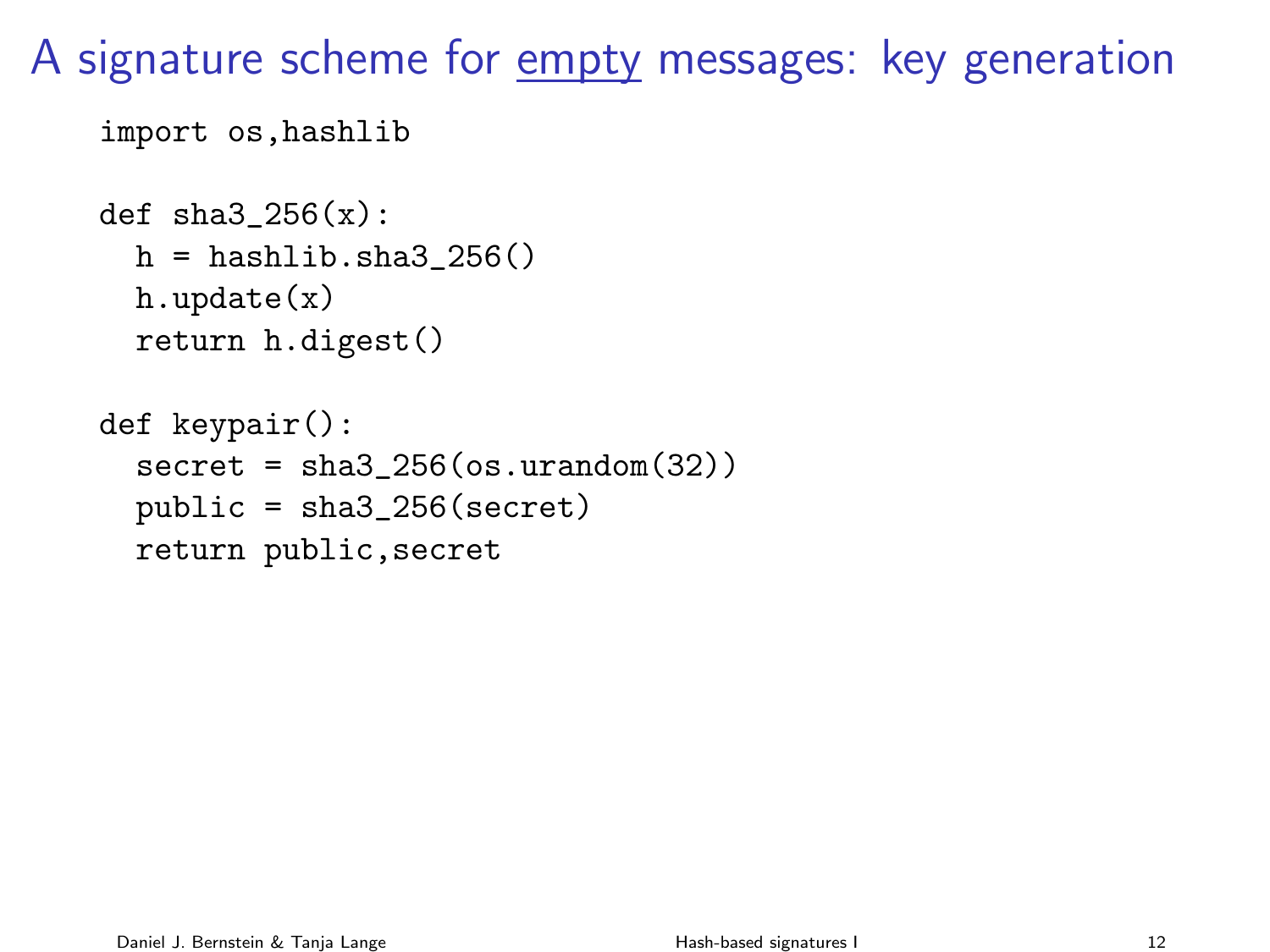A signature scheme for empty messages: key generation

```
import os,hashlib
```

```
def sha3256(x):
  h = hashlib.sha3 256()
  h.update(x)
  return h.digest()
```

```
def keypair():
  secret = sha3_256(os.unandom(32))public = sha3_256(secret)
  return public,secret
```

```
>>> import signempty
>>> pk,sk = signempty.keypair()
\gg pk.hex()
'61ba682f03259a276dc2d790ed4863113d5559ad7cdd3c282083b9aa6b170ff8'
\gg sk hex()'4645dd39db47dd18b646a34b8f2dc6afd7fa62cc6faafc2ad3426dc943943355'
```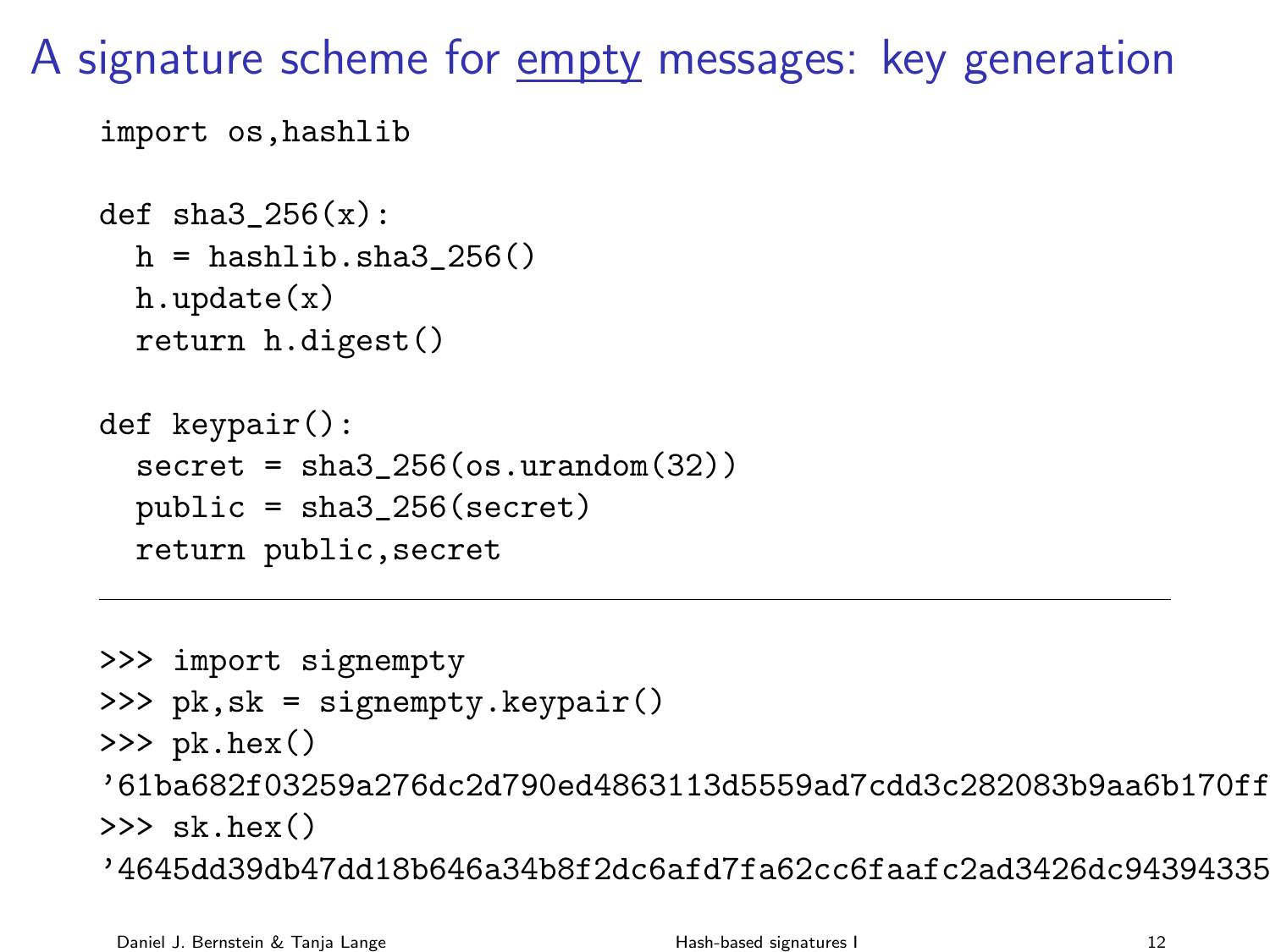Signing and verifying empty messages

```
def sign(message, secret):
  if not isinstance(message,bytes):
    raise TypeError('message must be a byte string')
  if message != b":
    raise ValueError('message must be empty')
  signedmessage = secret
  return signedmessage
def open(signedmessage,public):
  if len(signedmessage) != 32:
    raise ValueError('bad signature')
  if sha3_256(signedmessage) != public:
    raise ValueError('bad signature')
  message = b''return message
```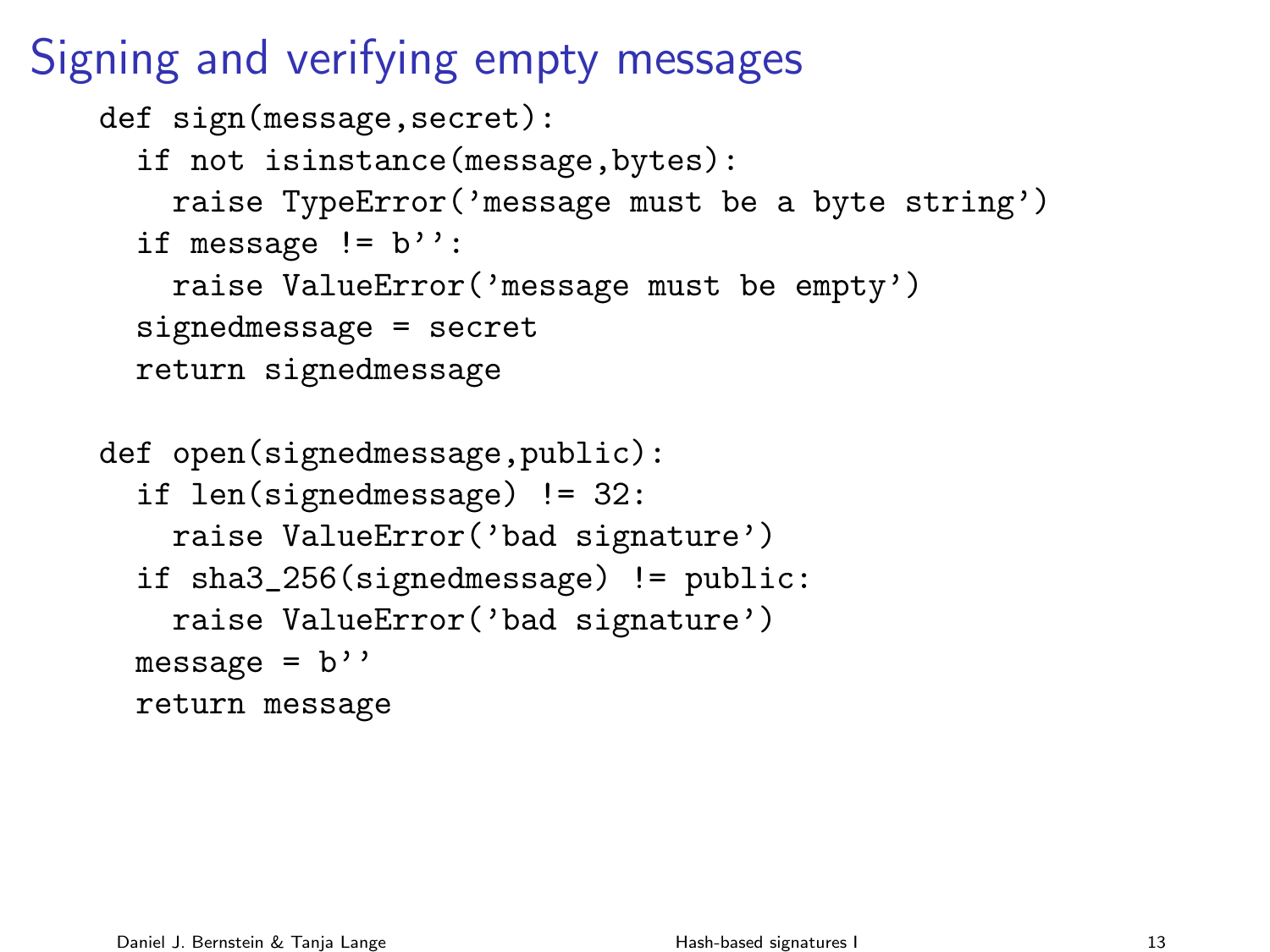Signing and verifying empty messages

```
def sign(message, secret):
  if not isinstance(message,bytes):
    raise TypeError('message must be a byte string')
  if message != b":
    raise ValueError('message must be empty')
  signedmessage = secret
  return signedmessage
def open(signedmessage,public):
  if len(signedmessage) != 32:
    raise ValueError('bad signature')
  if sha3_256(signedmessage) != public:
    raise ValueError('bad signature')
  message = b''return message
```

```
>>> sm = signempty.sign(b'',sk)
>>> signempty.open(sm,pk)
h'
```
Daniel J. Bernstein & Tanja Lange Tanja Canada (Bash-based signatures I 13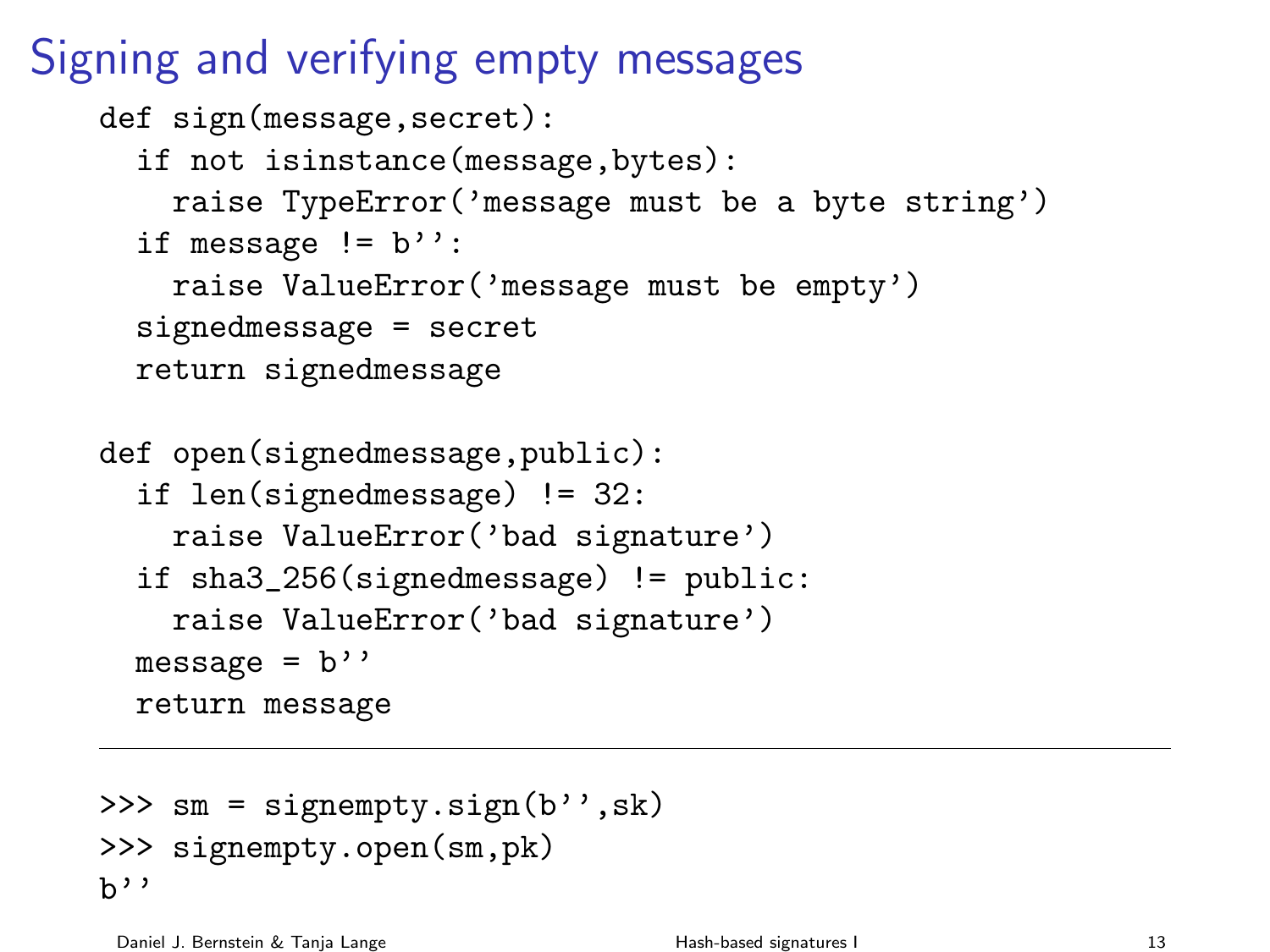A signature scheme for 1-bit messages: keygen, signing

```
import signempty
def keypair():
  p0, s0 = signempty.keypair()
  p1,s1 = signempty.keypair()
  return (p0,p1), (s0,s1)def sign(message,secret):
  if not isinstance(message,bytes):
    raise TypeError('message must be a byte string')
  if message == b'0':
    return message, signempty.sign(b'', secret[0])
  if message == b'1':return message, signempty.sign(b'', secret[1])
  raise ValueError("message must be b'0' or b'1'")
```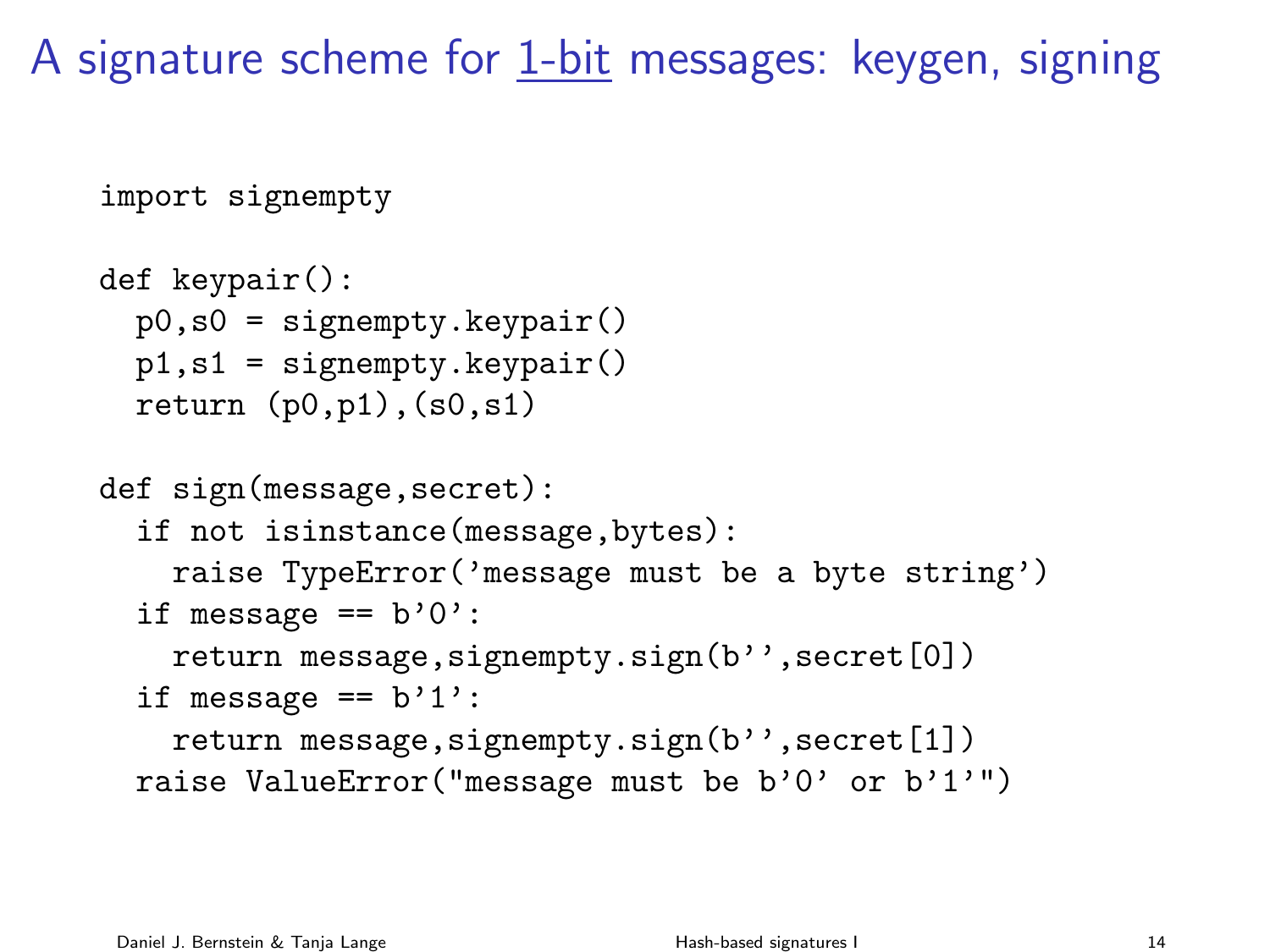# A signature scheme for 1-bit messages: verification

```
def open(signedmessage,public):
  if not isinstance(signedmessage[0],bytes):
    raise TypeError('message must be a byte string')
  if signedmessage[0] == b'0':
    signempty.open(signedmessage[1],public[0])
    return b'0'
  if signedmessage[0] == b'1':
    signempty.open(signedmessage[1],public[1])
    return b'1'
  raise ValueError('bad signature')
```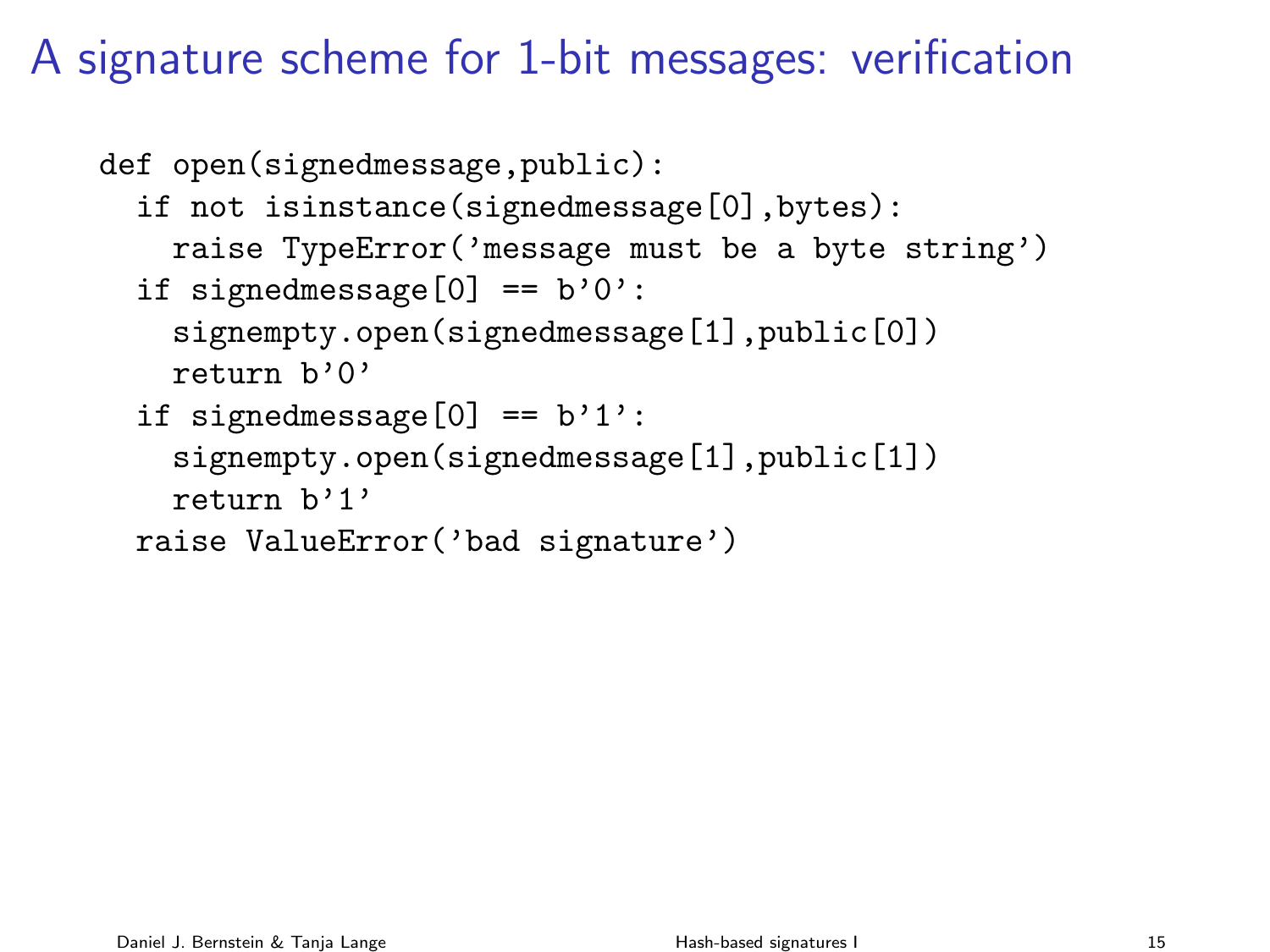### A signature scheme for 1-bit messages: verification

```
def open(signedmessage,public):
  if not isinstance(signedmessage[0],bytes):
    raise TypeError('message must be a byte string')
  if signedmessage[0] == b'0':
    signempty.open(signedmessage[1],public[0])
    return b'0'
  if signedmessage[0] == b'1':
    signempty.open(signedmessage[1],public[1])
    return b'1'
  raise ValueError('bad signature')
```

```
>>> import signbit
>>> pk,sk = signbit.keypair()
>>> sm = signbit.sign(b'1',sk)
>>> signbit.open(sm,pk)
h'1'
```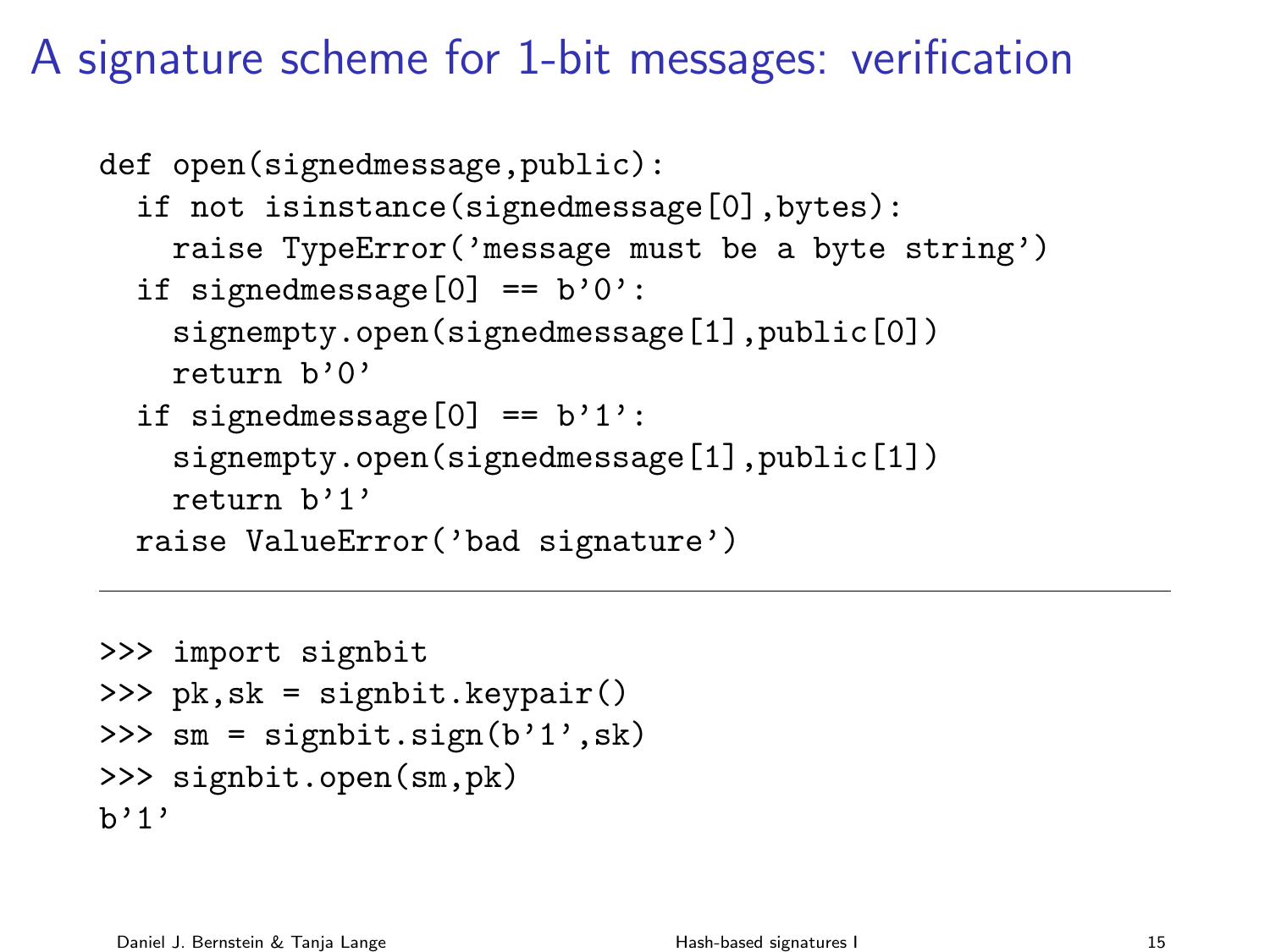A signature scheme for 4-bit messages: key generation

```
import signbit
```

```
def keypair():
  p0, s0 = signbit.keypair()
  p1,s1 = signbit.keypair()
 p2,s2 = signbit.keypair()
 p3,s3 = signbit.keypair()
  return (p0,p1,p2,p3),(s0,s1,s2,s3)
def sign(m,secret):
  if not isinstance(m,bytes):
    raise TypeError('message must be a byte string')
  if len(m) != 4:
    raise ValueError('message must have length 4')
  sm0 = signbit.sizen(m[0:1], secret[0])sm1 = signbit.sizen(m[1:2], secret[1])sm2 = signbit.sizem(m[2:3], secret[2])sm3 = signbit.sizem(m[3:4], secret[3])return sm0,sm1,sm2,sm3
```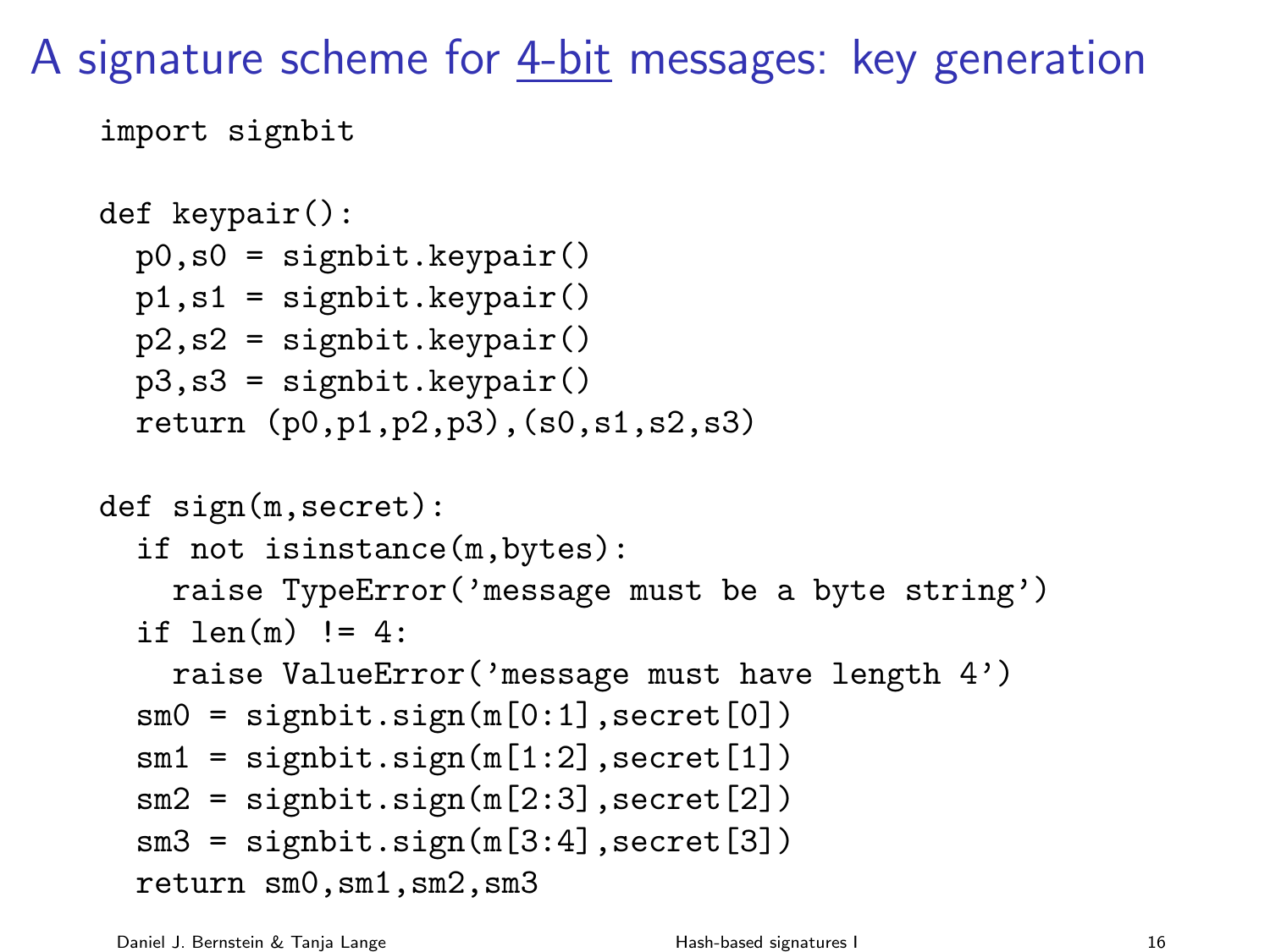A signature scheme for 4-bit messages: sign & verify

```
def open(sm,public):
  if len(sm) != 4:
    raise ValueError('signed message must have length 4')
  m0 = signbit.open(sm[0], public[0])
  m1 = signbit.open(sm[1], public[1])
  m2 = signbit.open(sm[2], public[2])
  m3 = signbit.open(sm[3], public[3])
  return m0+m1+m2+m3
```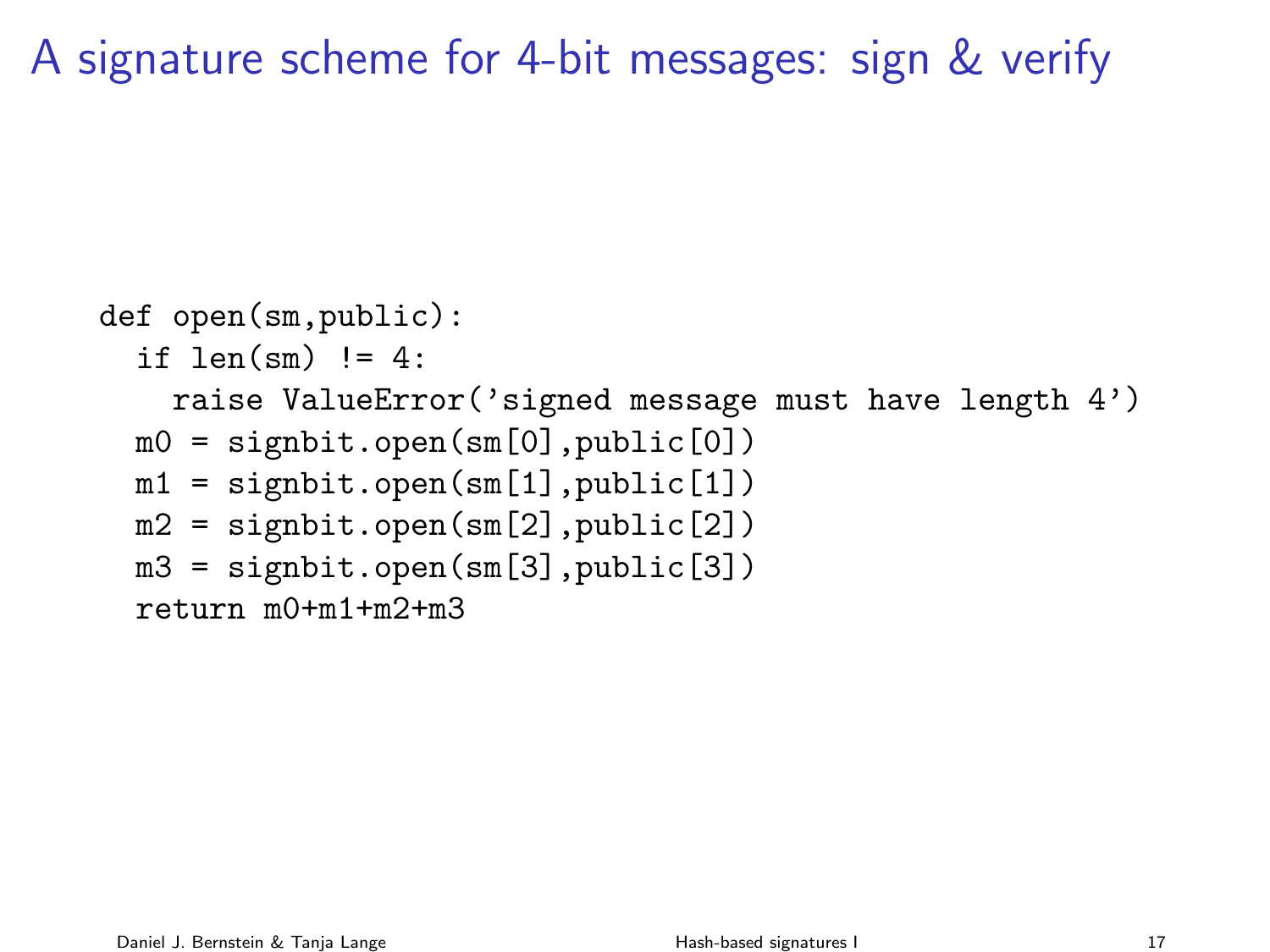Do not use one secret key to sign two messages!

```
>>> import sign4bits
>>> pk,sk = sign4bits.keypair()
>>> \text{sm0111} = \text{sign4bits}.\text{sign}(b'0111', sk)>>> sign4bits.open(sm0111,pk)
b'0111'
>>> sm1101 = sign4bits.sizen(b'1101', sk)>>> sign4bits.open(sm1101,pk)
h'1101'
```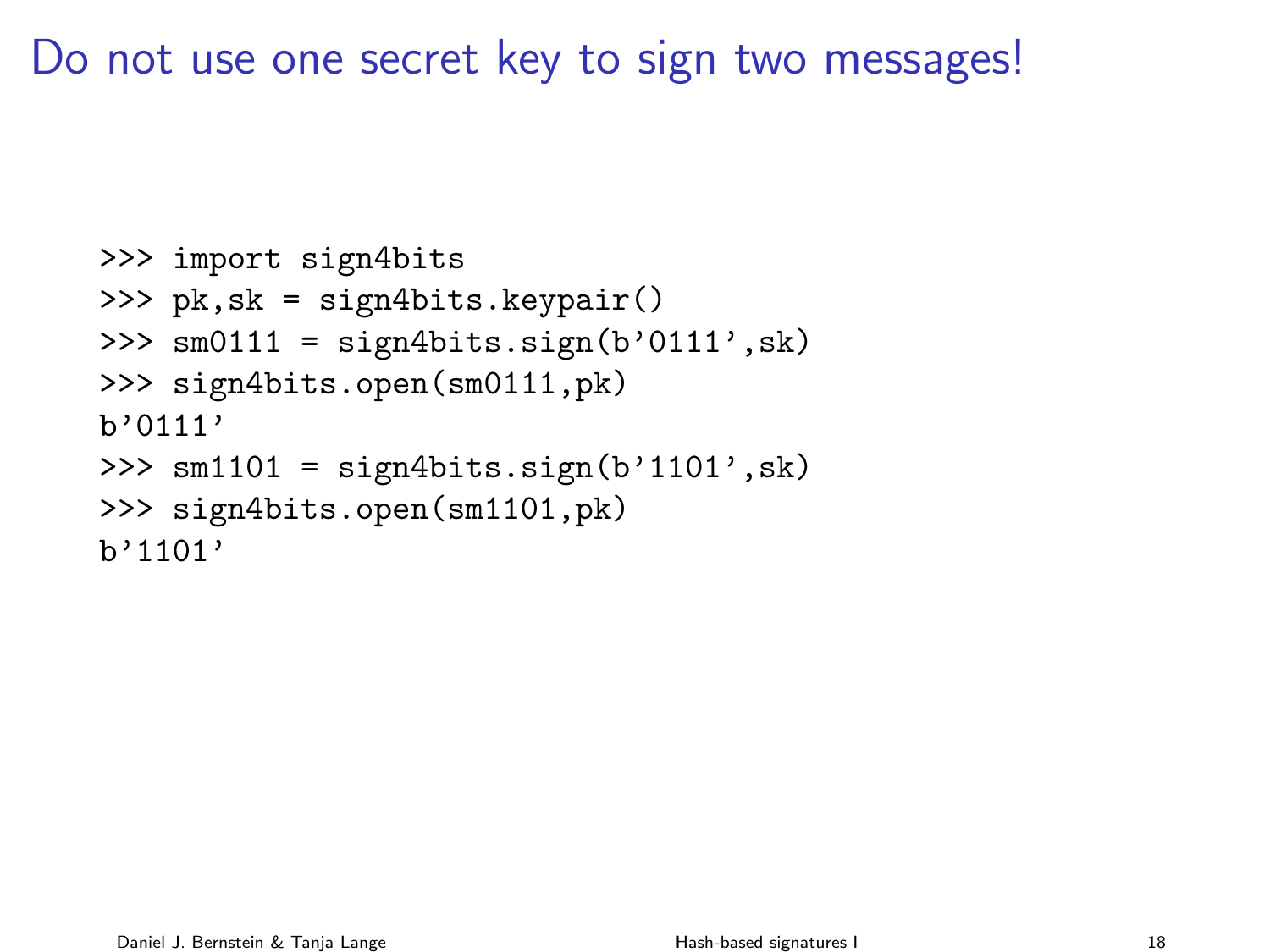Do not use one secret key to sign two messages!

```
>>> import sign4bits
>>> pk,sk = sign4bits.keypair()
>>> \text{sm0111} = \text{sign4bits}.\text{sign}(b'0111', sk)>>> sign4bits.open(sm0111,pk)
b'0111'
>>> sm1101 = sign4bits.sizen(b'1101', sk)>>> sign4bits.open(sm1101,pk)
h'1101'>>> forgery = sm1101[:2]+sm0111[2:]
```

```
>>> sign4bits.open(forgery,pk)
b'1111'
```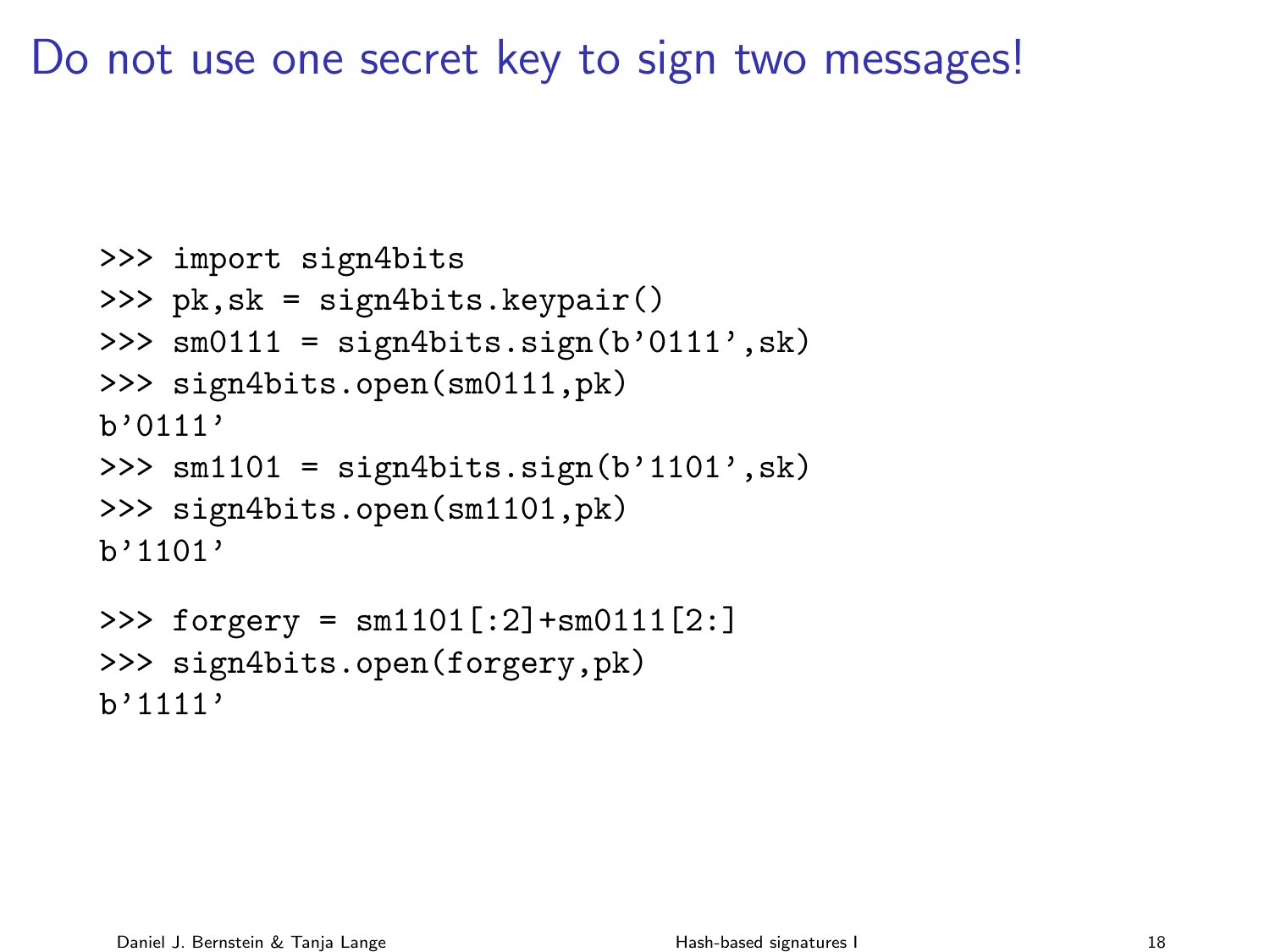# Lamport's 1-time signature system

Sign arbitrary-length message by signing its 256-bit hash:

```
def hashbits(message):
  h = sha3_256(message)return [(b'0', b'1') [1&(h[i//8])>(i%8))] for i in range(256)]
def keypair():
  keys = [significant.keypair() for n in range(256)]return zip(*keys)
def sign(message,secret):
  hbits = hashbits(message)
  sigs = [signbit.sign(hbits[i],secret[i]) for i in range(256)]
  return sigs,message
def open(sm,public):
  if len(sm[0]) != 256:
    raise ValueError('wrong signature length')
```
 $message = sm[1]$ hbits = hashbits(message) for i in range(256): if hbits[i] != signbit.open(sm[0][i],public[i]): raise ValueError('bit %d of hash does not match'%i) return message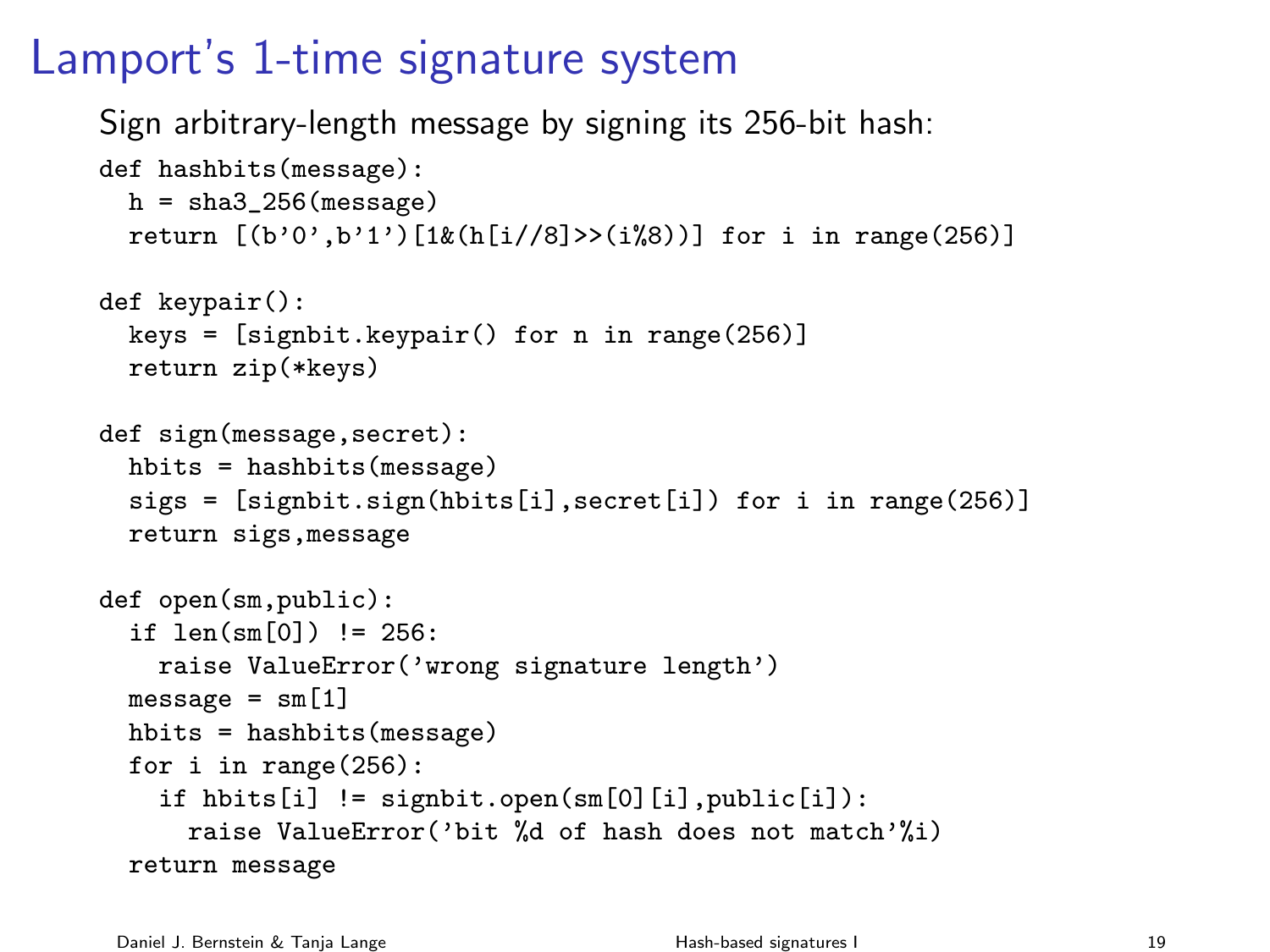# Can we build shorter signatures?

How big are Lamport's signatures?

- $\blacktriangleright$  Each Lamport signature has 256 signatit signatures.
- $\blacktriangleright$  Each signbit signature has 1 signempty signature.
- $\blacktriangleright$  Each signempty signature has one hash output (32 bytes). Total 256 hash outputs (8192 bytes).

For a 4-bit message: 4 hash outputs (128 bytes).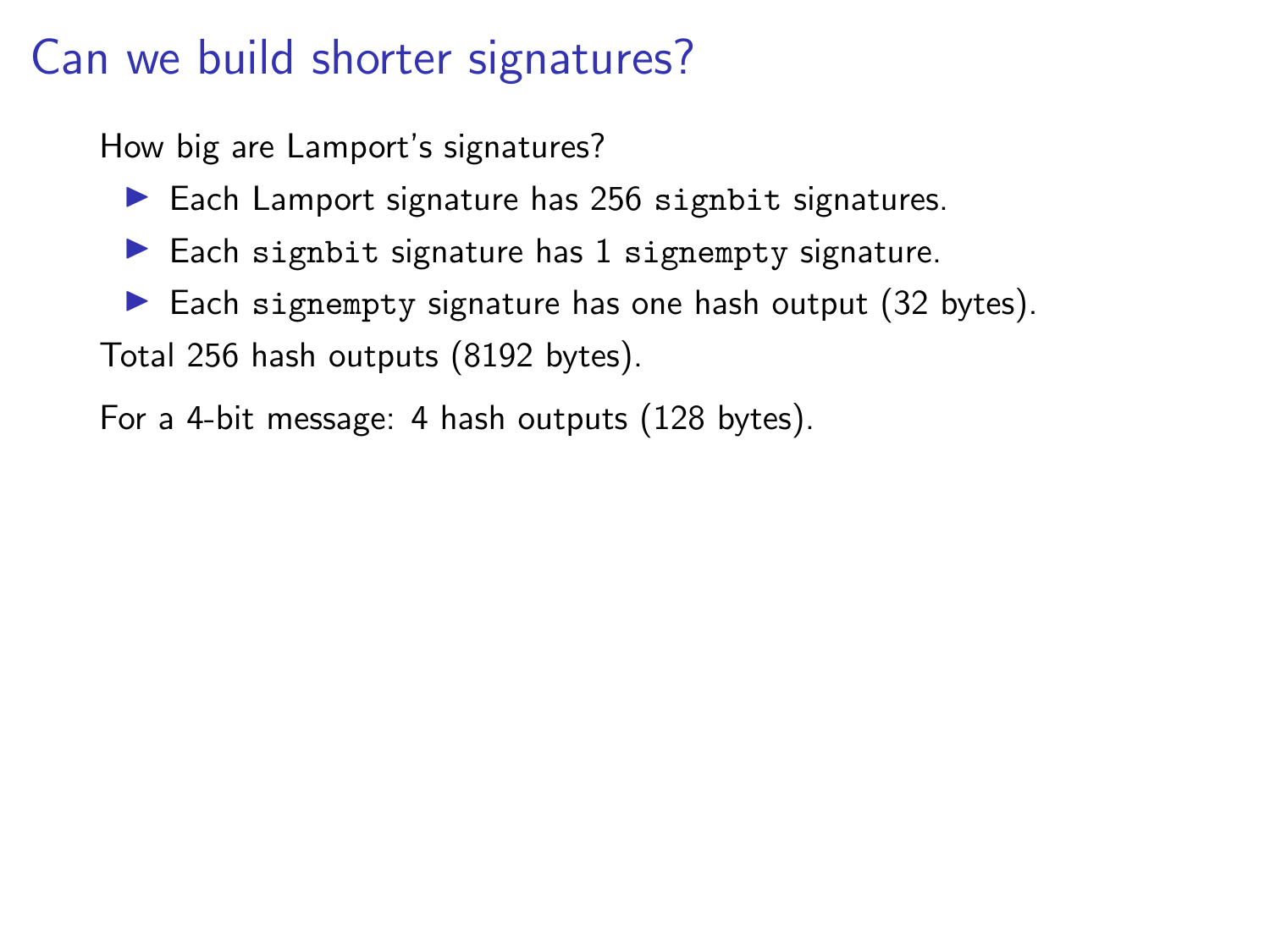### Can we build shorter signatures?

How big are Lamport's signatures?

- $\blacktriangleright$  Each Lamport signature has 256 signatit signatures.
- $\blacktriangleright$  Each signbit signature has 1 signempty signature.
- $\blacktriangleright$  Each signempty signature has one hash output (32 bytes). Total 256 hash outputs (8192 bytes).

For a 4-bit message: 4 hash outputs (128 bytes).

Idea for doing better, just 1 hash output for a 4-bit message:

 $\blacktriangleright$  Define

$$
H'(x) = H(H^{i-1}(x)) = \underbrace{H(H(\cdots(H(x))))}_{i \text{ times}}.
$$

- Pick random sk, compute  $pk = H^{16}$ (sk).
- For message  $m \in \{0, 1, ..., 15\}$  reveal  $s = H^m(\text{sk})$  as signature.
- To verify check that  $pk = H^{16-m}(s)$ .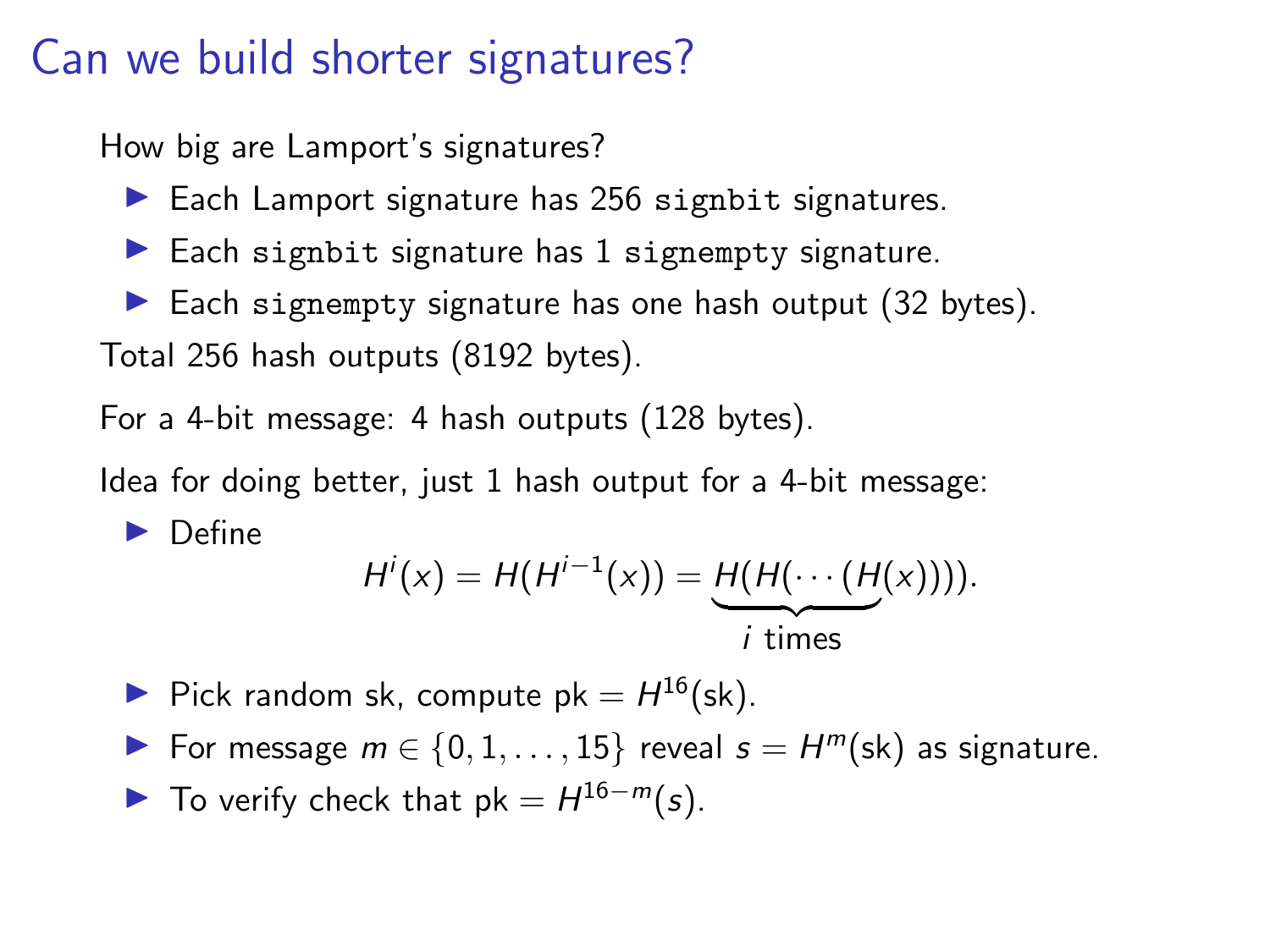### Can we build shorter signatures?

How big are Lamport's signatures?

- $\blacktriangleright$  Each Lamport signature has 256 signatit signatures.
- $\blacktriangleright$  Each signbit signature has 1 signempty signature.
- $\blacktriangleright$  Each signempty signature has one hash output (32 bytes). Total 256 hash outputs (8192 bytes).

For a 4-bit message: 4 hash outputs (128 bytes).

Idea for doing better, just 1 hash output for a 4-bit message:

 $\blacktriangleright$  Define

$$
H'(x) = H(H^{i-1}(x)) = \underbrace{H(H(\cdots(H(x))))}_{i \text{ times}}.
$$

- Pick random sk, compute  $pk = H^{16}$ (sk).
- For message  $m \in \{0, 1, ..., 15\}$  reveal  $s = H^m(\text{sk})$  as signature.
- To verify check that  $pk = H^{16-m}(s)$ .

This is the weak Winternitz signature system.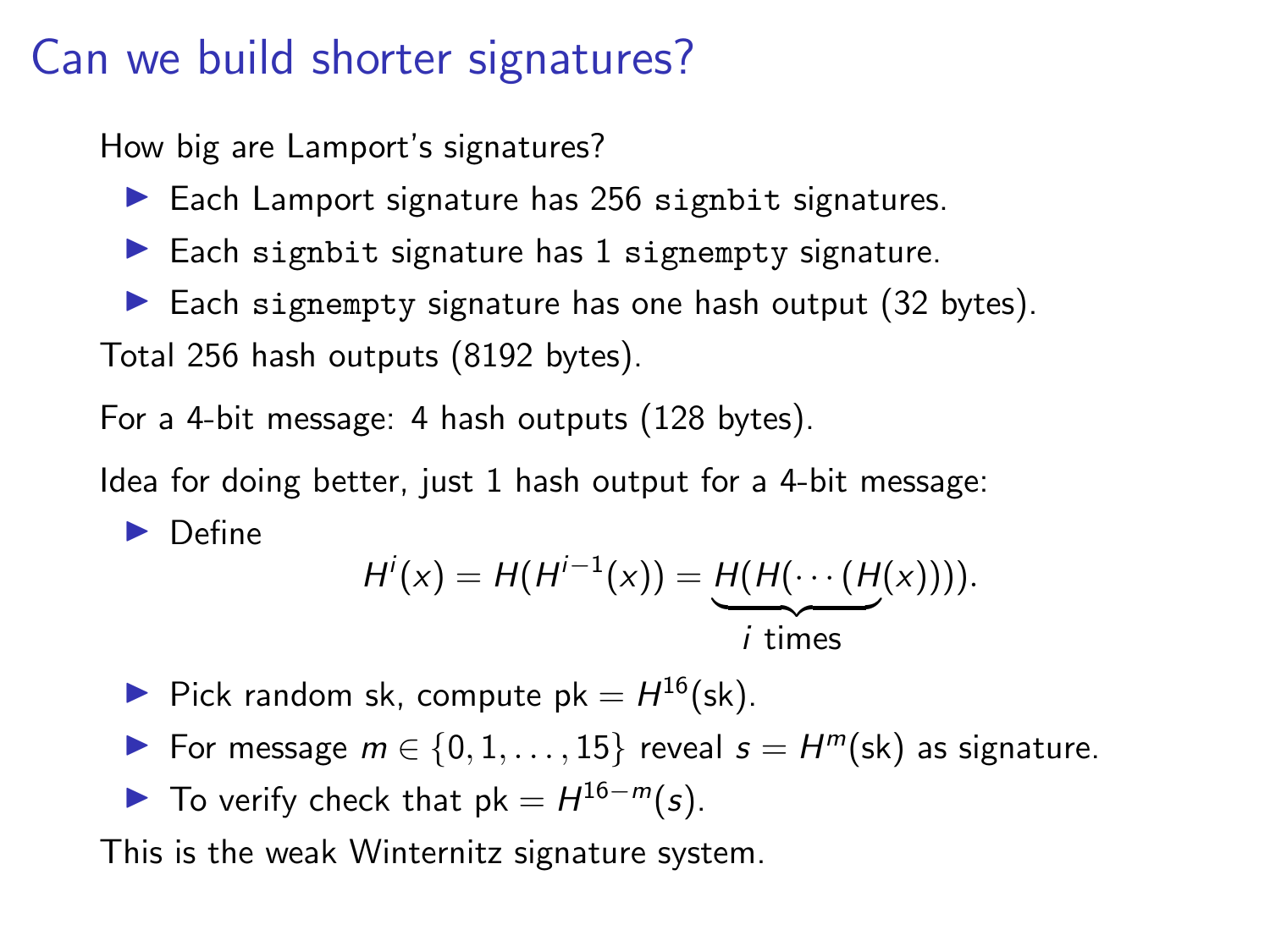# Weak Winternitz

```
def keypair():
  secret = sha3_256(os.unandom(32))public = secret
  for i in range(16): public = sha3_256(public)
  return public,secret
def sign(m,secret):
  if not isinstance(m,int) or m<0 or m>15:
    raise ValueError('message must be in \{0,1,\ldots,15\}')
  s = secretfor i in range(m): s = sha3_256(s)return s,m
def open(sm,public):
  if not isinstance(sm[1], int) or sm[1]<0 or sm[1]>15:
    raise ValueError('message must be in \{0,1,\ldots,15\}')
  c = \text{sm}[0]for i in range(16 - \text{sm}[1]): c = \text{sha3}_256(c)if c != public: raise ValueError('bad signature')
  return sm[1]
```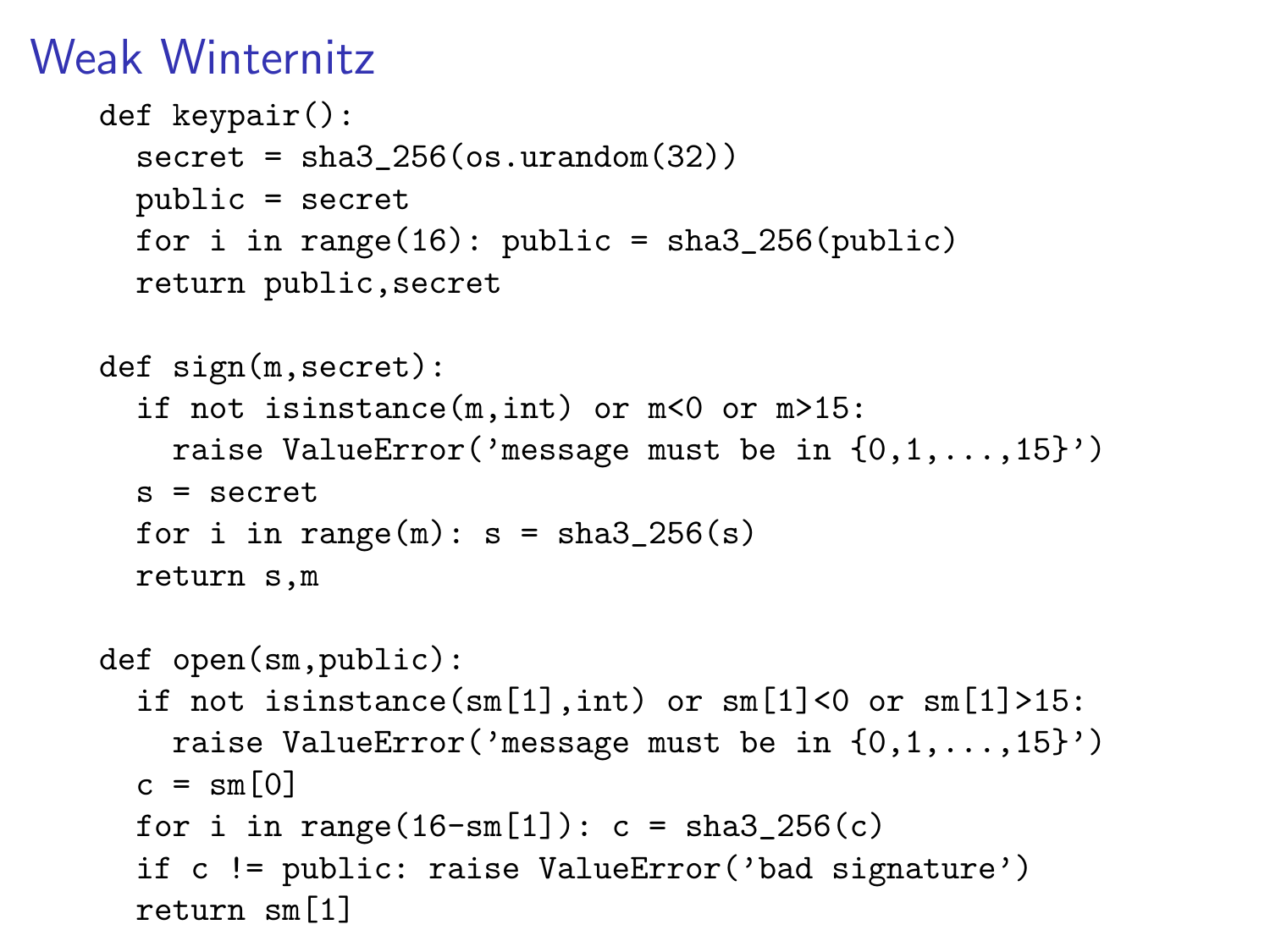### Why this is "weak" Winternitz

This is insecure even if you sign only 1 message!

```
>>> import weak_winternitz
>>> pk,sk = weak_winternitz.keypair()
>>> sm7 = weak_winternitz.sign(7,sk)
>>> H = weak_winternitz.sha3_256
>>> weak_winternitz.open(sm7,pk)
7
>>> forgery = H(sm7[0]),8
>>> weak_winternitz.open(forgery,pk)
8
\Rightarrow forgery2 = H(forgery[0]), 9
>>> weak_winternitz.open(forgery2,pk)
9
>>>
```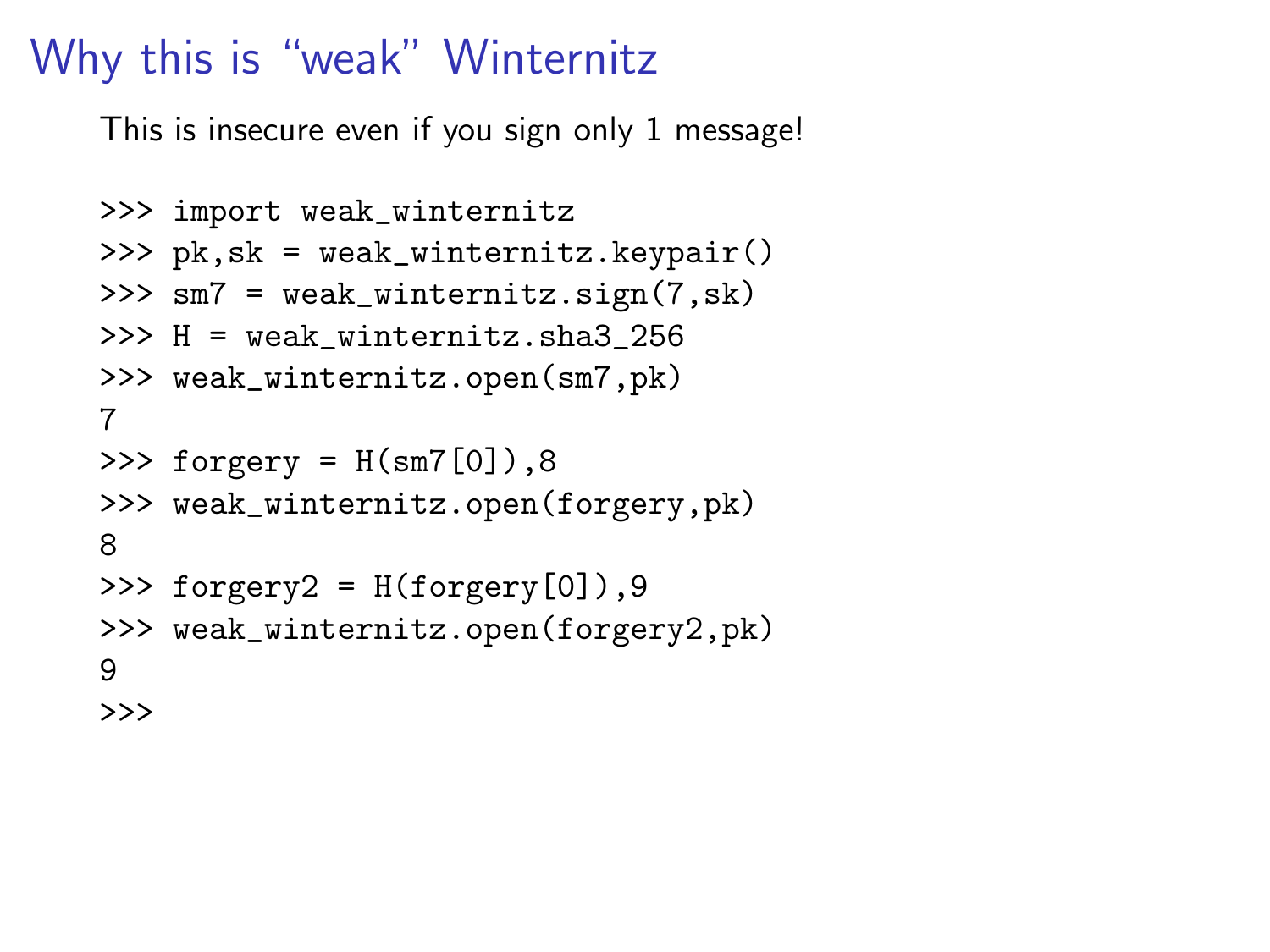# Why this is "weak" Winternitz

This is insecure even if you sign only 1 message!

```
>>> import weak_winternitz
>>> pk,sk = weak_winternitz.keypair()
>>> sm7 = weak_winternitz.sign(7,sk)
>>> H = weak_winternitz.sha3_256
>>> weak_winternitz.open(sm7,pk)
7
>>> forgery = H(sm7[0]),8
>>> weak_winternitz.open(forgery,pk)
8
\Rightarrow forgery2 = H(forgery[0]), 9
>>> weak_winternitz.open(forgery2,pk)
9
>>>
```
Fix: Strong Winternitz uses weak Winternitz twice, running one chain forward, one chain backward. (Exercise: this is safe with  $H^{15}$  instead of  $H^{16}$  in weak Winternitz.)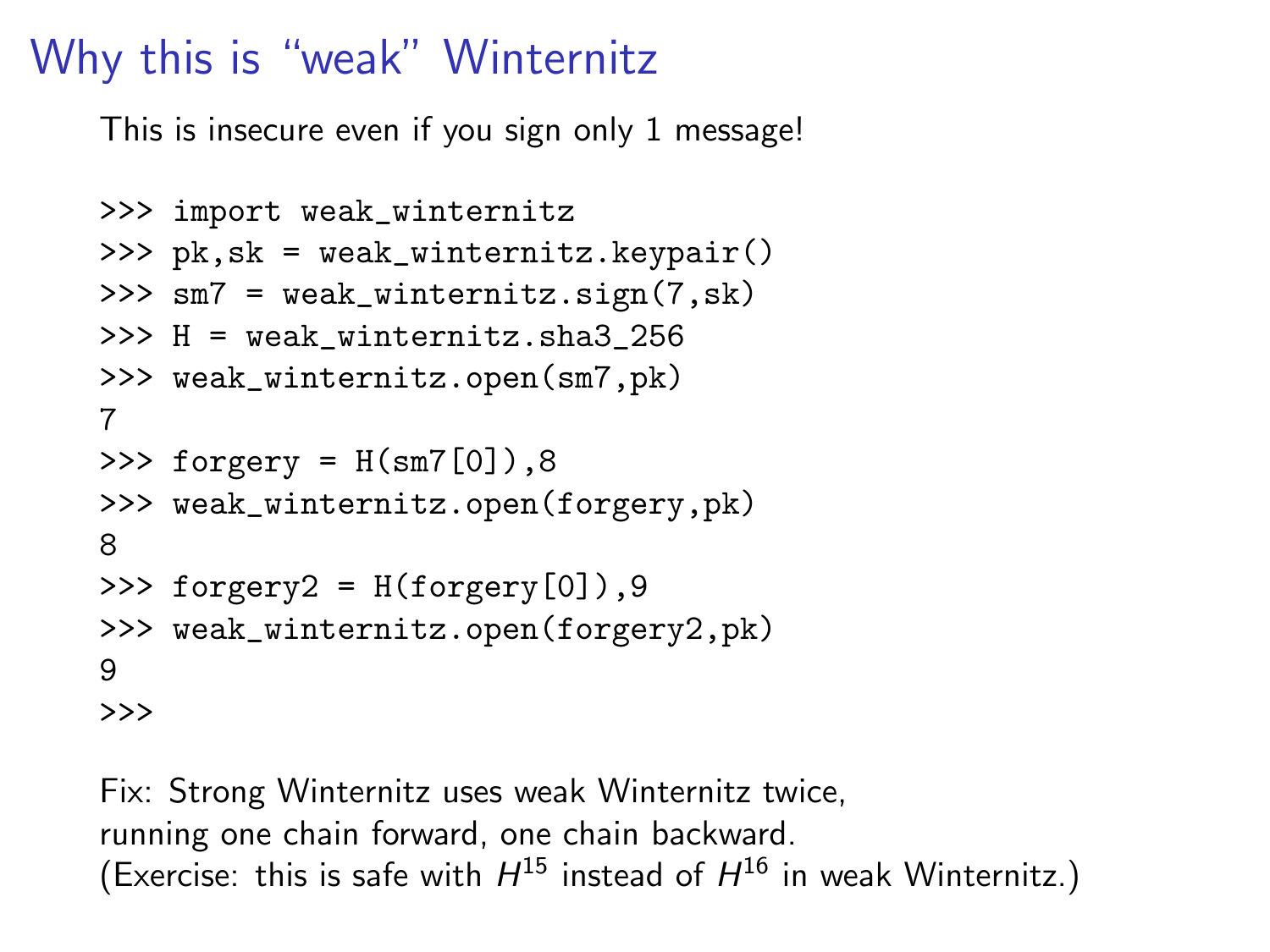# Strong Winternitz

```
import weak_winternitz
def keypair():
  keys = [weak\_winternitz.keypair() for n in range(2)]return zip(*keys)
def sign(m,secret):
  if not isinstance(m,int) or m<0 or m>15:
    raise ValueError('message must be in \{0,1,\ldots,15\}')
  sign0 = weak\_winternitz.sizen(m, secret[0])sign1 = weak\_winternitz.sizen(15-m, secret[1])return sign0[0],sign1[0],m
def open(sm,public):
  if not isinstance(sm[2],int) or sm[2]<0 or sm[2]>15:
    raise ValueError('message must be in \{0,1,\ldots,15\}')
  weak_winternitz.open((sm[0],sm[2]),public[0])
  weak_winternitz.open((sm[1],15-sm[2]),public[1])
  return sm[2]
```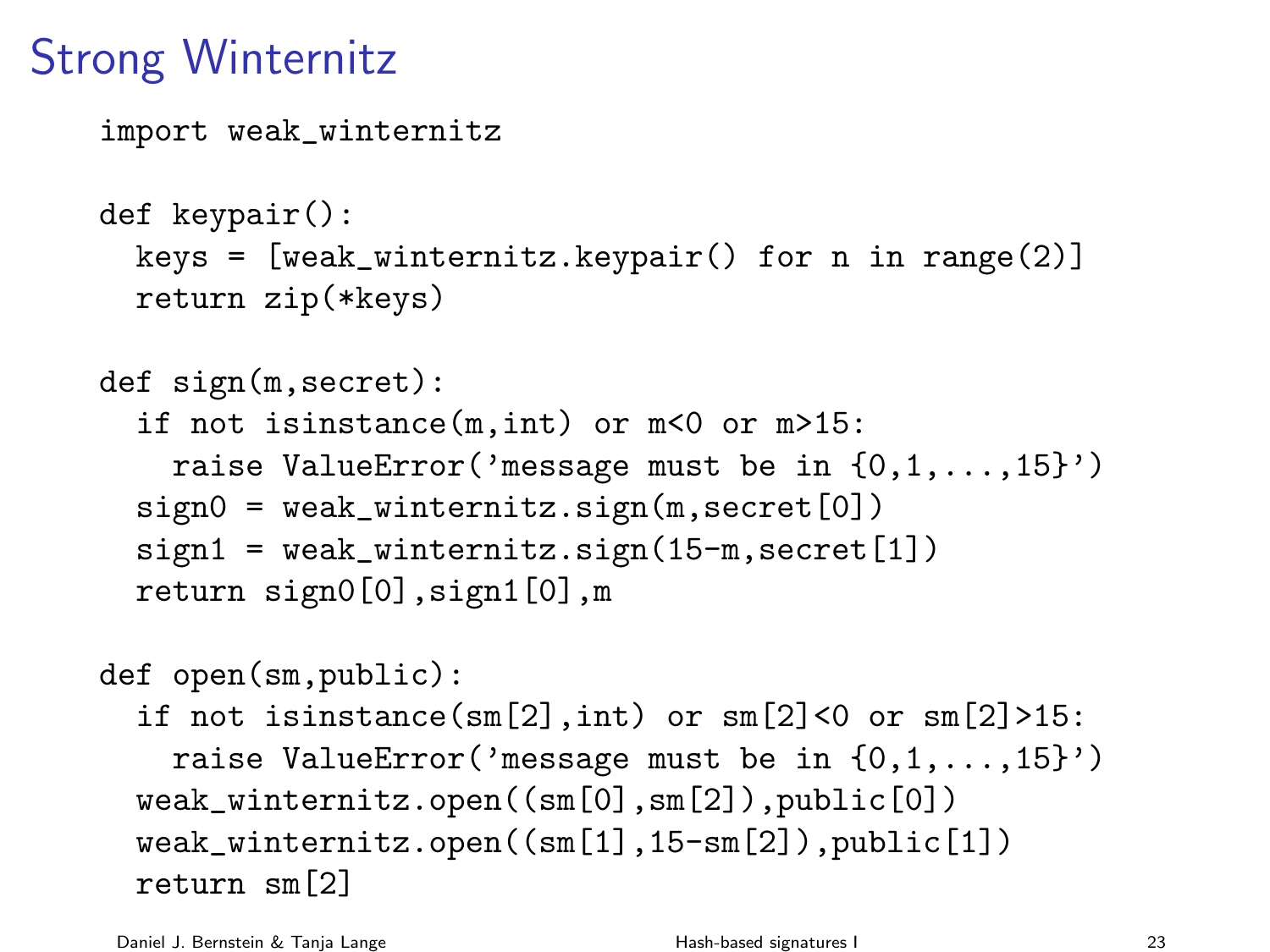#### The complete Winternitz system

Define parameter w. Each chain will run for  $2^w$  steps.

For signing a 256-bit hash this needs  $t_1 = \lfloor 256/w \rfloor$  chains. Write *m* in base  $2^w$  (integers of *w* bits):

$$
m=(m_{t_1-1},\ldots,m_1,m_0)
$$

(zero–padding if necessary).

Put

$$
c = \sum_{i=0}^{t_1-1} (2^w - m_i)
$$

Note that  $c \leq t_1 2^w$ .

The checksum  $c$  gets larger if  $m_i$  is smaller.

Write  $c$  in base 2 $^w$ . This takes  $t_2 = 1 + \lceil \lfloor (\log_2 t_1 \rfloor + 1)/w \rceil$ w-bit integers

$$
c=(c_{t_2-1},\ldots,c_1,c_0).
$$

Publish  $t_1 + t_2$  public keys, sign with chains of lengths

 $m_{t_1-1}, \ldots, m_1, m_0, c_{t_2-1}, \ldots, c_1, c_0.$ 

Daniel J. Bernstein & Tanja Lange The Mash-based signatures I and the Mash-based signatures I and the Mash-based signatures I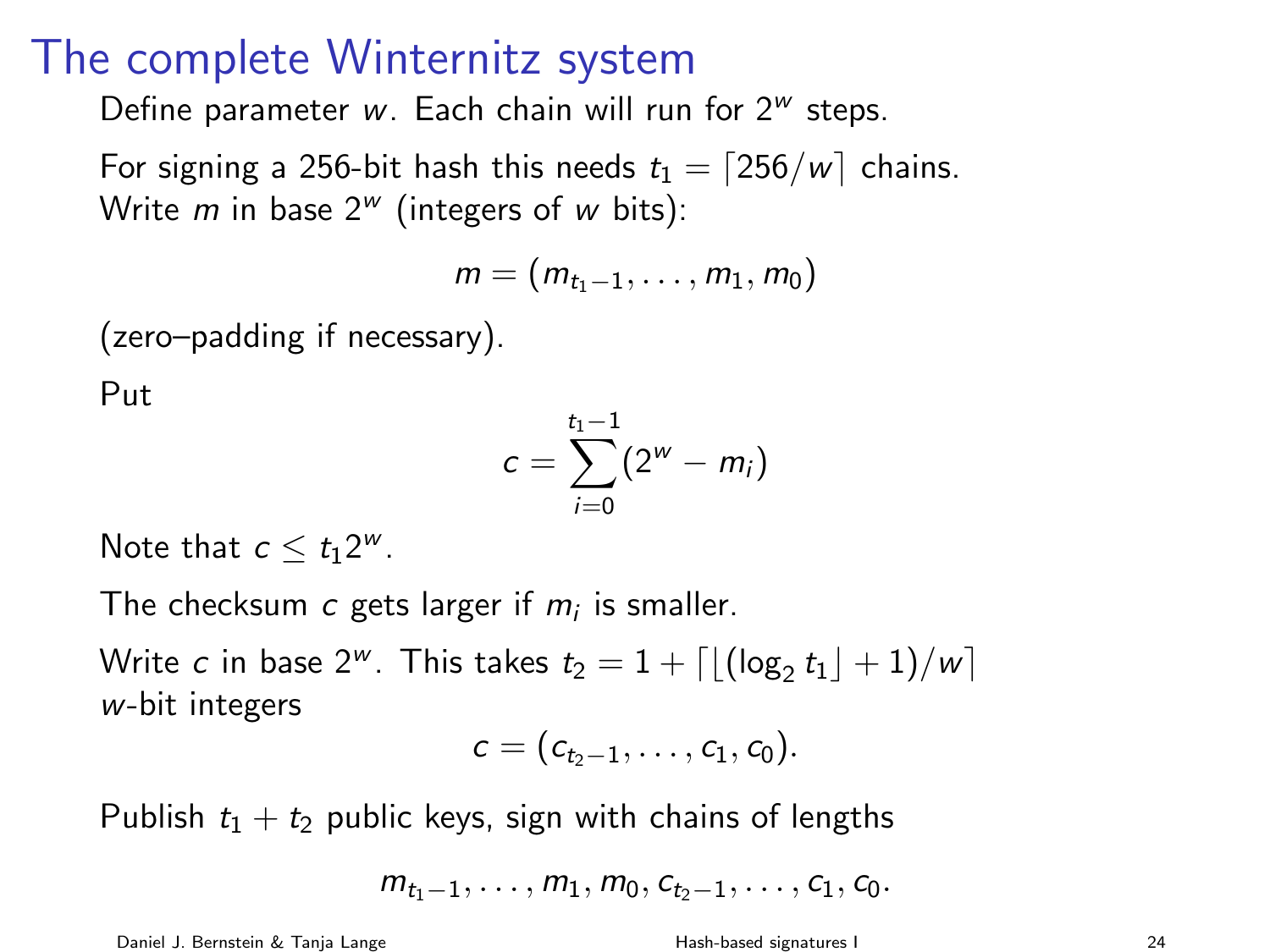#### The complete Winternitz system for  $w = 8$

Define parameter  $w = 8$ . Each chain will run for  $2^8 = 256$  steps.

For signing a 256-bit hash this needs  $t_1 = \lfloor 256/8 \rfloor = 32$  chains. Write  $m$  in base  $2^8$  (integers of 8 bits):

$$
m=(m_{31},\ldots,m_1,m_0)
$$

(zero–padding if necessary).

Put

$$
c = \sum_{i=0}^{31} (2^8 - m_i)
$$

Note that  $c \leq 32 \cdot 2^8 = 2^{13}$ .

The checksum  $c$  gets larger if  $m_i$  is smaller.

Write  $c$  in base  $2^8.$  This takes  $t_2=1+\lceil(5+1)/8\rceil=2$ 8-bit integers

$$
c=(c_1,c_0).
$$

Publish  $t_1 + t_2 = 34$  public keys, sign with chains of lengths

$$
m_{31}, \ldots, m_1, m_0, c_1, c_0.
$$

Daniel J. Bernstein & Tanja Lange **Hash-based signatures I** 25